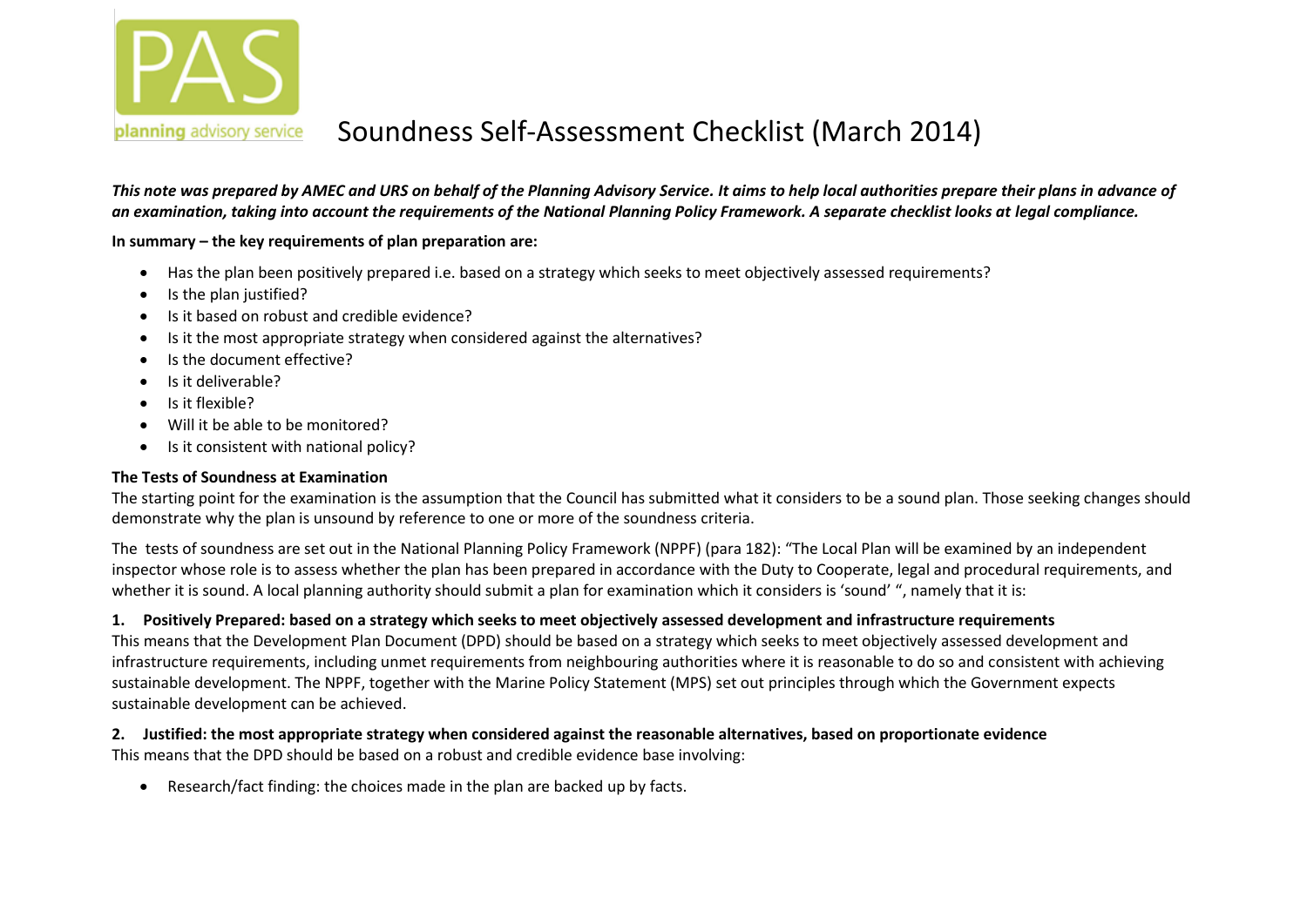Evidence of participation of the local community and others having a stake in the area; and

The DPD should also provide the most appropriate strategy when considered against reasonable alternatives. These alternatives should be realistic and subject to sustainability appraisal. The DPD should show how the policies and proposals help to ensure that the social, environmental, economic and resource use objectives of sustainability will be achieved.

#### **3. Effective: deliverable over its period based on effective joint working on cross-boundary strategic priorities**

This means the DPD should be deliverable, requiring evidence of:

- Sound infrastructure delivery planning;
- Having no regulatory or national planning barriers to delivery;
- Delivery partners who are signed up to it; and
- Coherence with the strategies of neighbouring authorities, including neighbouring marine planning authorities.
- The DPD should be flexible and able to be monitored.

The DPD should indicate who is to be responsible for making sure that the policies and proposals happen and when they will happen. The plan should be flexible to deal with changing circumstances, which may involve minor changes to respond to the outcome of the monitoring process or more significant changes to respond to problems such as lack of funding for major infrastructure proposals. Although it is important that policies are flexible, the DPD should make clear that major changes may require a formal review including public consultation. Any measures which the Council has included to make sure that targets are met should be clearly linked to an Annual Monitoring Report.

#### **4. Consistent with national policy: enabling the delivery of sustainable development**

The demonstration of this is a 'lead' policy on sustainable development which specifies how decisions are to be made against the sustainability criterion (see the Planning Portal for a model policy www.planningportal.gov.uk). If you are not using this model policy, the Council will need to provide clear and convincing reasons to justify its approach.

The following table sets out the requirements associated with these four tests of soundness. Suggestions for evidence which could be used to support these requirements are set out, although these have to be viewed in the context of the plan being prepared. Please don't assume that you have got to provide all of these, they are just suggestions of what could be relevant.

In addition, the Legal Compliance checklist (a separate document, see [www.pas.gov.uk\)](http://www.pas.gov.uk/) should be completed to ensure that this aspect is covered.

The Duty to Co-operate will also be assessed as part of the examination process.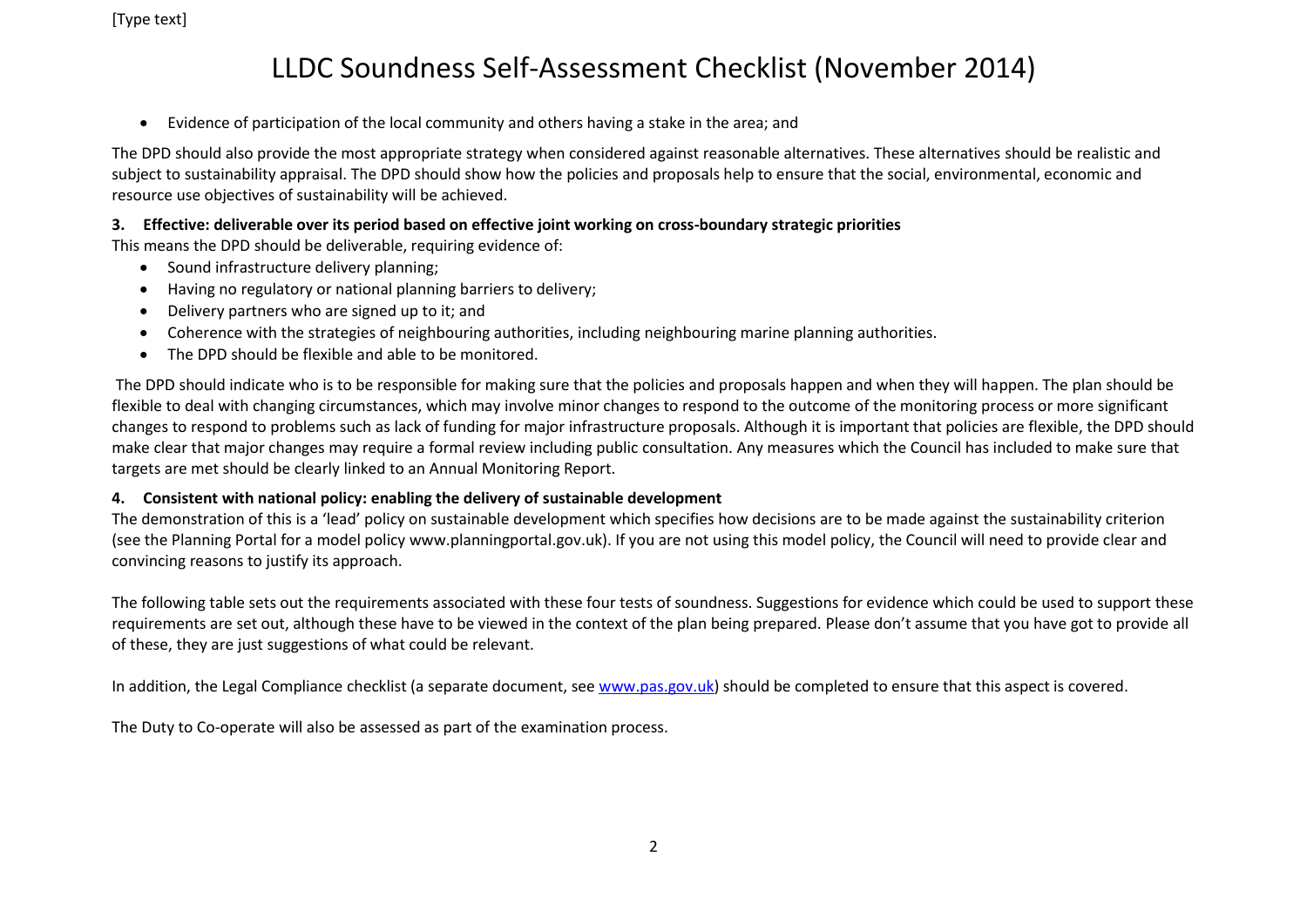| <b>Soundness Test and Key Requirements</b> | <b>Possible Evidence</b> | <b>Evidence Provided</b>                                                                                                                                                                                                                                                                                        |
|--------------------------------------------|--------------------------|-----------------------------------------------------------------------------------------------------------------------------------------------------------------------------------------------------------------------------------------------------------------------------------------------------------------|
|                                            |                          | Positively Prepared: the plan should be prepared based on a strategy which seeks to meet objectively assessed development and infrastructure requirements,<br>including unmet requirements from neighbouring authorities where it is reasonable to do so and consistent with achieving sustainable development. |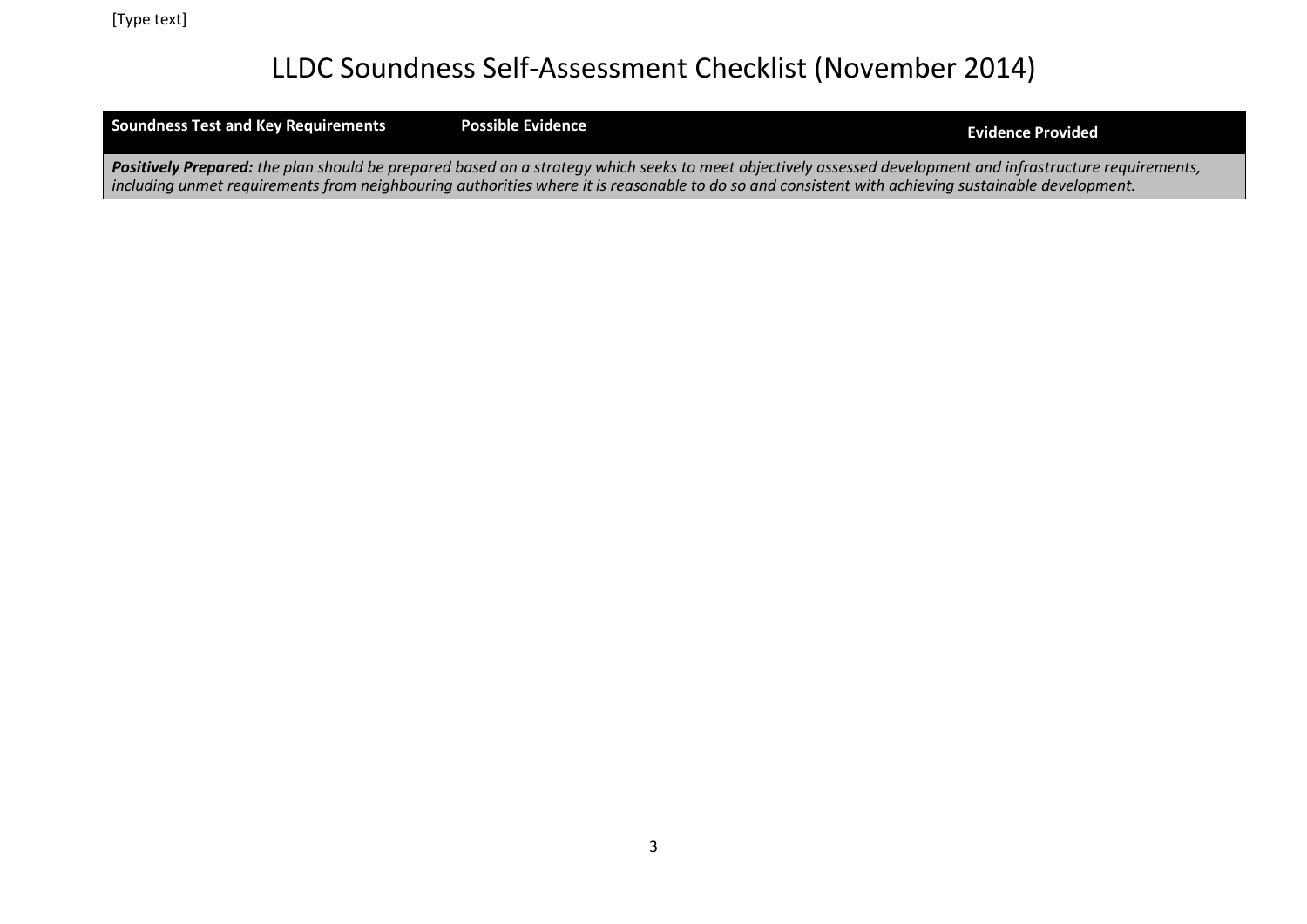| <b>Soundness Test and Key Requirements</b>                                                                                                                                                                                                                                                                                                                                                                                                                                                                                                                                                                                                                                  | <b>Possible Evidence</b>                                                                                                                                                                                                                                                                                                                                                                                                                                                                                                                           | <b>Evidence Provided</b>                                                                                                                                                                                                                                                                                                                                                                                                                                                                                                                                                                                                                                                                                                                                                                                                                                                                                                                                                        |
|-----------------------------------------------------------------------------------------------------------------------------------------------------------------------------------------------------------------------------------------------------------------------------------------------------------------------------------------------------------------------------------------------------------------------------------------------------------------------------------------------------------------------------------------------------------------------------------------------------------------------------------------------------------------------------|----------------------------------------------------------------------------------------------------------------------------------------------------------------------------------------------------------------------------------------------------------------------------------------------------------------------------------------------------------------------------------------------------------------------------------------------------------------------------------------------------------------------------------------------------|---------------------------------------------------------------------------------------------------------------------------------------------------------------------------------------------------------------------------------------------------------------------------------------------------------------------------------------------------------------------------------------------------------------------------------------------------------------------------------------------------------------------------------------------------------------------------------------------------------------------------------------------------------------------------------------------------------------------------------------------------------------------------------------------------------------------------------------------------------------------------------------------------------------------------------------------------------------------------------|
| Vision and Objectives<br>Has the LPA clearly identified what the issues<br>are that the DPD is seeking to address? Have<br>priorities been set so that it is clear what the<br>DPD is seeking to achieve?<br>Does the DPD contain clear vision(s) and<br>objectives which are specific to the place? Is<br>there a direct relationship between the<br>identified issues, the vision(s) and the<br>objectives?<br>Is it clear how the policies will meet the<br>objectives? Are there any obvious gaps in the<br>policies, having regard to the objectives of the<br>DPD?<br>Have reasonable alternatives to the quantum of<br>development and overall spatial strategy been | • Sections of the DPD and other<br>documents which set out (where<br>applicable) the vision, strategic<br>objectives, key outcomes expected,<br>spatial portrait and issues to be<br>addressed.<br>Relevant sections of the DPD which<br>$\bullet$<br>explain how policies derive from the<br>objectives and are designed to meet<br>them.<br>• The strategic objectives of the DPD,<br>and the commentary in the DPD of<br>how they derive from the spatial<br>portrait and vision, and how the<br>objectives are consistent with one<br>another. | <b>Issues</b><br>The issues relating to the area are well-documented.<br>'Convergence', meaning bringing equality of opportunity to<br>equivalent to London wide levels being central to the 2005<br>Olympic bid onwards, notably within the Strategic Regeneration<br>Framework, 2009 and 2011 which sets out the action aimed to<br>tackle this level of social disadvantage documented through the<br>LPCD and the PLP. More information on the SRF is found in<br>Appendix 1.<br>Responses to the initial consultation influenced Chapter 2 of the<br>Draft Local Plan Consultation Document (LPCD), December 2013<br>which sets out the issues within the area. Section 2 of the<br>Publication Local Plan (PLP), August 2014, supplemented by further<br>information provided within the Spatial Portrait Background Paper,<br>2014 show the issues within the area. Section 3.5 of the Local Plan<br>Sustainability Appraisal Scoping Report, 2013 also sets out the key |
| considered?<br>Are the policies internally consistent?<br>Are there realistic timescales related to the<br>objectives?<br>Does the DPD explain how its key policy<br>objectives will be achieved?                                                                                                                                                                                                                                                                                                                                                                                                                                                                           | • Sections of the DPD which address<br>delivery, the means of delivery and<br>the timescales for key developments<br>through evidenced infrastructure<br>delivery planning.<br>• Confirmation from the relevant<br>agencies that they support the<br>objectives and the identified means of<br>delivery.<br>• Information in the local development<br>scheme, or provided separately,<br>about the scope and content (actual<br>and intended) of each DPD showing<br>how they combine to provide a                                                 | issues which have been taken forward into the sustainability<br>objectives within the Framework.<br>Relationships between vision, objectives and policies<br>Section 3 of the Publication Local Plan, August 2014 sets out a clear<br>vision for the whole of the LLDC area over the plan period which is<br>the spatial demonstration of the organisation's Ten Year Plan,<br>2013. The diagram on page 13 demonstrates how the Objectives<br>relate to the overarching organisational purposes within the Ten<br>Year Plan. Each of the five Objectives within the Plan directly stem<br>from this Vision, each having a clear outcome within the start of<br>each section (pages 19, 41, 69, 101 and 125). Each of the Sub Area<br>sections also contain a Sub Area Vision (pages 145, 173, 187 and                                                                                                                                                                          |
|                                                                                                                                                                                                                                                                                                                                                                                                                                                                                                                                                                                                                                                                             | coherent policy structure.                                                                                                                                                                                                                                                                                                                                                                                                                                                                                                                         | $205$ ).<br>Policies within the Plan are directly linked to the relevant objective,<br>clearly demonstrated by their inclusion within a separate Plan                                                                                                                                                                                                                                                                                                                                                                                                                                                                                                                                                                                                                                                                                                                                                                                                                           |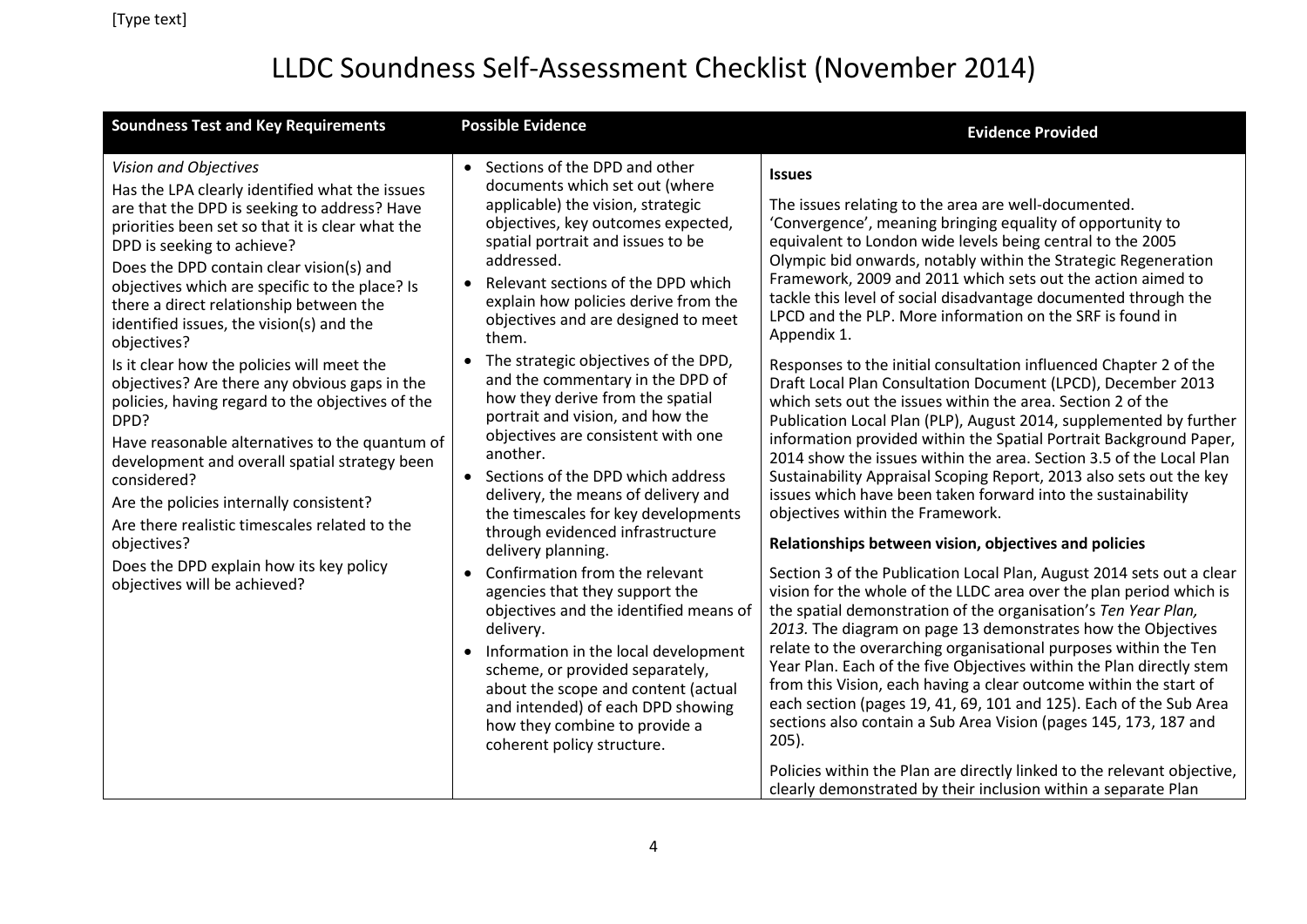| <b>Soundness Test and Key Requirements</b>                                | <b>Possible Evidence</b>                                                                                               | <b>Evidence Provided</b>                                                                                                                                                                                                                                                                                                                                                  |
|---------------------------------------------------------------------------|------------------------------------------------------------------------------------------------------------------------|---------------------------------------------------------------------------------------------------------------------------------------------------------------------------------------------------------------------------------------------------------------------------------------------------------------------------------------------------------------------------|
|                                                                           |                                                                                                                        | section. The Objectives encompass all topics within the Section and<br>Table 10 on page 227 clearly demonstrates how they will be<br>delivered and monitored. Table 9 on page 223 also shows how the<br>policies will deliver the required infrastructure over the plan<br>period.                                                                                        |
|                                                                           |                                                                                                                        | <b>Alternatives</b>                                                                                                                                                                                                                                                                                                                                                       |
|                                                                           |                                                                                                                        | Appendix E and Section 3 of the Sustainability Appraisal, 2014 sets<br>out the alternatives for each policy area considered within the<br>Plan-making process, including the spatial strategy. Alternatives to<br>the economic growth and quantum of housing development within<br>the Spatial Strategy were considered, where conformity with the<br>London Plan allows. |
|                                                                           |                                                                                                                        | Consistency                                                                                                                                                                                                                                                                                                                                                               |
|                                                                           |                                                                                                                        | Consistency between the objectives has been achieved through<br>separation of topic issues. Policies within the plan are consistent<br>with one another by striking an appropriate balance between<br>housing and economic growth, environmental protection and<br>achievement of sustainability, and infrastructure provision.                                           |
|                                                                           |                                                                                                                        | <b>Delivery</b>                                                                                                                                                                                                                                                                                                                                                           |
|                                                                           |                                                                                                                        | The Local Development Scheme, 2014 gives details on the Local<br>Plan and CIL schedule only as the Plan alone will provide the<br>coherent strategy for the area.                                                                                                                                                                                                         |
|                                                                           |                                                                                                                        | The Local Plan explains how the policy objectives are to be<br>achieved through the Delivery and Implementation section<br>(Section 14), and the explanation of the objectives at the front of<br>each section (see above). Timescales of infrastructure delivery are<br>set out within the Infrastructure Delivery Plan, 2013.                                           |
| The presumption in favour of sustainable<br>development (NPPF paras 6-17) | An evidence base which establishes<br>$\bullet$<br>the development needs of the plan<br>area (see Justified below) and | <b>Development needs</b><br>The Local Plan is underpinned by evidence on the development                                                                                                                                                                                                                                                                                  |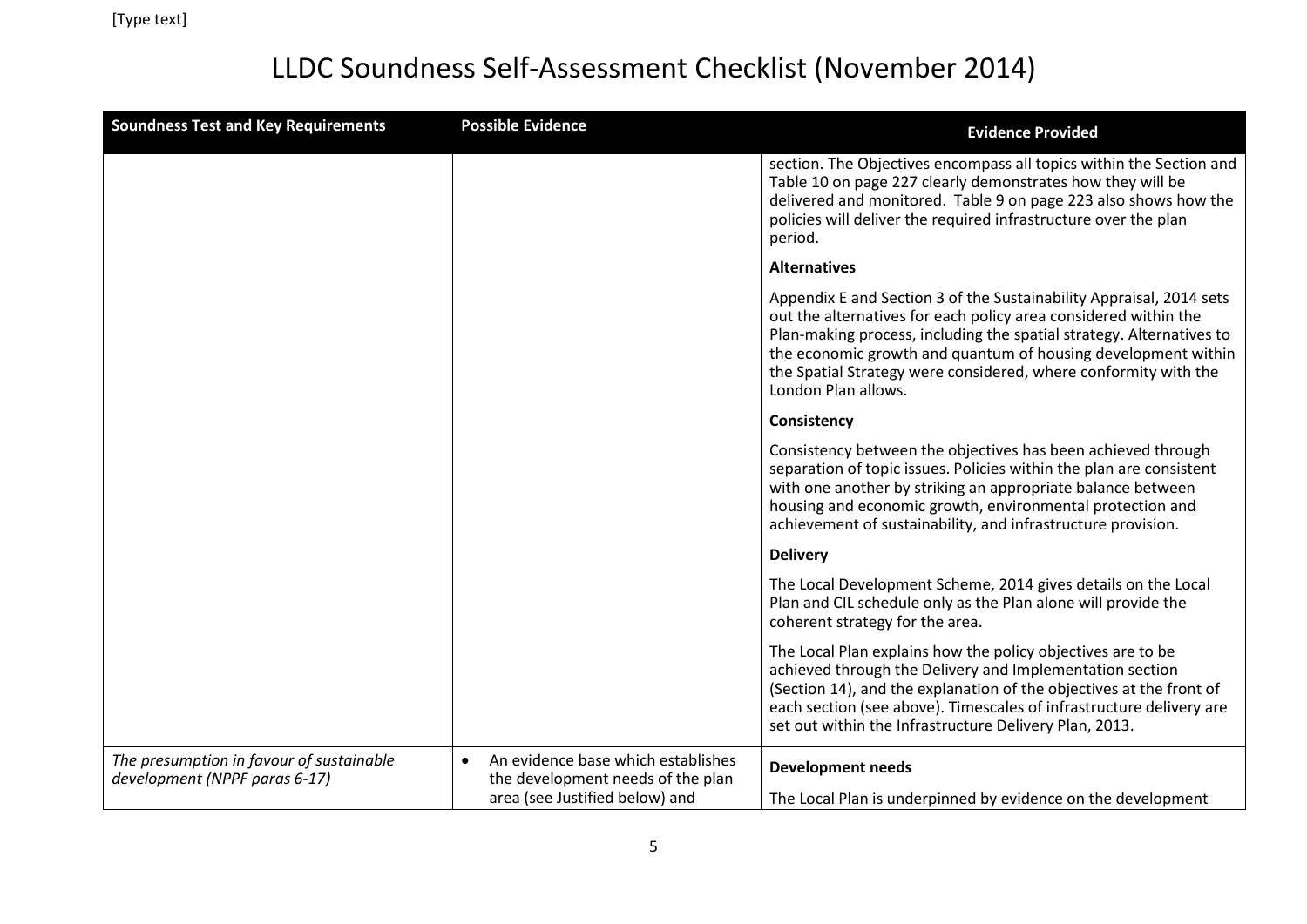| <b>Soundness Test and Key Requirements</b>                                                                                                                                                                                                                                                                                                                                                                                                                                                                                                                                                        | <b>Possible Evidence</b>                                                                                                                                                                                                                                                                                                                                                                                                     | <b>Evidence Provided</b>                                                                                                                                                                                                                                                                                                                                                                                                                                                                                                                                                                                                                                                                                                                                                                                                                                                                                                                                                                                                                                                  |
|---------------------------------------------------------------------------------------------------------------------------------------------------------------------------------------------------------------------------------------------------------------------------------------------------------------------------------------------------------------------------------------------------------------------------------------------------------------------------------------------------------------------------------------------------------------------------------------------------|------------------------------------------------------------------------------------------------------------------------------------------------------------------------------------------------------------------------------------------------------------------------------------------------------------------------------------------------------------------------------------------------------------------------------|---------------------------------------------------------------------------------------------------------------------------------------------------------------------------------------------------------------------------------------------------------------------------------------------------------------------------------------------------------------------------------------------------------------------------------------------------------------------------------------------------------------------------------------------------------------------------------------------------------------------------------------------------------------------------------------------------------------------------------------------------------------------------------------------------------------------------------------------------------------------------------------------------------------------------------------------------------------------------------------------------------------------------------------------------------------------------|
| Plans and decisions need to take local<br>circumstances into account, so that<br>they respond to the different opportunities for<br>achieving sustainable<br>development in different areas.<br>Local Plans should meet objectively assessed<br>needs, with sufficient flexibility to adapt to<br>rapid change, unless:<br>-any adverse impacts of doing so would<br>significantly and demonstrably outweigh the<br>benefits, when assessed against the policies in<br>this Framework taken as a whole; or<br>--specific policies in this Framework indicate<br>development should be restricted. | includes a flexible approach to<br>delivery (see 'Section 3 Effective',<br>below).<br>An audit trail showing how and why<br>$\bullet$<br>the quantum of development,<br>preferred overall strategy and plan<br>area distribution of development<br>were arrived at.<br>Evidence of responding to<br>$\bullet$<br>opportunities for achieving<br>sustainable development in different<br>areas (for example, the marine area) | needs, quantum of development, and the reasons behind the<br>overall strategy and plan area distribution of development within<br>the area contained within the London SHLAA, 2013; the London<br>SHMA, 2013; the SHMA Review, 2013; the Gypsy and Traveller<br>Accommodation Assessment, 2014; the Gypsy and Traveller Site<br>Assessment, 2014; the Employment Land Review, 2014; the Retail<br>and Leisure Requirements Review, 2014; the Infrastructure<br>Delivery Plan, 2013; Schools Mapping Study, 2013 and the Local<br>Open Space Review, 2014<br>The strategy within the Plan strikes an appropriate balance<br>between economic growth, housing and infrastructure delivery<br>and environmental protection, which is flexible to change by not<br>relying solely on one particular element. The approach to delivery<br>which includes private sector investment and the work of other<br>bodies, alongside the Legacy Corporation's own delivery arm<br>ensures that it is in a position to rapidly respond to change<br>ensuring flexibility is maximised. |
|                                                                                                                                                                                                                                                                                                                                                                                                                                                                                                                                                                                                   |                                                                                                                                                                                                                                                                                                                                                                                                                              | <b>Audit trail</b>                                                                                                                                                                                                                                                                                                                                                                                                                                                                                                                                                                                                                                                                                                                                                                                                                                                                                                                                                                                                                                                        |
|                                                                                                                                                                                                                                                                                                                                                                                                                                                                                                                                                                                                   |                                                                                                                                                                                                                                                                                                                                                                                                                              | The quantum of housing development within the area has been<br>determined by London Plan targets developed through the London<br>SHLAA, 2013, taking into account needs within the London SHMA,<br>2013, on which the Legacy Corporation worked closely with the<br>GLA. This shows the methodology behind this standardised<br>approach across London as a whole. Distribution of housing across<br>the area is determined by site availability. The Housing Table<br>within Appendix 2 of the PLP shows the distribution of the housing<br>according to capacity, with further information provided within the<br>Housing Background Paper, 2014 on how the housing target was<br>arrived at by the GLA.                                                                                                                                                                                                                                                                                                                                                                |
|                                                                                                                                                                                                                                                                                                                                                                                                                                                                                                                                                                                                   |                                                                                                                                                                                                                                                                                                                                                                                                                              | GLA Population projections have been used to determine the<br>potential impacts of this housing growth on community, retail and                                                                                                                                                                                                                                                                                                                                                                                                                                                                                                                                                                                                                                                                                                                                                                                                                                                                                                                                           |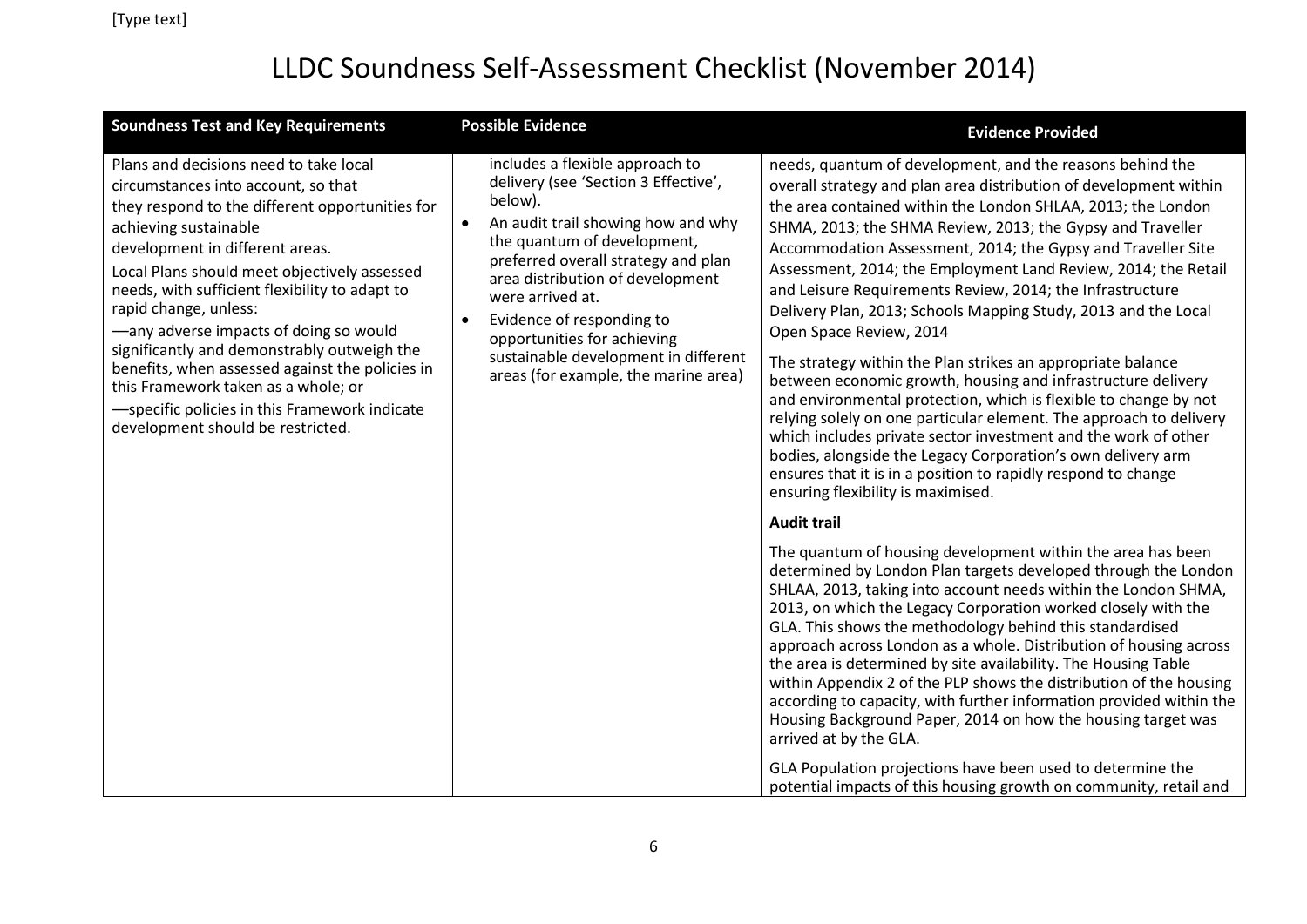| <b>Soundness Test and Key Requirements</b>                                                                                                                                                                                                                                                                                                                                                                                       | <b>Possible Evidence</b>                                                                                                                                                                                                                                                                                                                                                                             | <b>Evidence Provided</b>                                                                                                                                                                                                                                                                                                                                                                                                                                                                                                                                                                                                                                                                                                                                                                      |
|----------------------------------------------------------------------------------------------------------------------------------------------------------------------------------------------------------------------------------------------------------------------------------------------------------------------------------------------------------------------------------------------------------------------------------|------------------------------------------------------------------------------------------------------------------------------------------------------------------------------------------------------------------------------------------------------------------------------------------------------------------------------------------------------------------------------------------------------|-----------------------------------------------------------------------------------------------------------------------------------------------------------------------------------------------------------------------------------------------------------------------------------------------------------------------------------------------------------------------------------------------------------------------------------------------------------------------------------------------------------------------------------------------------------------------------------------------------------------------------------------------------------------------------------------------------------------------------------------------------------------------------------------------|
|                                                                                                                                                                                                                                                                                                                                                                                                                                  |                                                                                                                                                                                                                                                                                                                                                                                                      | leisure requirements within the evidence base above. Employment<br>needs have been determined by responding to supply and<br>demand, factoring in the economic growth role of the organisation<br>as a whole and the requirements of new residents.                                                                                                                                                                                                                                                                                                                                                                                                                                                                                                                                           |
| Policies in Local Plans should follow the<br>approach of the presumption in favour of<br>sustainable development so that it is clear that<br>development which is sustainable can be<br>approved without delay. All plans should be<br>based upon and reflect the presumption in<br>favour of sustainable development, with clear<br>policies that will guide how the presumption<br>should be applied locally.                  | A policy or policies which reflect the<br>principles of the presumption in<br>favour of sustainable development<br>(see model policy at<br>www.planningportal.gov.uk)                                                                                                                                                                                                                                | Policy SD.1 of the PLP sets out the Legacy Corporation's<br>interpretation of presumption in favour of sustainable<br>development.                                                                                                                                                                                                                                                                                                                                                                                                                                                                                                                                                                                                                                                            |
| Objectively assessed needs<br>The economic, social and environmental needs<br>of the authority area addressed and clearly<br>presented in a fashion which makes effective<br>use of land and specifically promotes mixed use<br>development, and take account of cross-<br>boundary and strategic issues.<br>Note: Meeting these needs should be subject<br>to the caveats specified in Paragraph 14 of the<br>NPPF (see above). | Background evidence papers<br>$\bullet$<br>demonstrating requirements based<br>on population forecasts, employment<br>projections and community needs.<br>Technical papers demonstrating how<br>$\bullet$<br>the aspirations and objectives of the<br>DPD are related to the evidence, and<br>how these are to be met, including<br>from consultation and associated<br>with the Duty to Co-operate. | The evidence base supporting the Local Plan sets out the<br>objectively assessed needs. This main evidence is contained within<br>the London SHLAA, 2013; the London SHLAA, 2013; the London<br>SHMA, 2013; the SHMA Review, 2013; the Gypsy and Traveller<br>Accommodation Assessment, 2014; the Gypsy and Traveller Site<br>Assessment, 2014; the Employment Land Review, 2014; the Retail<br>and Leisure Requirements Review, 2014; the Infrastructure<br>Delivery Plan, 2013; Schools Mapping Study, 2013 and the Local<br>Open Space Review, 2014. The Housing, Business and Natural<br>Environment background papers as well as the Housing Position<br>Statement demonstrate further how these needs are to be met<br>and how the approach within the Plan is related to the evidence. |
| NPPF Principles: Delivering sustainable development                                                                                                                                                                                                                                                                                                                                                                              |                                                                                                                                                                                                                                                                                                                                                                                                      |                                                                                                                                                                                                                                                                                                                                                                                                                                                                                                                                                                                                                                                                                                                                                                                               |
| Building a strong, competitive economy<br>1.<br>(paras 18-22)                                                                                                                                                                                                                                                                                                                                                                    |                                                                                                                                                                                                                                                                                                                                                                                                      |                                                                                                                                                                                                                                                                                                                                                                                                                                                                                                                                                                                                                                                                                                                                                                                               |
| Set out a clear economic vision and strategy for<br>the area which positively and proactively                                                                                                                                                                                                                                                                                                                                    | Articulation of a clear economic<br>$\bullet$<br>vision and strategy for the plan area<br>linked to the Economic Strategy, LEP                                                                                                                                                                                                                                                                       | The Local Plan Vision on page 14 of the PLP and Strategic Policy<br>SP.1 and its supporting text sets out the clear economic vision and                                                                                                                                                                                                                                                                                                                                                                                                                                                                                                                                                                                                                                                       |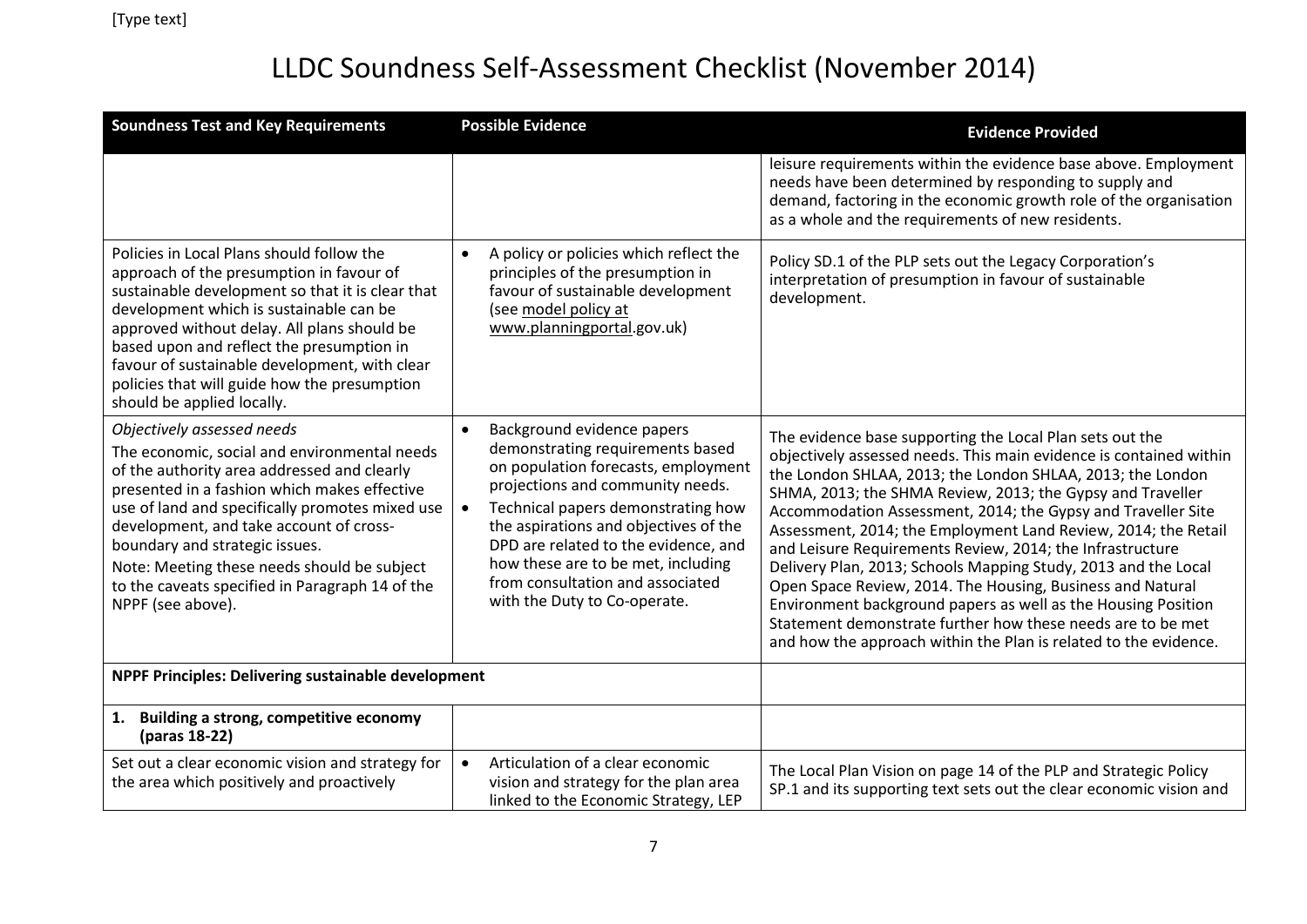| <b>Soundness Test and Key Requirements</b>                                                                                                                                  | <b>Possible Evidence</b>                                                                                                                                                                                                                                                                                                                                                                                                                                                                                                                                           | <b>Evidence Provided</b>                                                                                                                                                                                                                                                                                                                                                                                                                                                                                                                                                                                                                                                                                                  |
|-----------------------------------------------------------------------------------------------------------------------------------------------------------------------------|--------------------------------------------------------------------------------------------------------------------------------------------------------------------------------------------------------------------------------------------------------------------------------------------------------------------------------------------------------------------------------------------------------------------------------------------------------------------------------------------------------------------------------------------------------------------|---------------------------------------------------------------------------------------------------------------------------------------------------------------------------------------------------------------------------------------------------------------------------------------------------------------------------------------------------------------------------------------------------------------------------------------------------------------------------------------------------------------------------------------------------------------------------------------------------------------------------------------------------------------------------------------------------------------------------|
| encourages sustainable economic growth (21),                                                                                                                                | Strategy and marine policy<br>documents where appropriate.                                                                                                                                                                                                                                                                                                                                                                                                                                                                                                         | strategy for the area, encouraging sustainable growth. These are<br>clearly linked to the organisations vision and purposes set out<br>within the Ten Year Plan and the Strategic Regeneration<br>Framework for east London, 2009 and 2011.                                                                                                                                                                                                                                                                                                                                                                                                                                                                               |
|                                                                                                                                                                             |                                                                                                                                                                                                                                                                                                                                                                                                                                                                                                                                                                    | Policy B.1 also sets out the approach to encouraging sustainable<br>economic growth.                                                                                                                                                                                                                                                                                                                                                                                                                                                                                                                                                                                                                                      |
| Recognise and seek to address potential<br>barriers to investment, including poor<br>environment or any lack of infrastructure,<br>services or housing (21)                 | A criteria-based policy which meets<br>$\bullet$<br>identified needs and is positive and<br>flexible in planning for specialist<br>sectors, regeneration, infrastructure<br>provision, environmental<br>enhancement.<br>An up-to-date assessment of the<br>deliverability of allocated<br>employment sites, to meet local<br>needs, (taking into account that LPAs<br>should avoid the long term<br>protection of sites allocated for<br>employment use where there is no<br>reasonable prospect of an allocated<br>site being used for that purpose) para<br>(22) | The Infrastructure Delivery Plan, 2013 sets out the infrastructure<br>requirements within the area. Table 9 of the PLP on page 223 sets<br>out how the policies and allocations within the plan will help meet<br>these requirements.<br>Allocated sites containing employment are part of mixed use<br>development. Many of these sites are already subject to outline<br>permissions, for example, within the Stratford City or Legacy<br>Communities Scheme applications. Where applicable anticipated<br>delivery of the housing elements of schemes are set out within<br>Table 12 within Appendix 2. The Business Background Paper also<br>gives some indication of phasing of redevelopment of employment<br>land. |
| 2. Ensuring the vitality of town centres<br>(paras 23-37)                                                                                                                   |                                                                                                                                                                                                                                                                                                                                                                                                                                                                                                                                                                    |                                                                                                                                                                                                                                                                                                                                                                                                                                                                                                                                                                                                                                                                                                                           |
| Policies should be positive, promote<br>competitive town centre environments, and set<br>out policies for the management and growth of<br>centres over the plan period (23) | The Plan and its policies may include<br>$\bullet$<br>such matters as: definition of<br>networks and hierarchies; defining<br>town centres; encouragement of<br>residential development on<br>appropriate sites; allocation of<br>appropriate edge of centre sites<br>where suitable and viable town                                                                                                                                                                                                                                                               | Policies within the PLP promote positive town centre<br>environments. Linked to Policy B.2, Table 3 on page 31 sets out the<br>retail hierarchy, and where possible, the centre boundaries for<br>Stratford, East Village and Hackney Wick are shown on the<br>Proposals Map, and on page 32 in the case of Stratford Town<br>Centre extension. Table 3 also sets out how residential<br>development is encouraged within the Centres, and the relevant<br>allocations (SA3.1, SA4.1, SA1.1, SA2.2 and SA4.3) also set out how                                                                                                                                                                                            |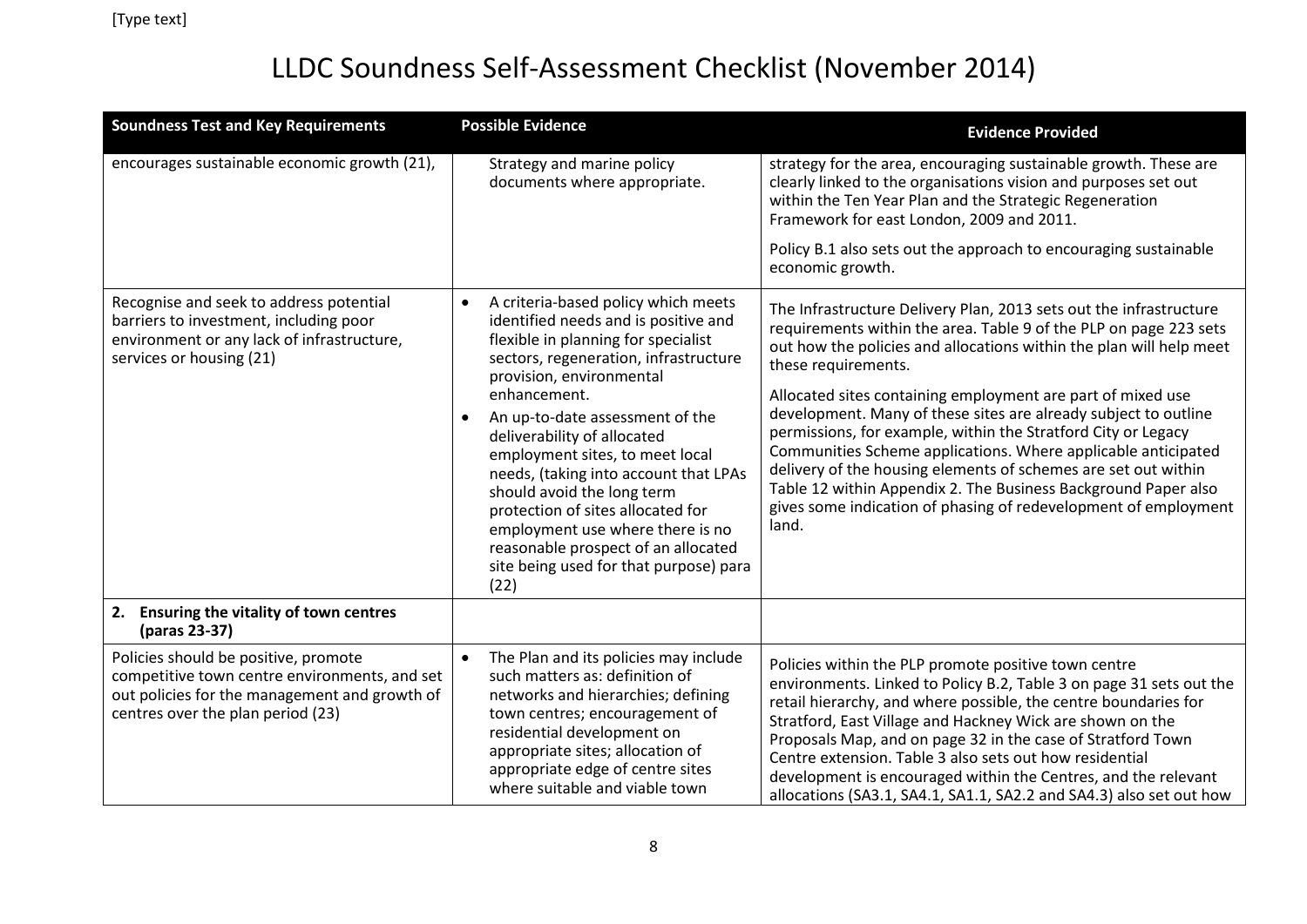| <b>Soundness Test and Key Requirements</b>                                                                                                                                                                                                                 | <b>Possible Evidence</b>                                                                                                                                                                                                                                                                                                  | <b>Evidence Provided</b>                                                                                                                                                                                                                                                                                                                                                                                                                                                      |
|------------------------------------------------------------------------------------------------------------------------------------------------------------------------------------------------------------------------------------------------------------|---------------------------------------------------------------------------------------------------------------------------------------------------------------------------------------------------------------------------------------------------------------------------------------------------------------------------|-------------------------------------------------------------------------------------------------------------------------------------------------------------------------------------------------------------------------------------------------------------------------------------------------------------------------------------------------------------------------------------------------------------------------------------------------------------------------------|
|                                                                                                                                                                                                                                                            | centre sites are not available;                                                                                                                                                                                                                                                                                           | residential will be incorporated into the centres.                                                                                                                                                                                                                                                                                                                                                                                                                            |
|                                                                                                                                                                                                                                                            | consideration of retail and leisure<br>proposals which cannot be<br>accommodated in or adjacent to<br>town centres.                                                                                                                                                                                                       | Allocations are made at SA3.2 where cultural and leisure<br>requirements cannot be met within the Centre. Policy B.2 sets out<br>how proposals for retail and leisure outside the Centres will be<br>dealt with.                                                                                                                                                                                                                                                              |
| Allocate a range of suitable sites to meet the<br>scale and type of retail, leisure, commercial,<br>office, tourism, cultural, community services<br>and residential development needed in town<br>centres (23)                                            | An assessment of the need to expand<br>$\bullet$<br>(the) town centre(s), considering the<br>needs of town centre uses.<br>$\bullet$<br>Primary and secondary shopping<br>frontages identified and allocated.                                                                                                             | Sites are allocated to town centre use requirements within the<br>Local Plan at SA3.1, SA4.1, SA1.1, SA2.2 and SA4.3. The Stratford<br>Town Centre boundary has been expanded to cover parts within<br>the Legacy Corporation area as shown within Figure 7 to take in<br>the existing development, the London Plan Metropolitan Centre<br>designation and the SA3.1 allocation. Paragraph 4.21 shows the<br>approach to the designation of retail frontages within the area. |
| 3.<br>Supporting a prosperous rural economy<br>(para 28)                                                                                                                                                                                                   |                                                                                                                                                                                                                                                                                                                           |                                                                                                                                                                                                                                                                                                                                                                                                                                                                               |
| Support sustainable economic growth in rural<br>areas. Planning strategies should promote a<br>strong rural economy by taking a positive<br>approach to new development. (28)                                                                              | $\bullet$<br>Where relevant include a policy or<br>policies which support the<br>sustainable growth of rural<br>businesses; promote the<br>development and diversification of<br>agricultural businesses; support<br>sustainable rural tourism and leisure<br>developments, and support local<br>services and facilities. | Not applicable.                                                                                                                                                                                                                                                                                                                                                                                                                                                               |
| Promoting sustainable transport (paras 29-<br>4.<br>41)                                                                                                                                                                                                    |                                                                                                                                                                                                                                                                                                                           |                                                                                                                                                                                                                                                                                                                                                                                                                                                                               |
| Facilitate sustainable development whilst<br>contributing to wider sustainability and health<br>objectives. (29)<br>Balance the transport system in favour of<br>sustainable transport modes and give people a<br>real choice about how they travel whilst | Joint working with adjoining<br>$\bullet$<br>authorities, transport providers and<br>Government Agencies on<br>infrastructure provision in order to<br>support sustainable economic growth<br>with particular regard to the facilities                                                                                    | The Local Plan aims to facilitate sustainable development and<br>contribute to health objectives through its approach to transport<br>within the area. The Legacy Corporation has cooperated with<br>adjoining authorities, transport providers and other agencies to<br>deliver a sustainable approach to transport provision.                                                                                                                                               |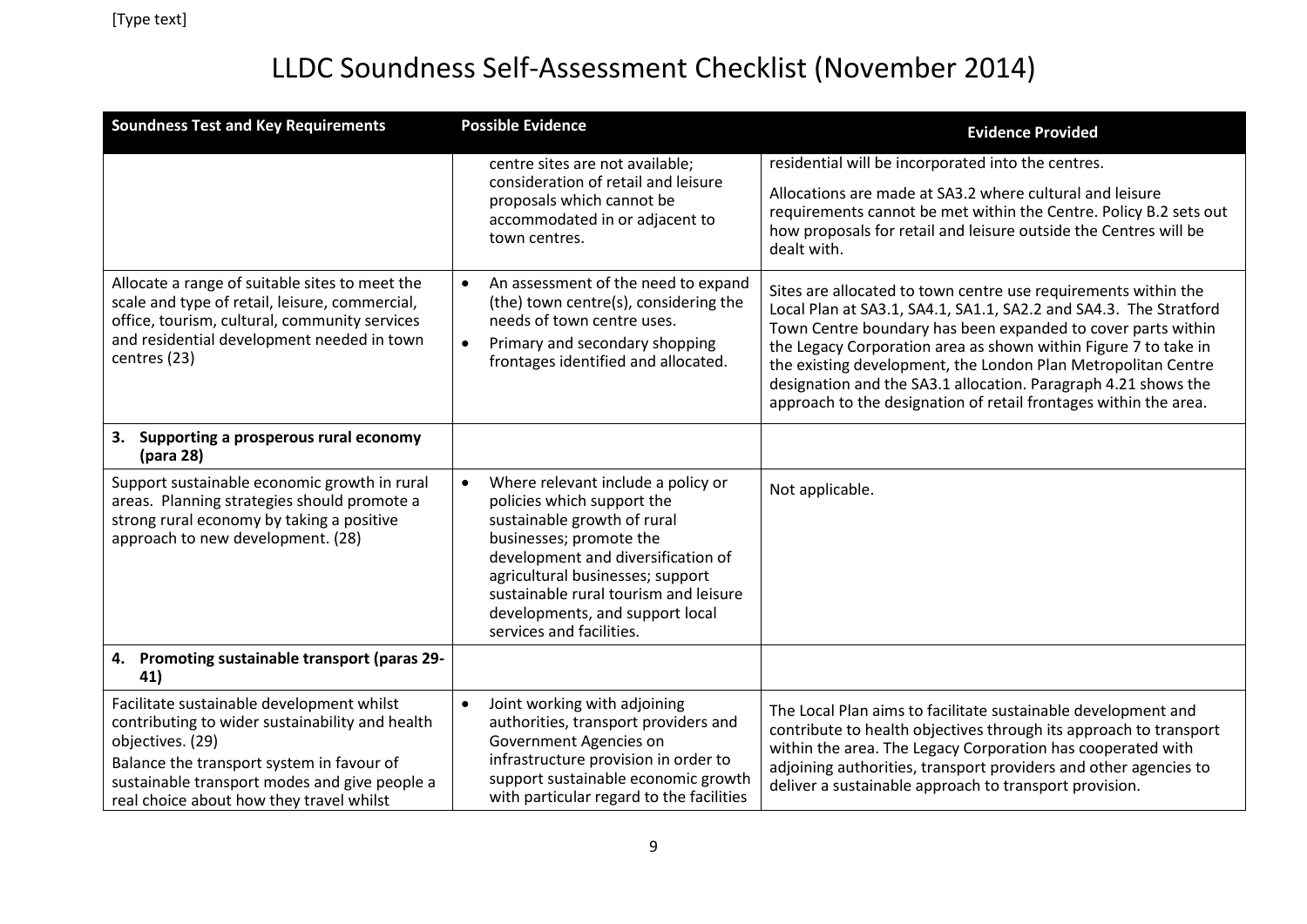| <b>Soundness Test and Key Requirements</b>                                                                                                                                                                                                                                                                                                                                                                                                                                                                                                                                                                                                                                                                                                                                                                                                                                                                                                                                                                                                                                                                                                                                                                                                                                                                                                                                                                                                                                      | <b>Possible Evidence</b>                                                                                                                                                                                                                                                                                                                                                                                                                                                                                                                                                                                                                                                                                                                                                                                                                 | <b>Evidence Provided</b>                                                                                                                                                                                                                                                                                                                                                                                                                                                                                                                                                                                                                                                                                                                                                                                                                                                                                                                                                                                                                                                                                                                                                                                                                                                                                                                                                                                                                                                                                                                                                                                                                                                                                                                                                                                                                                                                                                                                                                                                                                                                                                                                                                               |
|---------------------------------------------------------------------------------------------------------------------------------------------------------------------------------------------------------------------------------------------------------------------------------------------------------------------------------------------------------------------------------------------------------------------------------------------------------------------------------------------------------------------------------------------------------------------------------------------------------------------------------------------------------------------------------------------------------------------------------------------------------------------------------------------------------------------------------------------------------------------------------------------------------------------------------------------------------------------------------------------------------------------------------------------------------------------------------------------------------------------------------------------------------------------------------------------------------------------------------------------------------------------------------------------------------------------------------------------------------------------------------------------------------------------------------------------------------------------------------|------------------------------------------------------------------------------------------------------------------------------------------------------------------------------------------------------------------------------------------------------------------------------------------------------------------------------------------------------------------------------------------------------------------------------------------------------------------------------------------------------------------------------------------------------------------------------------------------------------------------------------------------------------------------------------------------------------------------------------------------------------------------------------------------------------------------------------------|--------------------------------------------------------------------------------------------------------------------------------------------------------------------------------------------------------------------------------------------------------------------------------------------------------------------------------------------------------------------------------------------------------------------------------------------------------------------------------------------------------------------------------------------------------------------------------------------------------------------------------------------------------------------------------------------------------------------------------------------------------------------------------------------------------------------------------------------------------------------------------------------------------------------------------------------------------------------------------------------------------------------------------------------------------------------------------------------------------------------------------------------------------------------------------------------------------------------------------------------------------------------------------------------------------------------------------------------------------------------------------------------------------------------------------------------------------------------------------------------------------------------------------------------------------------------------------------------------------------------------------------------------------------------------------------------------------------------------------------------------------------------------------------------------------------------------------------------------------------------------------------------------------------------------------------------------------------------------------------------------------------------------------------------------------------------------------------------------------------------------------------------------------------------------------------------------------|
| recognising that different policies will be<br>required in different communities and<br>opportunities to maximise sustainable<br>transport solutions will vary from urban to rural<br>areas. (29)<br>Encourage solutions which support reductions<br>in greenhouse gas emissions and congestion<br>(29) including supporting a pattern of<br>development which, where reasonable to do<br>so, facilitates the use of sustainable modes of<br>transport. (30)<br>Local authorities should work with<br>neighbouring authorities and transport<br>providers to develop strategies for the<br>provision of viable infrastructure necessary to<br>support sustainable development. (31)<br>Opportunities for sustainable transport modes<br>have been taken up depending on the nature<br>and location of the site, to reduce the need for<br>major transport infrastructure. (32)<br>Ensure that developments which generate<br>significant movement are located where the<br>need to travel will be minimised and the use of<br>sustainable transport modes can be maximised<br>(34)<br>Plans should protect and exploit opportunities<br>for the use of sustainable transport modes for<br>the movement of goods or people. (35)<br>Policies should aim for a balance of land uses so<br>that people can be encouraged to minimize<br>journey lengths for employment, shopping,<br>leisure, education and other activities. (37)<br>For larger scale residential developments in | referred to in paragraph 31.<br>Policies encouraging development<br>$\bullet$<br>which facilitates the use of<br>sustainable modes of transport and a<br>range of transport choices where<br>appropriate, particularly the criteria<br>in paragraph 35.<br>A spatial strategy and policy which<br>$\bullet$<br>seeks to reduce the need to travel<br>through balancing housing and<br>employment provision.<br>Policy for major developments which<br>promotes a mix of uses and access to<br>key facilities by sustainable transport<br>modes.<br>$\bullet$<br>If local (car parking) standards have<br>been prepared, are they justified and<br>necessary? (39)<br>Identification and protection of sites<br>and routes where infrastructure<br>could be developed to widen<br>transport choice linked to the Local<br>Transport Plan. | The strategy is set out within Page 107 of the PLP which<br>demonstrates how emphasis is placed on pedestrians and cyclists<br>and then public transport above that of vehicular transport, as well<br>as promoting service enhancement and access to public transport.<br>The following Local Plan policies show how the transport strategy<br>will be implemented. A clear commitment to the development of<br>infrastructure to widen transport choice is made through Strategic<br>transport improvements in particular stopping international<br>services at Stratford International promoted by Policy T.1 while<br>Policy T.2 sets out how proposals that enhance the capacity of the<br>transport network will be supported and promoted by the Legacy<br>Corporation. Where possible, it will use its own funding, or loans<br>secured, to deliver transport infrastructure improvements which<br>will also be heavily dependent on the actions and investments of<br>third parties, such as TfL. A notable example being Hackney Wick<br>station improvements.<br>Policy T.3 lends support to appropriate transport schemes within<br>the area. Policy T.4 demonstrates how cyclists and pedestrians will<br>be prioritised and T.5 how the street network and traffic<br>generating uses will be considered. Policy T.6 seeks to facilitate<br>local connectivity. Policy T.7 sets out how the development<br>proposal requirements of significant or other relevant schemes.<br>The development parking requirements within the London Plan<br>will be applied within the area and are set out within Policy T.8 and<br>Policy T.9 shows how pedestrians and cyclists will be provided for<br>through developments. The inclusion of Policy T.10 which sets out<br>how the waterways will be promoted for transport use shows clear<br>links with the role of green infrastructure networks and health and<br>lifestyle benefits.<br>Considerations within other sections of the Plan also contribute to<br>the aims of the transport strategy where clear relationships<br>between location and modal split can be shown. Mixed use<br>developments are promoted throughout the plan with |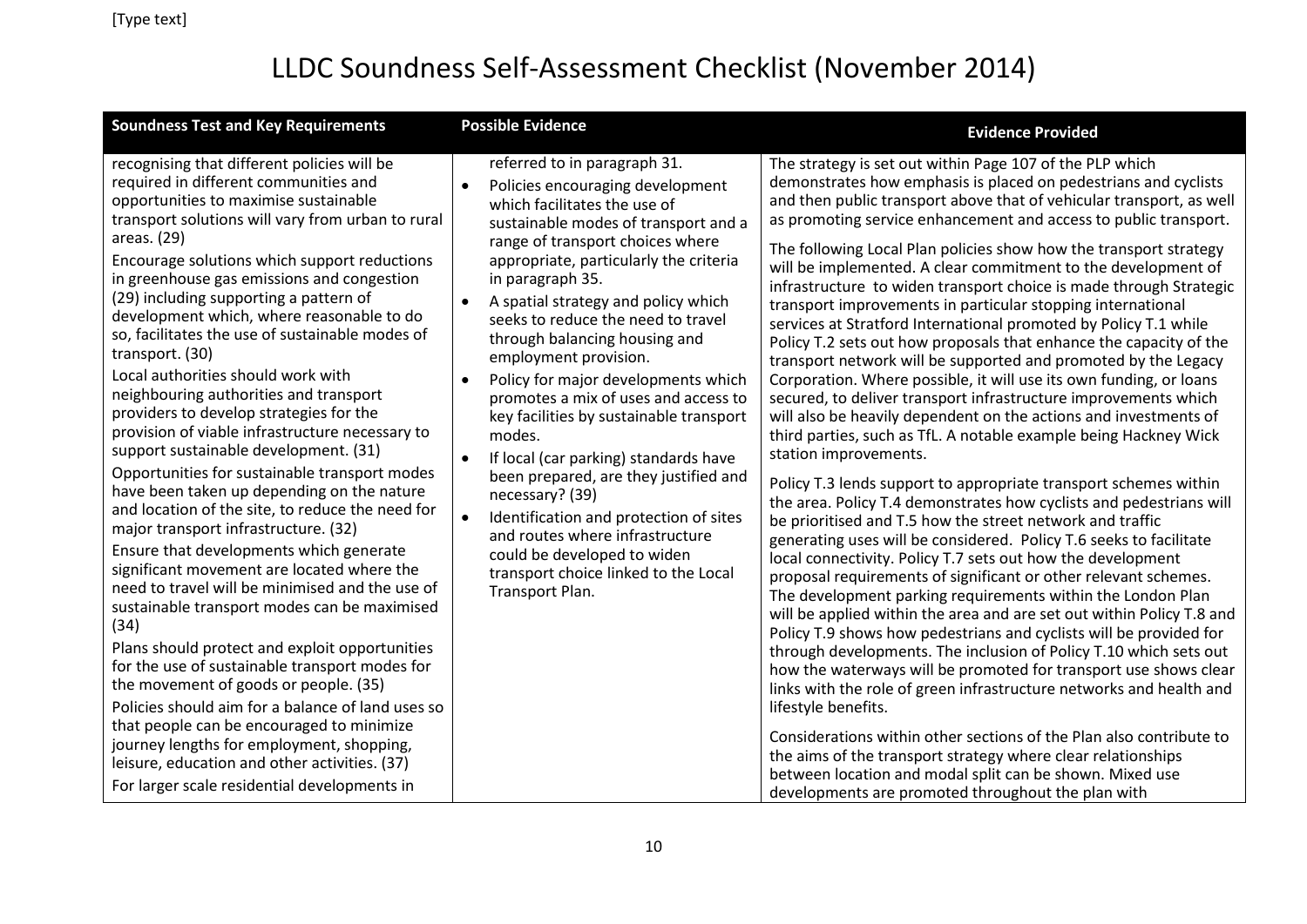| <b>Soundness Test and Key Requirements</b>                                                                                                                                                                                                                                                                                                                                                                                                                                                                                                                                                                                                                               | <b>Possible Evidence</b>                                                                                                                                                              | <b>Evidence Provided</b>                                                                                                                                                                                                                                                                                                                                                                                                                                                                                                                                                                                                                                         |
|--------------------------------------------------------------------------------------------------------------------------------------------------------------------------------------------------------------------------------------------------------------------------------------------------------------------------------------------------------------------------------------------------------------------------------------------------------------------------------------------------------------------------------------------------------------------------------------------------------------------------------------------------------------------------|---------------------------------------------------------------------------------------------------------------------------------------------------------------------------------------|------------------------------------------------------------------------------------------------------------------------------------------------------------------------------------------------------------------------------------------------------------------------------------------------------------------------------------------------------------------------------------------------------------------------------------------------------------------------------------------------------------------------------------------------------------------------------------------------------------------------------------------------------------------|
| particular, planning policies should promote a<br>mix of uses in order to provide opportunities to<br>undertake day-to-day activities including work<br>on site. Where practical, particularly within<br>large-scale developments, key facilities such as<br>primary schools and local shops should be<br>located within walking distance of most<br>properties. (38)<br>The setting of car parking standards including<br>provision for town centres. (39-40)<br>Local planning authorities should identify and<br>protect, where there is robust evidence, sites<br>and routes which could be critical in developing<br>infrastructure to widen transport choice. (41) |                                                                                                                                                                                       | consideration of transport accessibility. PTAL is a strong<br>consideration for housing density of schemes, as shown within<br>para 5.12 and Figure 10. This encourages the use of public<br>transport from new developments, and minimises the reliance on<br>the private car. Mixed use allocations and promotion of new retail<br>centres and schools provision in appropriate locations also<br>combine to minimise trips for work or essential day-to-day<br>activities within the area. Policy S.1 also requires consideration of<br>access issues to community services and infrastructure,<br>encouraging walking and cycling from a health perspective. |
| Supporting high quality communications<br>5.<br>infrastructure (paras 42-46)                                                                                                                                                                                                                                                                                                                                                                                                                                                                                                                                                                                             |                                                                                                                                                                                       |                                                                                                                                                                                                                                                                                                                                                                                                                                                                                                                                                                                                                                                                  |
| Support the expansion of the electronic<br>communications networks, including<br>telecommunications' masts and high speed<br>broadband. (43)<br>Local planning authorities should not impose a<br>ban on new telecommunications development<br>in certain areas, impose blanket Article 4<br>directions over a wide area or a wide range of<br>telecommunications development or insist on<br>minimum distances between new<br>telecommunications development and existing<br>development. (44)                                                                                                                                                                          | Policy supporting the expansion of<br>$\bullet$<br>electronic communications networks,<br>including telecommunications and<br>high speed broadband, noting the<br>caveats in para 44. | Policy IN.1 sets out considerations when new telecommunications<br>infrastructure is proposed. Policy SP.1 also supports development<br>of smart technology within the area, supported by the Smart<br>London Plan.                                                                                                                                                                                                                                                                                                                                                                                                                                              |
| 6. Delivering a wide choice of high quality<br>housing (paras 47-55)                                                                                                                                                                                                                                                                                                                                                                                                                                                                                                                                                                                                     |                                                                                                                                                                                       |                                                                                                                                                                                                                                                                                                                                                                                                                                                                                                                                                                                                                                                                  |
| Identify and maintain a rolling supply of specific<br>deliverable sites sufficient to provide five years'                                                                                                                                                                                                                                                                                                                                                                                                                                                                                                                                                                | Identification of:<br>$\bullet$<br>a) five years or more supply of                                                                                                                    | The Housing Trajectory at Figure 9 on page 44 and Table 10 within<br>Appendix 2 identify five years supply of housing sites, plus the 5%                                                                                                                                                                                                                                                                                                                                                                                                                                                                                                                         |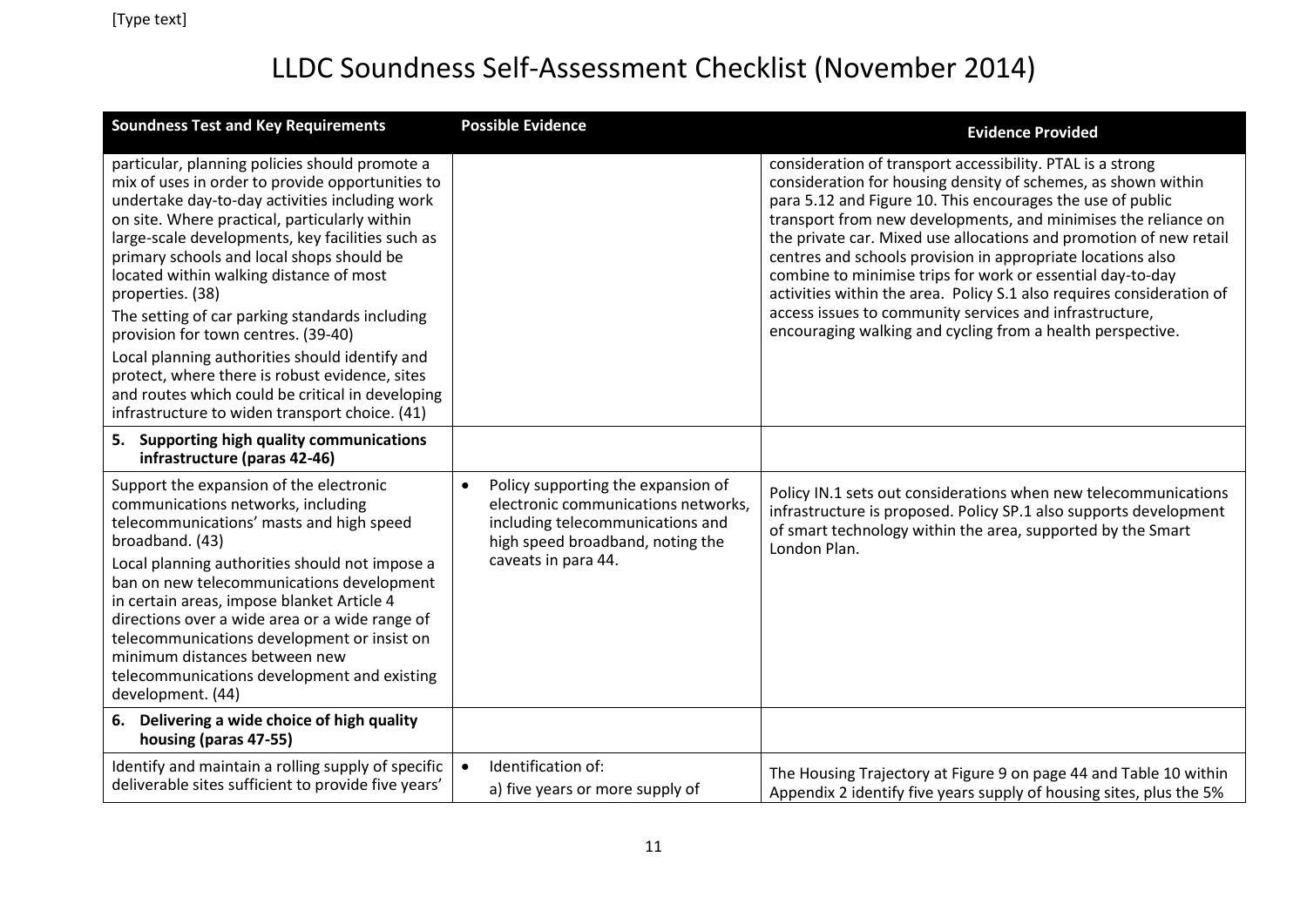| <b>Soundness Test and Key Requirements</b>                                                                                                                                                                                                        | <b>Possible Evidence</b>                                                                                                                                                                                       | <b>Evidence Provided</b>                                                                                                                                                                                                                                                                                                                                                                        |
|---------------------------------------------------------------------------------------------------------------------------------------------------------------------------------------------------------------------------------------------------|----------------------------------------------------------------------------------------------------------------------------------------------------------------------------------------------------------------|-------------------------------------------------------------------------------------------------------------------------------------------------------------------------------------------------------------------------------------------------------------------------------------------------------------------------------------------------------------------------------------------------|
| worth of housing against their housing<br>requirements; this should include an additional                                                                                                                                                         | specific deliverable sites; plus the<br>buffer as appropriate                                                                                                                                                  | buffer. Further detail is provided within the Housing Background<br>Paper and Housing Position Statement, 2014.                                                                                                                                                                                                                                                                                 |
| buffer of 5% or 20% (moved forward from later<br>in the plan period) to ensure choice and<br>competition in the market for land. 20% buffer<br>applies where there has been persistent under<br>delivery of housing(47)                           | Where this element of housing<br>supply includes windfall sites,<br>inclusion of 'compelling evidence' to<br>justify their inclusion (48)<br>A SHLAA<br>$\bullet$                                              | Housing policies are supported by the London SHLAA, 2013.                                                                                                                                                                                                                                                                                                                                       |
| Identify a supply of developable sites or broad<br>locations for years 6-10 and, where possible,<br>years 11-15 (47).                                                                                                                             | Identification of a supply of<br>$\bullet$<br>developable sites or broad locations<br>for: a) years 6-10; b) years 11-15                                                                                       | The Housing Trajectory at Figure 9 on page 44 and Table 10 within<br>Appendix 2 identify a supply of deliverable housing site for years 6<br>to 10 and 11 to 15 of the Plan period. Further detail is provided<br>within the Housing Background Paper.                                                                                                                                          |
| Illustrate the expected rate of housing delivery<br>A housing trajectory<br>through a trajectory; and set out a housing<br>$\bullet$<br>implementation strategy describing how a five<br>permissions (47)<br>year supply will be maintained. (47) | Monitoring of completions and                                                                                                                                                                                  | The Housing Trajectory at Figure 9 on page 44 and Table 10 within<br>Appendix 2 show expected housing delivery. Further detail is<br>provided within the Housing Background Paper.                                                                                                                                                                                                              |
|                                                                                                                                                                                                                                                   | Updated and managed SHLAA. (47)                                                                                                                                                                                | The Authority Monitoring Report, 2012/13 shows delivery for the<br>monitoring year. The Legacy Corporation regularly inputs and<br>updates information within the London Development Database for<br>quarterly updates on housing delivery.                                                                                                                                                     |
|                                                                                                                                                                                                                                                   |                                                                                                                                                                                                                | Housing policies are supported by the London SHLAA, 2013.                                                                                                                                                                                                                                                                                                                                       |
| Set out the authority's approach to housing<br>density to reflect local circumstances (47).                                                                                                                                                       | Policy on the density of development.                                                                                                                                                                          | Policy H.1 sets out how density considerations should be made, in<br>conformity with the London Plan.                                                                                                                                                                                                                                                                                           |
| Plan for a mix of housing based on current and<br>future demographic and market trends, and<br>needs of different groups (50) and caters for<br>housing demand and the scale of housing<br>supply to meet this demand. (para 159)                 | Policy on planning for a mix of<br>$\bullet$<br>housing (including self-build, and<br>housing for older people<br><b>SHMA</b><br>Identification of the size, type, tenure<br>and range of housing) required in | Strategic Policy SP.2 sets out the strategic approach to housing<br>delivery within the area. Policy H.1 provides for a mix of housing<br>types within the area to meet identified demand within the<br>London SHMA, 2013 and the SHMA Review, 2013. Further<br>information is set out within the Housing Background Paper.<br>Policies H.3 to H.5 encourage specialist forms of accommodation, |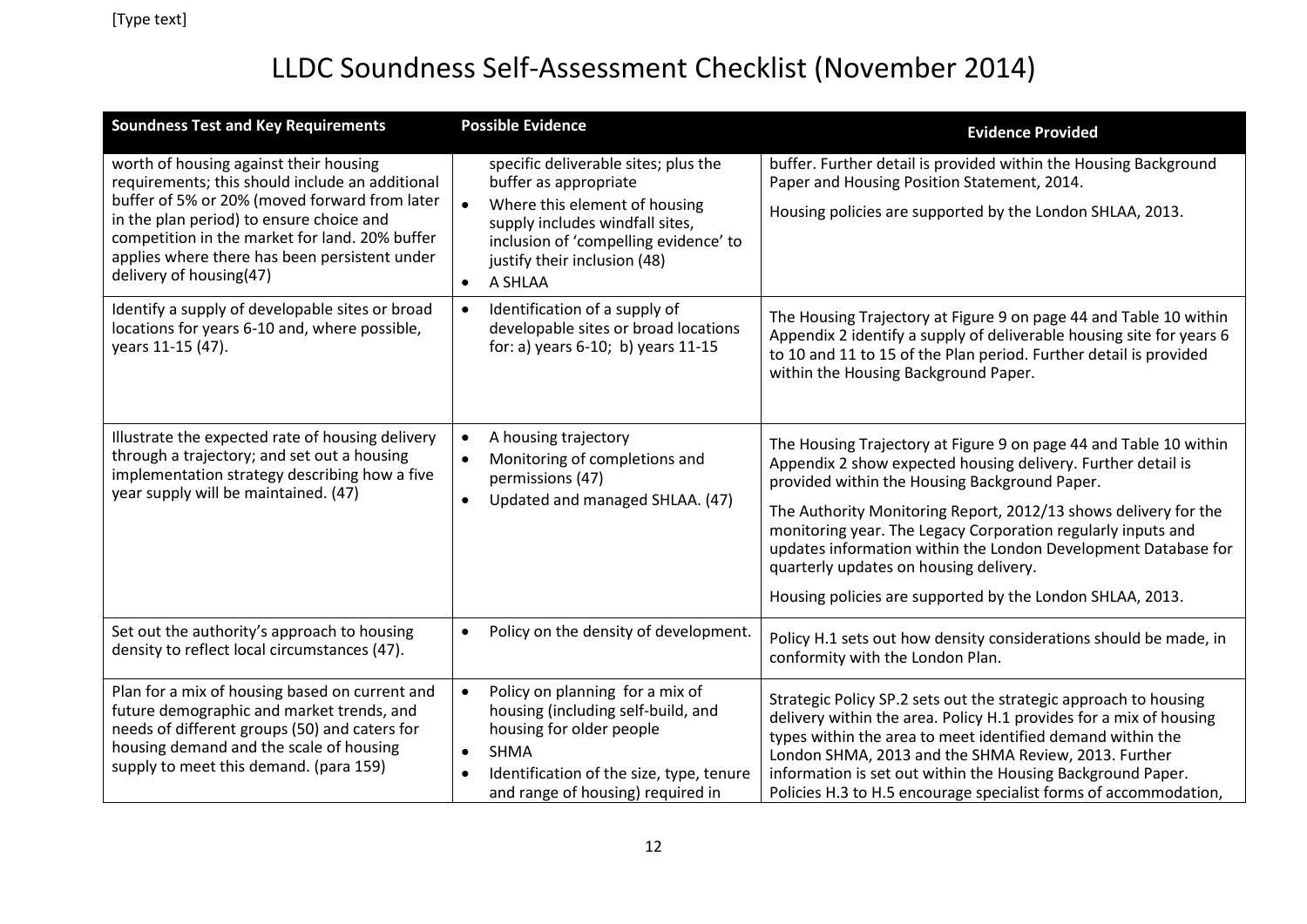| <b>Soundness Test and Key Requirements</b>                                                                                                                                                                                                                                                                                                       | <b>Possible Evidence</b>                                                                                                                                                                                                                                                                                                                                                                                                                                                                               | <b>Evidence Provided</b>                                                                                                                                                                                                                                                                                                                                            |
|--------------------------------------------------------------------------------------------------------------------------------------------------------------------------------------------------------------------------------------------------------------------------------------------------------------------------------------------------|--------------------------------------------------------------------------------------------------------------------------------------------------------------------------------------------------------------------------------------------------------------------------------------------------------------------------------------------------------------------------------------------------------------------------------------------------------------------------------------------------------|---------------------------------------------------------------------------------------------------------------------------------------------------------------------------------------------------------------------------------------------------------------------------------------------------------------------------------------------------------------------|
|                                                                                                                                                                                                                                                                                                                                                  | particular locations, reflecting local<br>demand. (50)<br>Evidence for housing provision based<br>$\bullet$<br>on up to date, objectively assessed<br>needs. (50)<br>Policy on affordable housing and<br>$\bullet$<br>consideration for the need for on-site<br>provision or if off-site provision or<br>financial contributions are sought,<br>where these can these be justified<br>and to what extent do they<br>contribute to the objective of<br>creating mixed and balanced<br>communities. (50) | including for older persons. Each of these policies also sets out the<br>requirements for these forms of accommodation, drawing from<br>evidence from the SHMAs and Gypsy and Traveller<br>Accommodation Assessment, 2014.<br>Policy H.2 sets out the approach to affordable housing provision<br>within the area, including how on-site provision is the priority. |
| In rural areas be responsive to local<br>circumstances and plan housing development<br>to reflect local needs, particularly for affordable<br>housing, including through rural exception sites<br>where appropriate (54).<br>In rural areas housing should be located where<br>it will enhance or maintain the vitality of rural<br>communities. | Consideration of allowing some<br>market housing to facilitate the<br>provision of significant additional<br>affordable housing to meet local<br>needs.<br>Consideration of the case for resisting<br>inappropriate development of<br>residential gardens. (This is<br>discretionary)(para 53)<br>Examples of special circumstances to<br>allow new isolated homes listed at<br>para 55.                                                                                                               | Not applicable.                                                                                                                                                                                                                                                                                                                                                     |
| Requiring good design (paras 56-68)<br>7.                                                                                                                                                                                                                                                                                                        |                                                                                                                                                                                                                                                                                                                                                                                                                                                                                                        |                                                                                                                                                                                                                                                                                                                                                                     |
| Develop robust and comprehensive policies<br>that set out the quality of development that<br>will be expected for the area (58).                                                                                                                                                                                                                 | Inclusion of policy or policies which<br>$\bullet$<br>seek to increase the quality of<br>development through the principles<br>set out at para 58 and approaches in<br>paras 59-61, linked to the vision for                                                                                                                                                                                                                                                                                           | Local Plan design policies cover the principles of the NPPF which<br>are clearly linked to the Vision for the area by creating high quality,<br>well-connected and locally distinctive environments, setting a<br>standard for London as a whole. Policy BN.1 sets out the quality of                                                                               |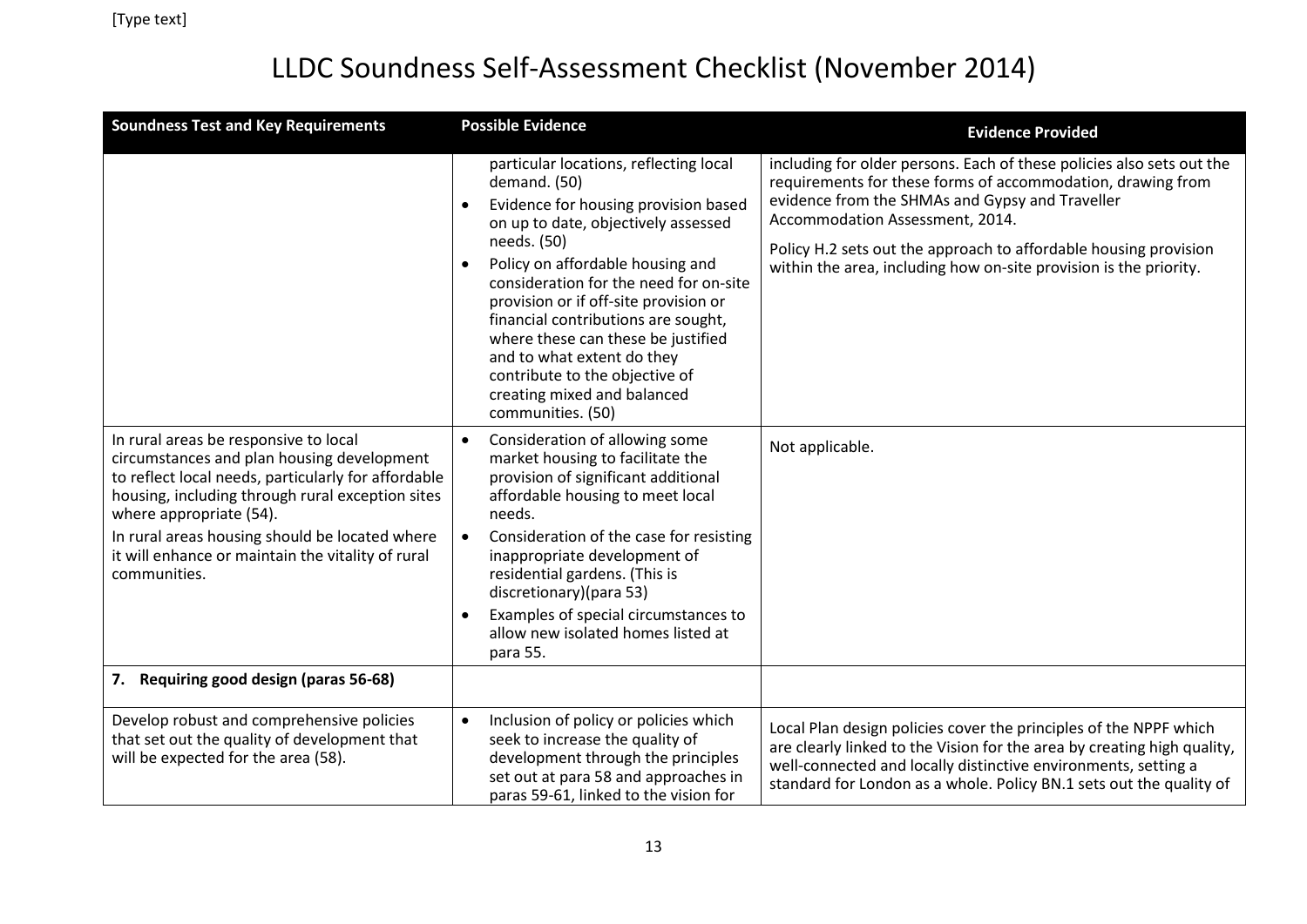| <b>Soundness Test and Key Requirements</b>                                                                                                                                                                  | <b>Possible Evidence</b>                                                                                                                                                                                                                                                                                                                                                                                                                                                                                                                                                                                                                                                                                                  | <b>Evidence Provided</b>                                                                                                                                                                                                                                                                                                                                                                                                                                                                                                                                                                                      |
|-------------------------------------------------------------------------------------------------------------------------------------------------------------------------------------------------------------|---------------------------------------------------------------------------------------------------------------------------------------------------------------------------------------------------------------------------------------------------------------------------------------------------------------------------------------------------------------------------------------------------------------------------------------------------------------------------------------------------------------------------------------------------------------------------------------------------------------------------------------------------------------------------------------------------------------------------|---------------------------------------------------------------------------------------------------------------------------------------------------------------------------------------------------------------------------------------------------------------------------------------------------------------------------------------------------------------------------------------------------------------------------------------------------------------------------------------------------------------------------------------------------------------------------------------------------------------|
|                                                                                                                                                                                                             | the area and specific local issues                                                                                                                                                                                                                                                                                                                                                                                                                                                                                                                                                                                                                                                                                        | development which is expected within the area. Policy BN.4<br>requires residential development to meet the Mayor of London's<br>Baseline Quality and Design Standards. Policy BN.5 requires<br>inclusive design to maintain quality over the lifetime of<br>developments. BN.10 sets out how proposals for tall buildings will<br>be assessed according to design principles. Policy BN.14 applies<br>good design principals specifically to residential developments and<br>BN.15 to design of advertisements.                                                                                               |
|                                                                                                                                                                                                             |                                                                                                                                                                                                                                                                                                                                                                                                                                                                                                                                                                                                                                                                                                                           | Sub area policies address specific micro identity conditions, for<br>example, Policies 1.2 and 1.4 which respond to the industrial<br>archaeological heritage of Hackney Wick and Fish Island.                                                                                                                                                                                                                                                                                                                                                                                                                |
| 8. Promoting healthy communities (paras 69-<br>77)                                                                                                                                                          |                                                                                                                                                                                                                                                                                                                                                                                                                                                                                                                                                                                                                                                                                                                           |                                                                                                                                                                                                                                                                                                                                                                                                                                                                                                                                                                                                               |
| Policies should aim to design places which:<br>promote community interaction, including<br>through mixed-use development; are safe and<br>accessible environments; and are accessible<br>developments (69). | Inclusion of a policy or policies on<br>$\bullet$<br>inclusive communities.<br>$\bullet$<br>Promotion of opportunities for<br>meetings between members of the<br>community who might not otherwise<br>come into contact with each other,<br>including through mixed-use<br>developments which bring together<br>those who work, live and play in the<br>vicinity; safe and accessible<br>environments where crime and<br>disorder, and the fear of crime, do<br>not undermine the quality of life or<br>community cohesion; and accessible<br>developments, containing clear and<br>legible pedestrian routes, and high<br>quality public space, which encourage<br>the active and continual use of public<br>areas. (69) | Policies within the Local Plan promote community interaction<br>through provision of multi-use community space and social<br>interaction within Policy Cl.1; Policy BN.5 encourages inclusive<br>design through amongst other measures, application of the<br>Corporation's inclusive design standards. Other design policies<br>listed above seek to promote safe and accessible environments.<br>Housing mix Policy H.1 also promotes balanced and mixed<br>communities, which will maximise social interaction. This will also<br>be achieved on specific sites through the mixed use site<br>allocations. |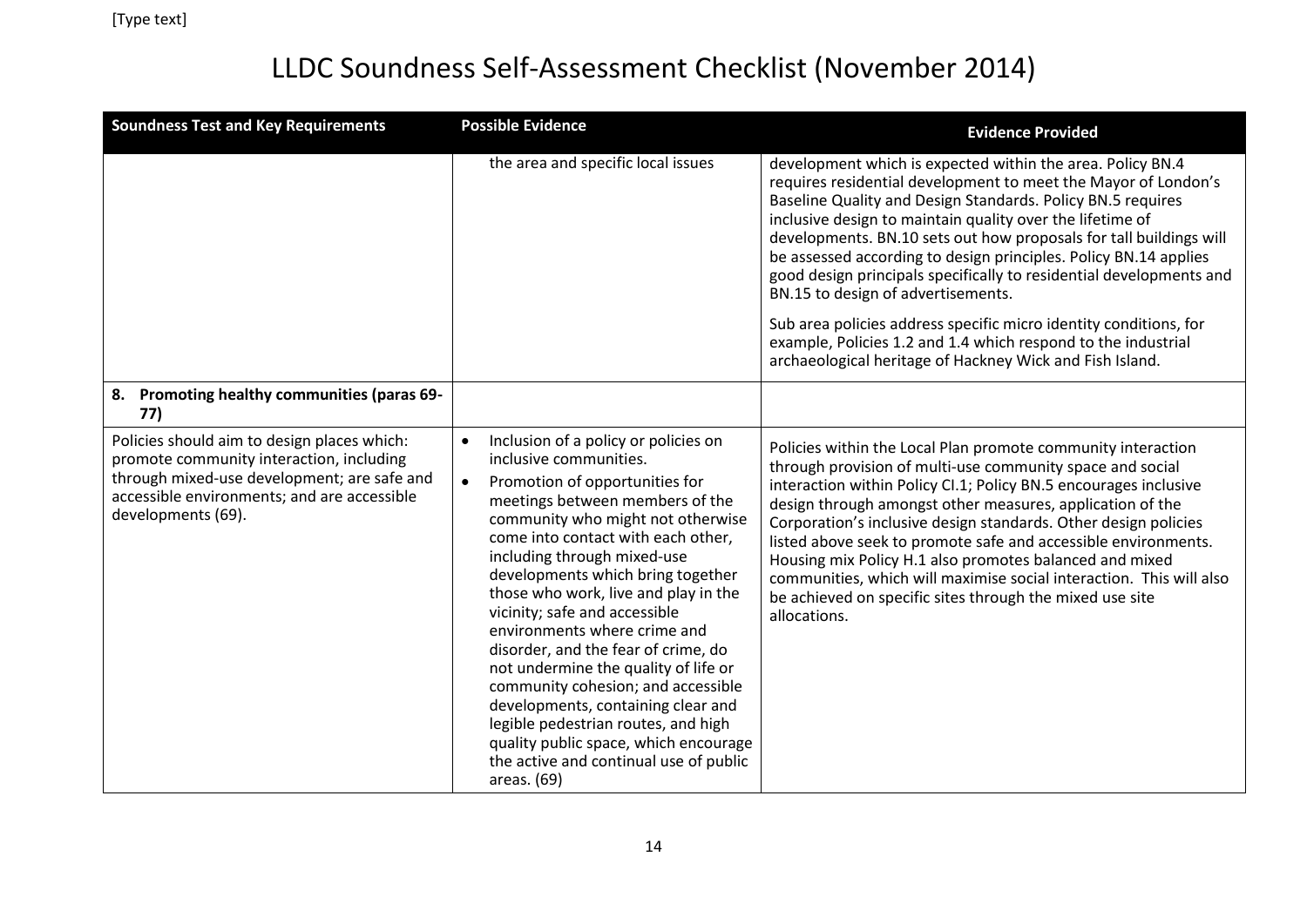| <b>Soundness Test and Key Requirements</b>                                                                                                                                                         | <b>Possible Evidence</b>                                                                                                                                                                                                                                                                                                                                                                                                                                                                                                                                                                                                                                                         | <b>Evidence Provided</b>                                                                                                                                                                                                                                                                                                                                                                                                                                                                                                                                                                   |
|----------------------------------------------------------------------------------------------------------------------------------------------------------------------------------------------------|----------------------------------------------------------------------------------------------------------------------------------------------------------------------------------------------------------------------------------------------------------------------------------------------------------------------------------------------------------------------------------------------------------------------------------------------------------------------------------------------------------------------------------------------------------------------------------------------------------------------------------------------------------------------------------|--------------------------------------------------------------------------------------------------------------------------------------------------------------------------------------------------------------------------------------------------------------------------------------------------------------------------------------------------------------------------------------------------------------------------------------------------------------------------------------------------------------------------------------------------------------------------------------------|
| Policies should plan positively for the provision<br>and use of shared space, community facilities<br>and other local services (70).                                                               | Inclusion of a policy or policies<br>$\bullet$<br>addressing community facilities and<br>local service.<br>Positive planning for the provision<br>$\bullet$<br>and integration of community<br>facilities and other local services to<br>enhance the sustainability of<br>communities and residential<br>environments; safeguard against the<br>unnecessary loss of valued facilities<br>and services; ensure that established<br>shops, facilities and services are able<br>to develop and modernize; and<br>ensure that housing is developed in<br>suitable locations which offer a range<br>of community facilities and good<br>access to key services and<br>infrastructure. | As above, Policy CI.1 promotes community interaction through<br>provision of multi-use community space.                                                                                                                                                                                                                                                                                                                                                                                                                                                                                    |
| Identify specific needs and quantitative or<br>qualitative deficits or surpluses of open space,<br>sports and recreational facilities; and set locally<br>derived standards to provide these (73). | Identification of specific needs and<br>$\bullet$<br>quantitative or qualitative deficits or<br>surpluses of open space, sports and<br>recreational facilities in the local<br>area. (73)<br>A policy protecting existing open<br>space, sports and recreational<br>buildings and land from<br>development, with specific<br>exceptions. (74)<br>Protection and enhancement of<br>rights of way and access. (75)                                                                                                                                                                                                                                                                 | Policies within the PLP respond to assessment of availability of<br>open space and playspace within the area. Policy BN.7 requires<br>provision of new local open space where deficiencies are<br>identified. Access will be improved through provision of additional<br>publically accessible local open space within this policy. The Local<br>Open Space Review, 2014 within the Natural Environment<br>Background Paper makes a quantitative assessment of<br>requirements. Policy T.6 and specific policies within each of the<br>sub areas protects key connections across the area. |
| Enable local communities, through local and<br>neighbourhood plans, to identify special<br>protection green areas of particular importance                                                         | Policy enabling the protection of<br>$\bullet$<br>Local Green Spaces. (Local Green<br>Spaces should only be designated                                                                                                                                                                                                                                                                                                                                                                                                                                                                                                                                                           | It is not envisaged that the Legacy Communities area contains any<br>publically accessible and developable Greenfield land (i.e. meets<br>para 77 criteria and not already protected by Local Open Space or                                                                                                                                                                                                                                                                                                                                                                                |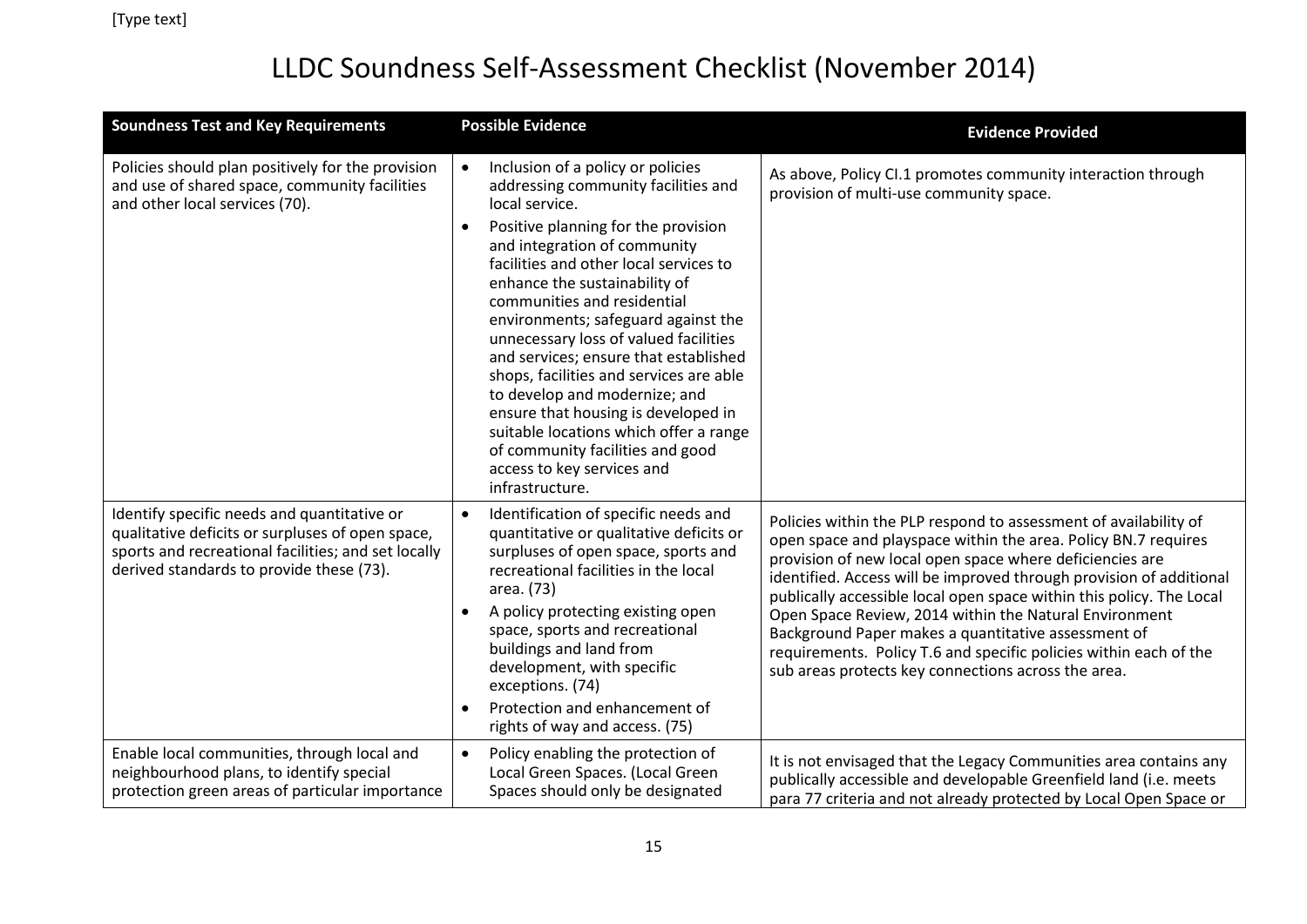| <b>Soundness Test and Key Requirements</b>                                                                                                                                                                                                                                                                                                                                                                                                                                                                                                                                                                                                                                                                                                                                                                                                                   | <b>Possible Evidence</b>                                                                                                                                                                                                                                                                                                                                                                                                                                                                                                                                                                                                                               | <b>Evidence Provided</b>                                                                                                                                                                                                                                                                                                                                                                                       |
|--------------------------------------------------------------------------------------------------------------------------------------------------------------------------------------------------------------------------------------------------------------------------------------------------------------------------------------------------------------------------------------------------------------------------------------------------------------------------------------------------------------------------------------------------------------------------------------------------------------------------------------------------------------------------------------------------------------------------------------------------------------------------------------------------------------------------------------------------------------|--------------------------------------------------------------------------------------------------------------------------------------------------------------------------------------------------------------------------------------------------------------------------------------------------------------------------------------------------------------------------------------------------------------------------------------------------------------------------------------------------------------------------------------------------------------------------------------------------------------------------------------------------------|----------------------------------------------------------------------------------------------------------------------------------------------------------------------------------------------------------------------------------------------------------------------------------------------------------------------------------------------------------------------------------------------------------------|
| to them - 'Local Green Space' (76-78).                                                                                                                                                                                                                                                                                                                                                                                                                                                                                                                                                                                                                                                                                                                                                                                                                       | when a plan is prepared or reviewed,<br>and be capable of enduring beyond<br>the end of the plan period. The<br>designation should only be used<br>when it accords with the criteria in<br>para 77). Policy for managing<br>development within a local green<br>space should be consistent with<br>policy for Green Belts. (78)                                                                                                                                                                                                                                                                                                                        | Metropolitan Open Land designations) potentially suitable for<br>Local Green Space designation.                                                                                                                                                                                                                                                                                                                |
| 9. Protecting Green Belt land (paras 79-92)                                                                                                                                                                                                                                                                                                                                                                                                                                                                                                                                                                                                                                                                                                                                                                                                                  |                                                                                                                                                                                                                                                                                                                                                                                                                                                                                                                                                                                                                                                        |                                                                                                                                                                                                                                                                                                                                                                                                                |
| Local planning authorities should plan<br>positively to enhance the beneficial use of the<br>Green Belt, such as looking for opportunities to<br>provide access; to provide opportunities for<br>outdoor sport and recreation; to retain and<br>enhance landscapes, visual amenity and<br>biodiversity; or to improve damaged and<br>derelict land. (81)<br>Local planning authorities with Green Belts in<br>their area should establish Green Belt<br>boundaries in their Local Plans which set the<br>framework for Green Belt and settlement<br>policy. (83)<br>When drawing up or reviewing Green Belt<br>boundaries local planning authorities should<br>take account of the need to promote<br>sustainable patterns of development. (84)<br>Boundaries should be set using 'physical<br>features likely to be permanent' amongst other<br>things (85) | Where Green Belt policies are<br>$\bullet$<br>included, these should reflect the<br>need to:<br>Enhance the beneficial use of the<br>$\circ$<br>Green Belt. (81)<br>Accord with criteria on boundary<br>$\circ$<br>setting, and the need for clarity<br>on the status of safeguarded<br>land, in particular. (85)<br>Specify that inappropriate<br>$\Omega$<br>development should not be<br>approved except in very special<br>circumstances. (87)<br>Specify the exceptions to<br>$\circ$<br>inappropriate development (89-<br>90)<br>Identify where very special<br>$\circ$<br>circumstances might apply to<br>renewable energy development.<br>(91) | Although not strictly applicable. The PLP sets out at Policy BN.6<br>how the Metropolitan Open Land, which has the same level of<br>protection of the Green Belt will be managed.<br>The policy sets out how development proposals within the MOL<br>will be determined. The Natural Environment Background Paper<br>provides information on how the boundaries have been<br>determined according to criteria. |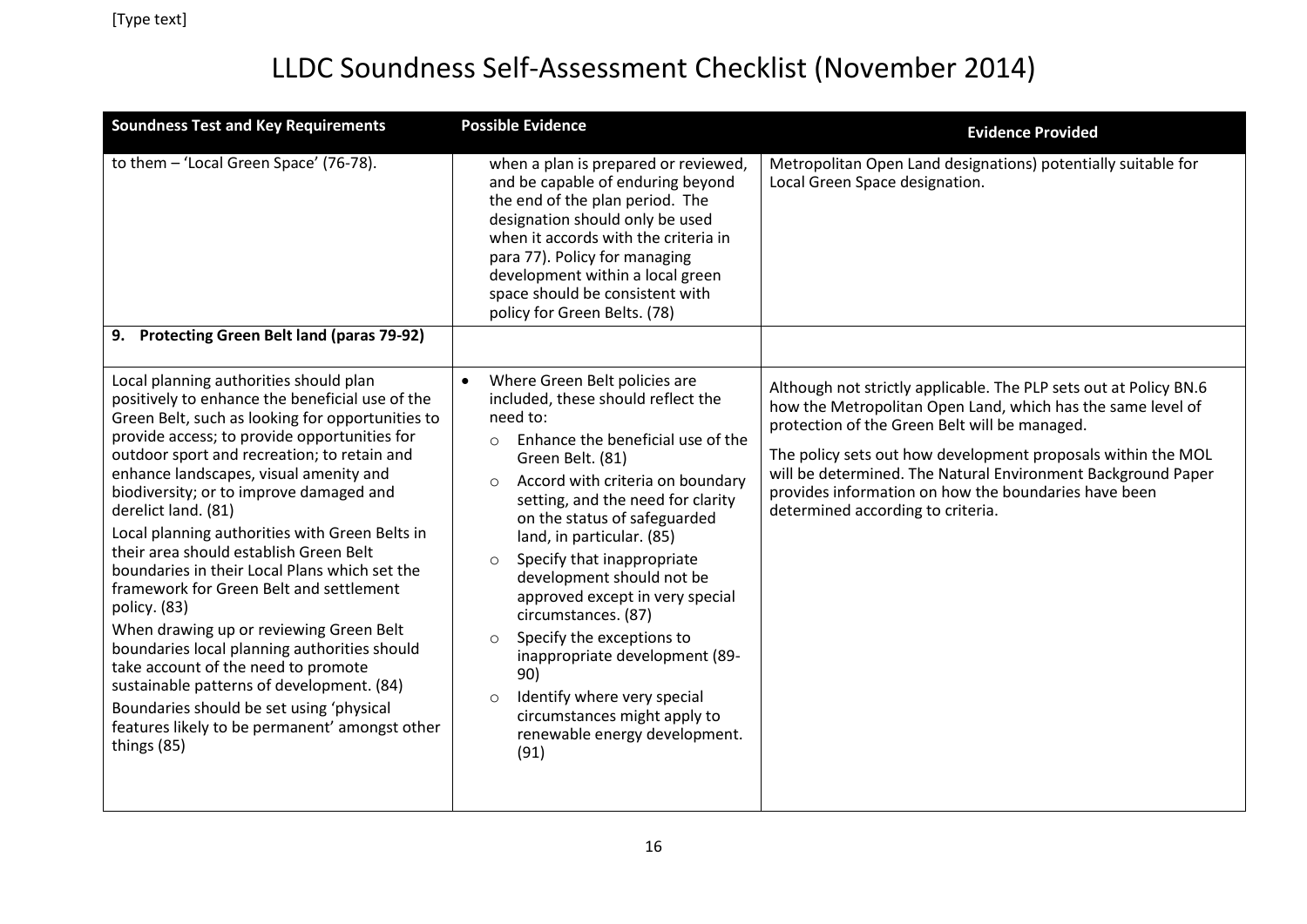| <b>Soundness Test and Key Requirements</b>                                                                                                                                                              | <b>Possible Evidence</b>                                                                                                                                                                                                                                                                                                                                                                                                                                                                                                                               | <b>Evidence Provided</b>                                                                                                                                                                                                                                                                                                                                                                                                                                                                                                                                                                                                                                                                                                                                                                                                                                                    |
|---------------------------------------------------------------------------------------------------------------------------------------------------------------------------------------------------------|--------------------------------------------------------------------------------------------------------------------------------------------------------------------------------------------------------------------------------------------------------------------------------------------------------------------------------------------------------------------------------------------------------------------------------------------------------------------------------------------------------------------------------------------------------|-----------------------------------------------------------------------------------------------------------------------------------------------------------------------------------------------------------------------------------------------------------------------------------------------------------------------------------------------------------------------------------------------------------------------------------------------------------------------------------------------------------------------------------------------------------------------------------------------------------------------------------------------------------------------------------------------------------------------------------------------------------------------------------------------------------------------------------------------------------------------------|
| 10. Meeting the challenge of climate change,<br>flooding and coastal change (paras 93-108)                                                                                                              |                                                                                                                                                                                                                                                                                                                                                                                                                                                                                                                                                        |                                                                                                                                                                                                                                                                                                                                                                                                                                                                                                                                                                                                                                                                                                                                                                                                                                                                             |
| Adopt proactive strategies to mitigate and<br>adapt to climate change taking full account of<br>flood risk, coastal change and water supply and<br>demand considerations. (94)                          | Planning of new development in<br>locations and ways which reduce<br>greenhouse gas emissions.<br>Support for energy efficiency<br>$\bullet$<br>improvements to existing building.<br>Local requirements for a building's<br>$\bullet$<br>sustainability which are consistent<br>with the Government's zero carbon<br>buildings policy . (95))                                                                                                                                                                                                         | Policies within the Local Plan combine to mitigate and adapt to<br>climate change. Strategic Policy SP.5 shows the overarching<br>approach to creation of sustainable and healthy places within the<br>area. Policy S.2 sets out how energy within new developments<br>should reduce carbon dioxide emissions and reduce consumption.<br>Policy S.3 provides support for new, and connections to, energy<br>infrastructure within the area. Policy S.4 requires application of<br>highest standards of sustainable design and construction. Policy S.5<br>specifies particular water use reduction measures for major<br>schemes. Policy S.6 sets out how waste reduction measures should<br>be applied and Policy S.7 how proposals should be designed to<br>minimise over-heating.<br>Policy S.8 also sets out how flood risk will be minimised and<br>mitigated against. |
| Help increase the use and supply of renewable<br>and low carbon energy through a strategy,<br>policies maximising renewable and low carbon<br>energy, and identification of key energy<br>sources. (97) | A strategy and policies to promote<br>and maximise energy from renewable<br>and low carbon sources,<br>Identification of suitable areas for<br>$\bullet$<br>renewable and low carbon energy<br>sources, and supporting<br>infrastructure, where this would help<br>secure the development of such<br>sources (see also NPPF footnote 17)<br>Identification of where development<br>can draw its energy supply from<br>decentralised, renewable or low<br>carbon supply systems and for co-<br>locating potential heat customers and<br>suppliers. (97) | The Legacy Corporation has a positive strategy to maximise energy<br>from renewable and low carbon sources which, as above, is set out<br>within policies S.2 and S.3. Policy S.2 sets out how energy within<br>new developments should reduce carbon dioxide. Policy S.3<br>provides support for new, and connections to, energy<br>infrastructure within the area. This also shows how the existing<br>infrastructure can be utilised.                                                                                                                                                                                                                                                                                                                                                                                                                                    |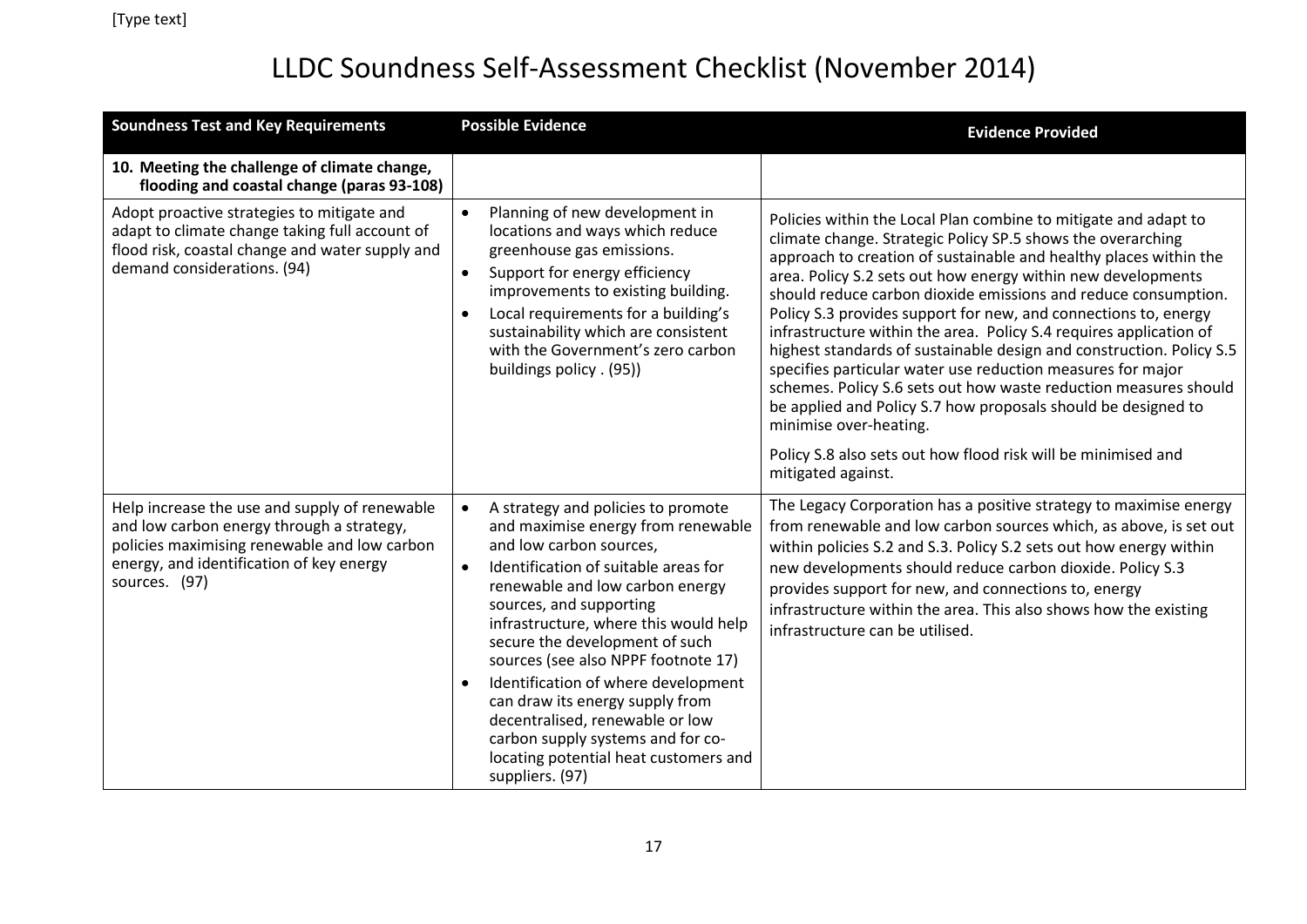| <b>Soundness Test and Key Requirements</b>                                       | <b>Possible Evidence</b>                                                                                                                                                                                                                                                                                                                                                                                                                                                                                                                               | <b>Evidence Provided</b>                                                                                                                                                                                                                                                                                                                                                                            |
|----------------------------------------------------------------------------------|--------------------------------------------------------------------------------------------------------------------------------------------------------------------------------------------------------------------------------------------------------------------------------------------------------------------------------------------------------------------------------------------------------------------------------------------------------------------------------------------------------------------------------------------------------|-----------------------------------------------------------------------------------------------------------------------------------------------------------------------------------------------------------------------------------------------------------------------------------------------------------------------------------------------------------------------------------------------------|
| Minimise vulnerability to climate change and<br>manage the risk of flooding (99) | Account taken of the impacts of<br>$\bullet$<br>climate change. (99)<br>Allocate, and where necessary re-<br>$\bullet$<br>locate, development away from flood<br>risk areas through a sequential test,<br>based on a SFRA. (100)<br>Policies to manage risk, from a range<br>$\bullet$<br>of impacts, through suitable<br>adaptation measures                                                                                                                                                                                                          | In order to minimise the area's vulnerability to climate change and<br>manage the risk of flooding policies are included within the local<br>Plan on flood risk. Policy S.8 shows how flood risk is managed as<br>well as how development form is influenced by location. The Sites<br>Report, 2014 provides further information on the sequential and<br>exceptions tests for the allocated sites. |
| Take account of marine planning (105)                                            | Ensure early and close co-operation<br>$\bullet$<br>on relevant economic, social and<br>environmental policies with the<br>Marine Management Organisation<br>Review the aims and objectives of the<br>$\bullet$<br>Marine Policy Statement, including<br>local potential for marine-related<br>economic development<br>Integrate as appropriate marine<br>$\bullet$<br>policy objectives into emerging policy<br>Support of integrated coastal<br>$\bullet$<br>management (ICM) in coastal areas in<br>line with the requirements of the<br><b>MPS</b> | Not applicable.                                                                                                                                                                                                                                                                                                                                                                                     |
| Manage risk from coastal change (106)                                            | Identification of where the coast is<br>$\bullet$<br>likely to experience physical changes<br>and identify Coastal Change<br>Management Areas, and clarity on<br>what development will be allowed in<br>such areas.<br>Provision for development and<br>infrastructure that needs to be re-<br>located from such areas, based on<br>SMPs and Marine Plans, where                                                                                                                                                                                       | Not applicable.                                                                                                                                                                                                                                                                                                                                                                                     |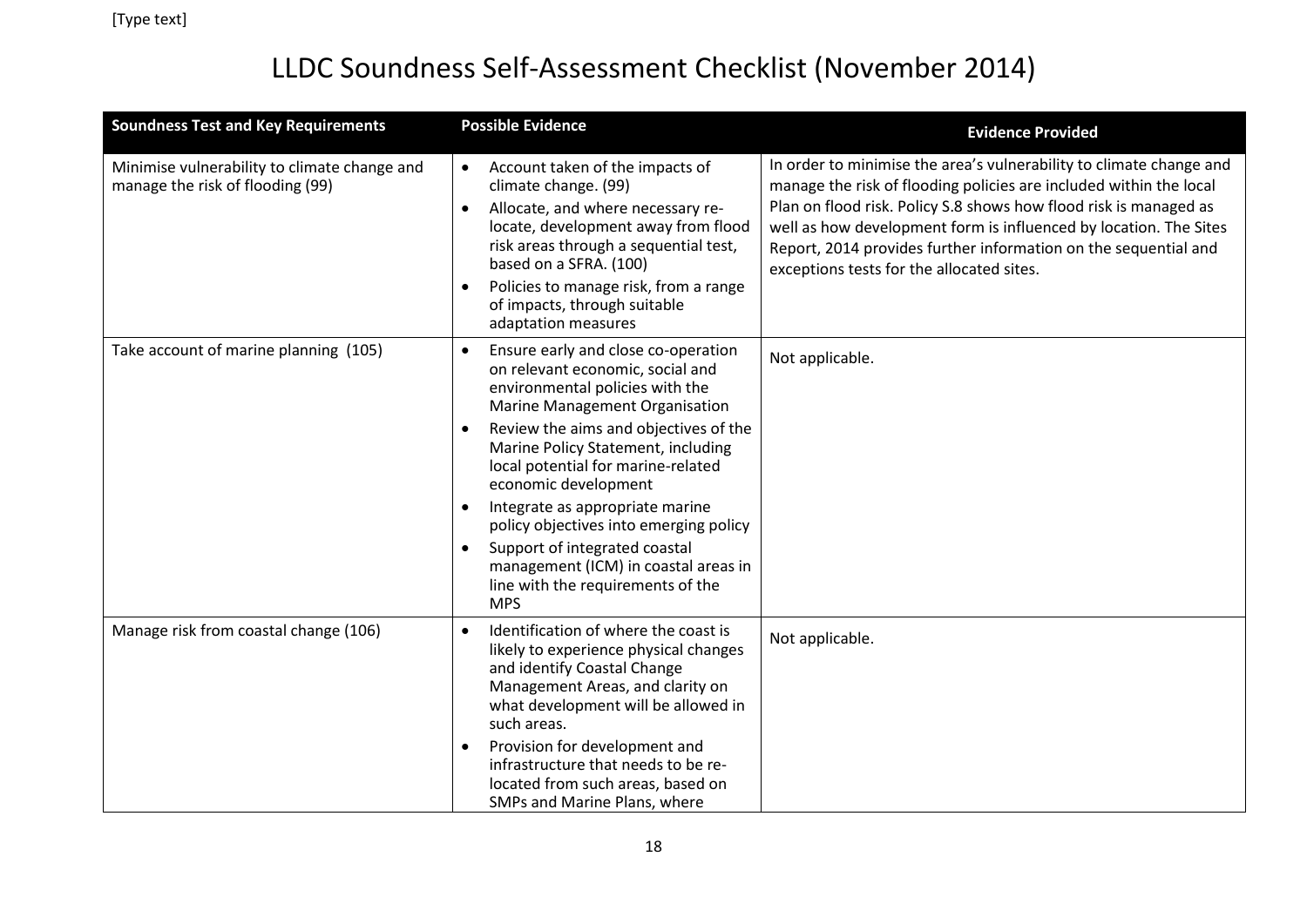| <b>Soundness Test and Key Requirements</b>                                                                                                                                                               | <b>Possible Evidence</b>                                                                                                                                                                                                                                                                                                                                                  | <b>Evidence Provided</b>                                                                                                                                                                                                                                                                                                                                                                                                      |
|----------------------------------------------------------------------------------------------------------------------------------------------------------------------------------------------------------|---------------------------------------------------------------------------------------------------------------------------------------------------------------------------------------------------------------------------------------------------------------------------------------------------------------------------------------------------------------------------|-------------------------------------------------------------------------------------------------------------------------------------------------------------------------------------------------------------------------------------------------------------------------------------------------------------------------------------------------------------------------------------------------------------------------------|
|                                                                                                                                                                                                          | appropriate.                                                                                                                                                                                                                                                                                                                                                              |                                                                                                                                                                                                                                                                                                                                                                                                                               |
| 11. Conserving and enhancing the natural<br>environment (paras 109-125)                                                                                                                                  |                                                                                                                                                                                                                                                                                                                                                                           |                                                                                                                                                                                                                                                                                                                                                                                                                               |
| Protect valued landscapes (109)                                                                                                                                                                          | A strategy and policy or policies to<br>$\bullet$<br>create, protect, enhance and manage<br>networks of biodiversity and green<br>infrastructure.<br>Policy which seeks to minimise the<br>$\bullet$<br>loss of higher quality agricultural land<br>and give great weight to protecting<br>the landscape and scenic beauty of<br>National Parks, the Broads and<br>AONBs. | The Legacy Corporation seeks to protect and enhance green<br>infrastructure and biodiversity networks within its area. This is<br>achieved through the following Local Plan policies. Policy BN.2<br>optimises the functions of the waterways including biodiversity<br>value and BN.3 seeks to maximise biodiversity, while BN.7 protects<br>Local Open Space as a green infrastructure as well as recreational<br>resource. |
| Prevent unacceptable risks from pollution and<br>land instability (109)                                                                                                                                  | Policy which seeks development<br>$\bullet$<br>which is appropriate for its location<br>having regard to the effects of<br>pollution on health, the natural<br>environment or general amenity.                                                                                                                                                                            | Policy BN.13 seeks to prevent unacceptable risks from pollution<br>and land instability through specific development requirements.                                                                                                                                                                                                                                                                                            |
| Planning policies should minimise impacts on<br>biodiversity and geodiversity (117)<br>Planning policies should plan for biodiversity at<br>a landscape-scale across local authority<br>boundaries (117) | Identification and mapping of local<br>ecological networks and geological<br>conservation interests.<br>Policies to promote the preservation,<br>$\bullet$<br>restoration and re-creation of priority<br>habitats, ecological networks and the<br>recovery of priority species                                                                                            | In order to minimise impacts on biodiversity the Legacy<br>Corporation seeks to protect and enhance green infrastructure<br>networks and biodiversity through Policy BN.2 and BN.3. Policy<br>BN.12 protects archaeological remains within the area.                                                                                                                                                                          |
| 12. Conserving and enhancing the historic<br>environment (paras 126-141)                                                                                                                                 |                                                                                                                                                                                                                                                                                                                                                                           |                                                                                                                                                                                                                                                                                                                                                                                                                               |
| Include a positive strategy for the conservation<br>and enjoyment of the historic environment,<br>including heritage assets most at risk (126)                                                           | A strategy for the historic<br>$\bullet$<br>environment based on a clear<br>understanding of the cultural assets<br>in the plan area, including assets<br>most at risk.                                                                                                                                                                                                   | The Legacy Corporation has a positive strategy for the conservation<br>and enjoyment of the historic environment, based upon a clear<br>understanding of the heritage assets present within the area. The<br>Strategic Policy SP.3 sets out the overall strategy for integrating                                                                                                                                              |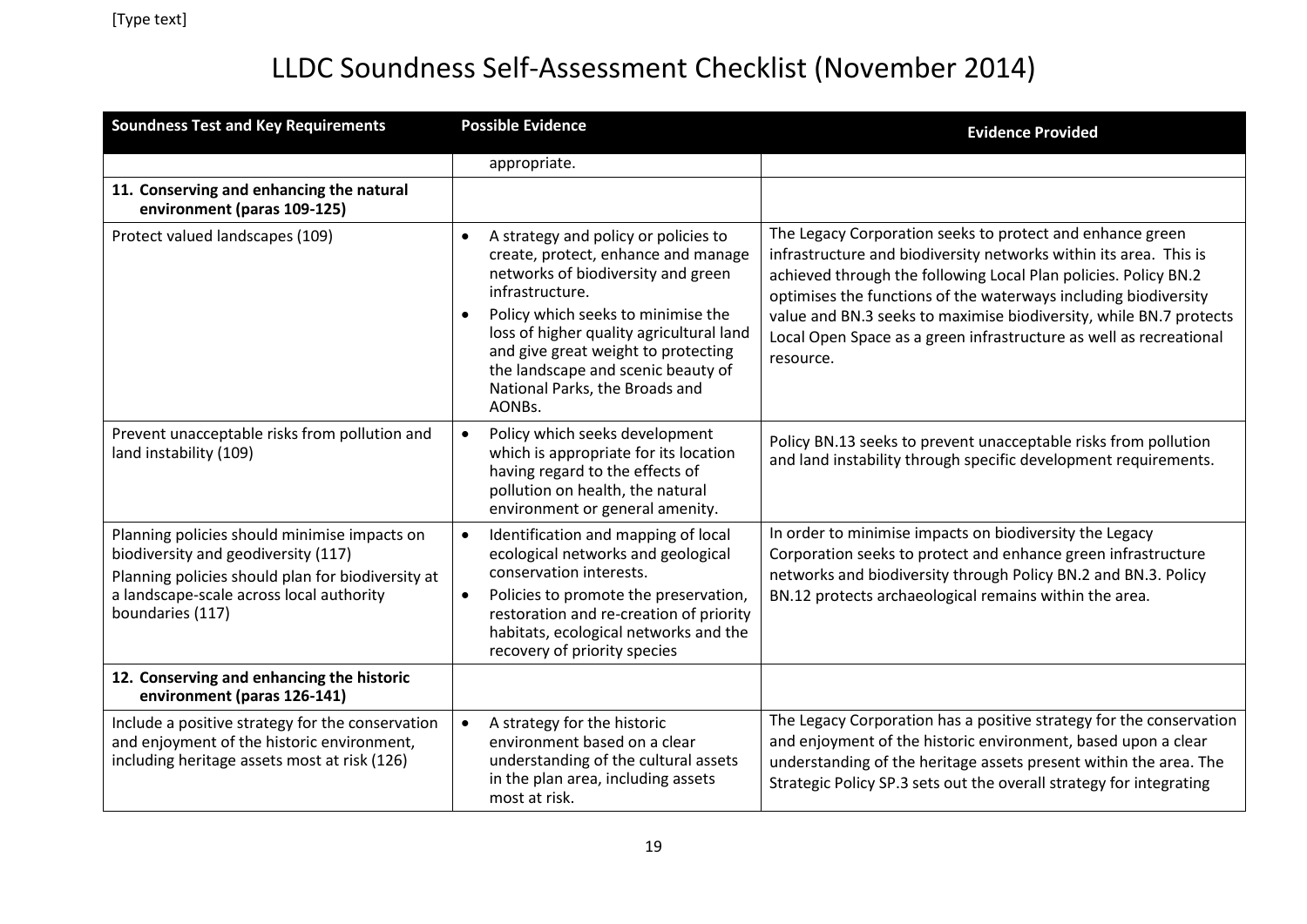| <b>Soundness Test and Key Requirements</b>                                                                                                                                                                                                                                                                                                                                                                                                                                        | <b>Possible Evidence</b>                                                                                                                                                                                                                                                                                                                                                                                                                                                                                                                                                                                                                | <b>Evidence Provided</b>                                                                                                                                                                                                                                                                                                                                                                                                                                                                                                                                                                                                                                                             |
|-----------------------------------------------------------------------------------------------------------------------------------------------------------------------------------------------------------------------------------------------------------------------------------------------------------------------------------------------------------------------------------------------------------------------------------------------------------------------------------|-----------------------------------------------------------------------------------------------------------------------------------------------------------------------------------------------------------------------------------------------------------------------------------------------------------------------------------------------------------------------------------------------------------------------------------------------------------------------------------------------------------------------------------------------------------------------------------------------------------------------------------------|--------------------------------------------------------------------------------------------------------------------------------------------------------------------------------------------------------------------------------------------------------------------------------------------------------------------------------------------------------------------------------------------------------------------------------------------------------------------------------------------------------------------------------------------------------------------------------------------------------------------------------------------------------------------------------------|
|                                                                                                                                                                                                                                                                                                                                                                                                                                                                                   | A map/register of historic assets<br>$\bullet$<br>A policy or policies which promote<br>$\bullet$<br>new development that will make a<br>positive contribution to character and<br>distinctiveness. (126)                                                                                                                                                                                                                                                                                                                                                                                                                               | the built with the natural environment within the area. Policy<br>BN.16 sets out how the heritage assets within the area will be<br>preserved or enhanced. The Built Environment Background Paper<br>gives further information on the local listing review that is<br>underway and the Conservation Areas are shown on the Proposals<br>Map.<br>Based on an in depth understanding of the character of the area,<br>Policies 1.2 and 1.4 set out specific considerations within Hackney<br>Wick and Fish Island, and Policy 4.4 within Three Mills Island and<br>Sugar House Lane. These policies take account of the special<br>architectural and historic interest of these areas. |
| 13. Facilitating the sustainable use of minerals<br>(paras 142-149)                                                                                                                                                                                                                                                                                                                                                                                                               |                                                                                                                                                                                                                                                                                                                                                                                                                                                                                                                                                                                                                                         |                                                                                                                                                                                                                                                                                                                                                                                                                                                                                                                                                                                                                                                                                      |
| It is important that there is a sufficient supply<br>of material to provide the infrastructure,<br>buildings, energy and goods that the country<br>needs. However, since minerals are a finite<br>natural resource, and can only be worked<br>where they are found, it is important to make<br>best use of them to secure their long-term<br>conservation (142)<br>Minerals planning authorities should plan for a<br>steady and adequate supply of industrial<br>materials (146) | Account taken of the matters raised in<br>relation to paragraph 143 and 145,<br>including matters in relation to land in<br>national / international designations;<br>landbanks; the defining of Minerals<br>Safeguarding Areas; wider matters<br>relating to safeguarding; approaches if<br>non-mineral development is necessary<br>within Minerals Safeguarding Areas; the<br>setting of environmental criteria;<br>development of noise limits; reclamation<br>of land; plan for a steady and adequate<br>supply of aggregates. This could include<br>evidence of co-operation with<br>neighbouring and more distant<br>authorities. | Account has been taken of the requirements of the NPPF. Although<br>the area does not have any sources of minerals or aggregates, sites<br>are safeguarded for uses which include aggregates distribution at<br>Bow Goods Yard East (Cluster B.1a3) and Bow Goods Yard West<br>(Cluster B.1a2).                                                                                                                                                                                                                                                                                                                                                                                      |
| Justified: The plan should be the most appropriate strategy, when considered against the reasonable alternatives, based on proportionate evidence.                                                                                                                                                                                                                                                                                                                                |                                                                                                                                                                                                                                                                                                                                                                                                                                                                                                                                                                                                                                         |                                                                                                                                                                                                                                                                                                                                                                                                                                                                                                                                                                                                                                                                                      |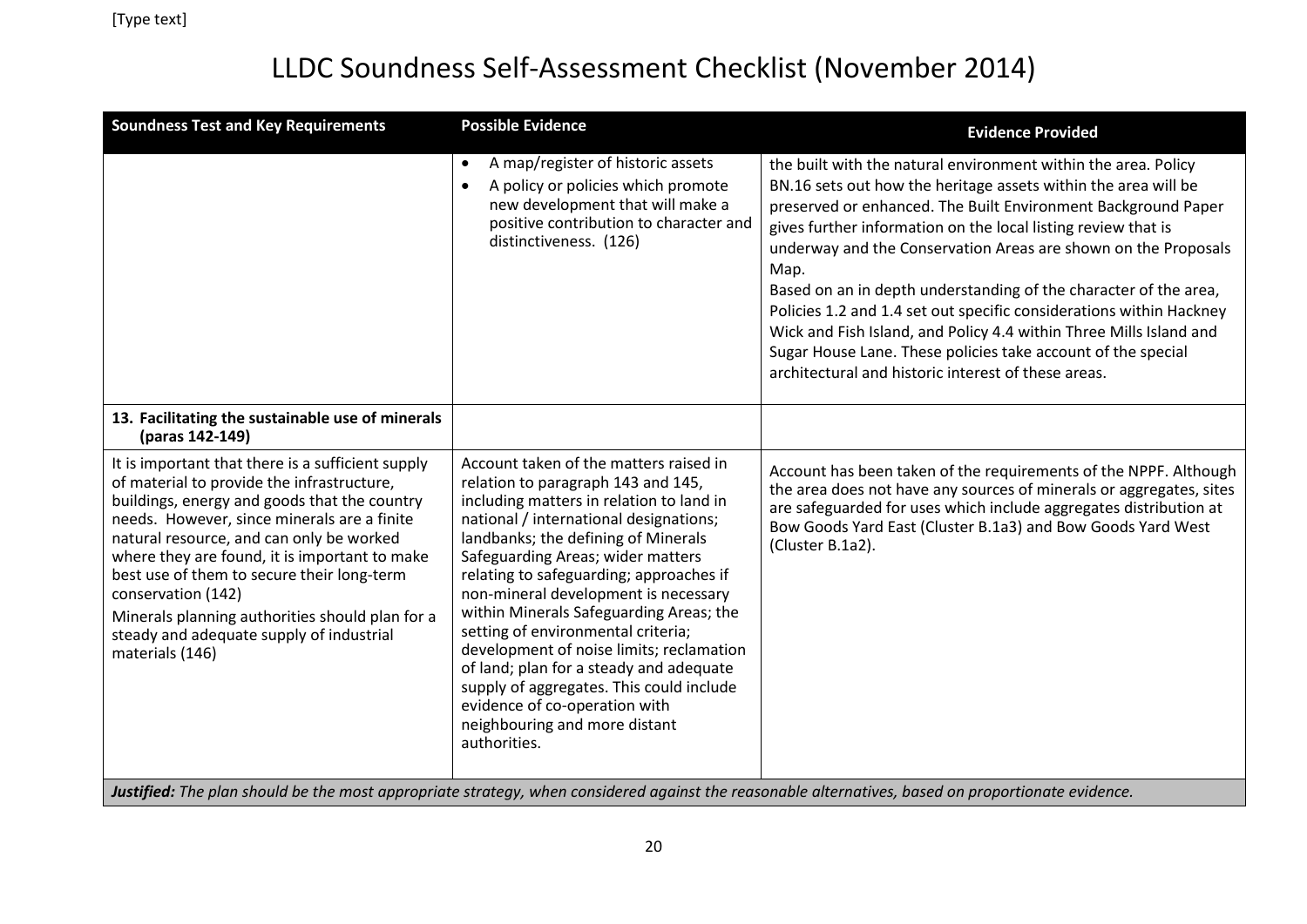| <b>Soundness Test and Key Requirements</b>                                                                                                                                                                                                                                                                                                                                            | <b>Possible Evidence</b>                                                                                                                                                                                                                                                                                                                                                                                                                                                                                                                                                                                                                                                                                                          | <b>Evidence Provided</b>                                                                                                                                                                                                                                                                                                                                                                                                                                                                                                                                                                                                                                                                                                                                                                                                                                                                                                                                                                                                                                                                                                                                                                                                                                                    |  |
|---------------------------------------------------------------------------------------------------------------------------------------------------------------------------------------------------------------------------------------------------------------------------------------------------------------------------------------------------------------------------------------|-----------------------------------------------------------------------------------------------------------------------------------------------------------------------------------------------------------------------------------------------------------------------------------------------------------------------------------------------------------------------------------------------------------------------------------------------------------------------------------------------------------------------------------------------------------------------------------------------------------------------------------------------------------------------------------------------------------------------------------|-----------------------------------------------------------------------------------------------------------------------------------------------------------------------------------------------------------------------------------------------------------------------------------------------------------------------------------------------------------------------------------------------------------------------------------------------------------------------------------------------------------------------------------------------------------------------------------------------------------------------------------------------------------------------------------------------------------------------------------------------------------------------------------------------------------------------------------------------------------------------------------------------------------------------------------------------------------------------------------------------------------------------------------------------------------------------------------------------------------------------------------------------------------------------------------------------------------------------------------------------------------------------------|--|
| To be 'justified' a DPD needs to be:<br>• Founded on a robust and credible evidence base involving: research / fact finding demonstrating how the choices made in the plan are backed up by facts; and<br>evidence of participation of the local community and others having a stake in the area.<br>• The most appropriate strategy when considered against reasonable alternatives. |                                                                                                                                                                                                                                                                                                                                                                                                                                                                                                                                                                                                                                                                                                                                   |                                                                                                                                                                                                                                                                                                                                                                                                                                                                                                                                                                                                                                                                                                                                                                                                                                                                                                                                                                                                                                                                                                                                                                                                                                                                             |  |
| Participation<br>Has the consultation process allowed for<br>effective engagement of all interested parties?                                                                                                                                                                                                                                                                          | The consultation statement. This should<br>set out what consultation was<br>undertaken, when, with whom and how<br>it has influenced the plan. The statement<br>should show that efforts have been made<br>to consult hard to reach groups, key<br>stakeholders etc. Reference SCI                                                                                                                                                                                                                                                                                                                                                                                                                                                | The Statement of Community Involvement was adopted in March<br>2013. Consultation on the Local Plan has been carried out in<br>accordance with the commitments within the SCI.<br>The Consultation Reports produced for each stage of consultation<br>set out how consultation has taken place including when, with<br>whom and how it has influenced the plan, and how efforts were<br>made to increase the engagement with hard to reach groups.                                                                                                                                                                                                                                                                                                                                                                                                                                                                                                                                                                                                                                                                                                                                                                                                                          |  |
| Research / fact finding<br>Is the plan justified by a sound and credible<br>evidence base? What are the sources of<br>evidence? How up to date, and how convincing<br>is it?<br>What assumptions were made in preparing the<br>DPD? Were they reasonable and justified?                                                                                                               | The studies, reports and technical<br>$\bullet$<br>papers that provide the evidence for<br>the policies set out in the DPD, the<br>date of preparation and who they<br>were produced by.<br><b>AND</b><br>Sections of the DPD (at various stages<br>$\bullet$<br>of development) and SA Report<br>which illustrate how evidence<br>supports the strategy, policies and<br>proposals, including key assumptions.<br>OR<br>A very brief statement of how the<br>main findings of consultation support<br>the policies, with reference to:<br>reports to the council on the issues<br>raised during participation, covering<br>both the front-loading and<br>formulation phases; and any other<br>information on community views and | Core documents contain the main studies, evidence base<br>documents and technical papers used for the preparation of the<br>Local Plan. Reports have primarily been produced by consultants<br>on behalf of the Legacy Corporation, which are all referenced and<br>dated. Due to the short lifetime of the organisation all these<br>documents are new and up-to-date. The evidence base is support<br>of the London Plan and the adopted planning policies of the<br>boroughs have also been used in some cases, which all have their<br>respective dates.<br>Chapter 2 of the PLP, supported by further detail within the Spatial<br>Portrait Background Paper provide evidence of how the main<br>issues facing the area have influenced the Vision and Objectives<br>within the Local Plan. These have also directly influenced the<br>inclusion of policies.<br>Throughout each of the sections the evidence used to formulate<br>the policies has been referenced. The Background Papers<br>(Business, Housing, Built Environment, Natural Environment and<br>Transport) also provide further detail of how the evidence has<br>influenced policy. For example, the Business Survey, 2014 and the<br>Employment Land Review, 2014 are key pieces of evidence for the |  |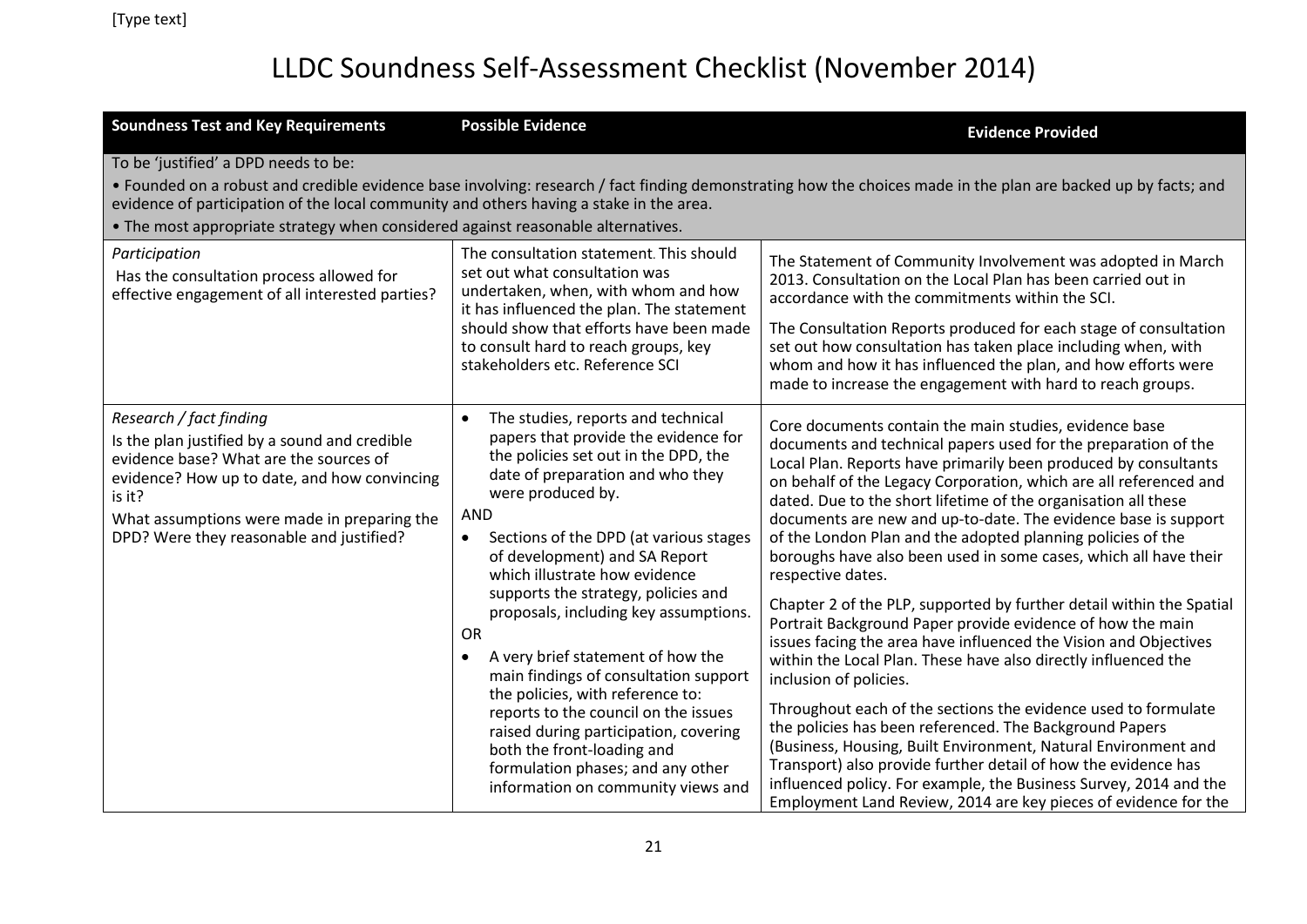| preferences.<br>24 of the Plan.<br>OR<br>For each policy (or group of policies<br>$\bullet$<br>dealing with the same issue), a very<br>brief statement of the evidence<br>documents relied upon and how they<br>policies.<br>support the policy (where this is not<br>already clear in the reasoned<br>justification in the DPD).<br><b>Alternatives</b><br>Reports and consultation documents<br>Both the Sustainability Appraisal 2013 and 2014 set out how the<br>produced in the early stages setting<br>Can it be shown that the LPA's chosen<br>out how alternatives were developed<br>approach is the most appropriate given the<br>and evaluated, and the reasons for<br>reasonable alternatives? Have the reasonable<br>selecting the preferred strategy, and<br>alternatives been considered and is there a<br>process has influenced the development of the Plan. Appendix E<br>reasons for rejecting the alternatives.<br>clear audit trail showing how and why the<br>and Section 3 of the Sustainability Appraisal, 2014 sets out the<br>This should include options covering<br>preferred approach was arrived at? Where a<br>not just the spatial strategy, but also<br>balance had to be struck in taking decisions<br>process.<br>the quantum of development,<br>between competing alternatives, is it clear how<br>strategic policies and development<br>and why the decisions were taken?<br>management policies.<br>Does the sustainability appraisal show how the<br>Appendices 9, 10 and 11 of the Consultation Report, 2014 show<br>An audit trail of how the evidence<br>$\bullet$<br>different options perform and is it clear that<br>how consultation responses have been taken into account and<br>base, consultation and SA have<br>sustainability considerations informed the<br>changes made at each stage of plan-preparation.<br>influenced the plan.<br>content of the DPD from the start?<br>Sections of the SA Report showing<br>the assessment of options and<br>alternatives.<br>Reports on how decisions on the<br>$\bullet$<br>inclusion of policy were made.<br>Sections of the consultation<br>$\bullet$<br>document demonstrating how<br>options were developed and | <b>Soundness Test and Key Requirements</b> | <b>Possible Evidence</b> | <b>Evidence Provided</b>                                                                                                                                                                                                                                                                                                                                                                                           |
|-----------------------------------------------------------------------------------------------------------------------------------------------------------------------------------------------------------------------------------------------------------------------------------------------------------------------------------------------------------------------------------------------------------------------------------------------------------------------------------------------------------------------------------------------------------------------------------------------------------------------------------------------------------------------------------------------------------------------------------------------------------------------------------------------------------------------------------------------------------------------------------------------------------------------------------------------------------------------------------------------------------------------------------------------------------------------------------------------------------------------------------------------------------------------------------------------------------------------------------------------------------------------------------------------------------------------------------------------------------------------------------------------------------------------------------------------------------------------------------------------------------------------------------------------------------------------------------------------------------------------------------------------------------------------------------------------------------------------------------------------------------------------------------------------------------------------------------------------------------------------------------------------------------------------------------------------------------------------------------------------------------------------------------------------------------------------------------------------------------------------------------------------------------------------------------------------------------------|--------------------------------------------|--------------------------|--------------------------------------------------------------------------------------------------------------------------------------------------------------------------------------------------------------------------------------------------------------------------------------------------------------------------------------------------------------------------------------------------------------------|
|                                                                                                                                                                                                                                                                                                                                                                                                                                                                                                                                                                                                                                                                                                                                                                                                                                                                                                                                                                                                                                                                                                                                                                                                                                                                                                                                                                                                                                                                                                                                                                                                                                                                                                                                                                                                                                                                                                                                                                                                                                                                                                                                                                                                                 |                                            |                          | employment policy B.1 which is specifically referenced within page<br>The Sustainability Appraisal Scoping Report, 2013 also sets out how                                                                                                                                                                                                                                                                          |
|                                                                                                                                                                                                                                                                                                                                                                                                                                                                                                                                                                                                                                                                                                                                                                                                                                                                                                                                                                                                                                                                                                                                                                                                                                                                                                                                                                                                                                                                                                                                                                                                                                                                                                                                                                                                                                                                                                                                                                                                                                                                                                                                                                                                                 |                                            |                          | the main issues identified within the appraisal have influenced the<br>sustainability framework and assessment and development of plan                                                                                                                                                                                                                                                                             |
| Any other documentation showing                                                                                                                                                                                                                                                                                                                                                                                                                                                                                                                                                                                                                                                                                                                                                                                                                                                                                                                                                                                                                                                                                                                                                                                                                                                                                                                                                                                                                                                                                                                                                                                                                                                                                                                                                                                                                                                                                                                                                                                                                                                                                                                                                                                 |                                            | appraised.               | main alternatives to the adopted strategy were assessed, and how<br>the approach is the most appropriate strategy taking all relevant<br>considerations into account. The 2014 SA also shows how the SA<br>alternatives for each policy area considered within the Plan-making<br>The various background papers show how the evidence has been<br>developed into policy, including how policy decisions were made. |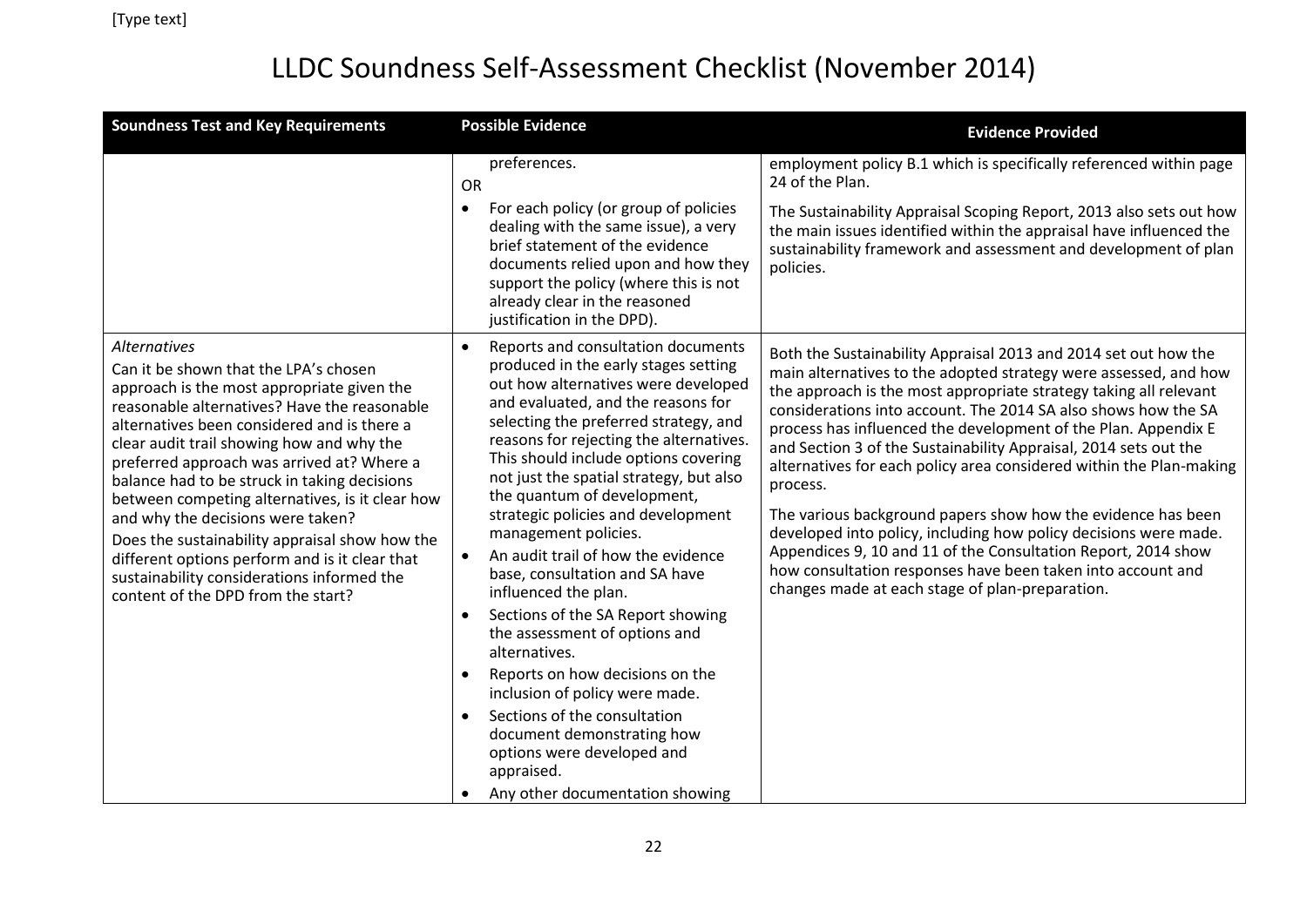| <b>Soundness Test and Key Requirements</b>                                                                                                                                                                                                                                                                                                                                                                                                                                                         | <b>Possible Evidence</b>                                                                                                                                                                                                                                                                                                                                                                                                                                                                                                                                                                             | <b>Evidence Provided</b>                                                                                                                                                                                                                                                                                                                                                                                                                                                                                                                                                                                                                                                                                                                                                                                                                                                                                       |
|----------------------------------------------------------------------------------------------------------------------------------------------------------------------------------------------------------------------------------------------------------------------------------------------------------------------------------------------------------------------------------------------------------------------------------------------------------------------------------------------------|------------------------------------------------------------------------------------------------------------------------------------------------------------------------------------------------------------------------------------------------------------------------------------------------------------------------------------------------------------------------------------------------------------------------------------------------------------------------------------------------------------------------------------------------------------------------------------------------------|----------------------------------------------------------------------------------------------------------------------------------------------------------------------------------------------------------------------------------------------------------------------------------------------------------------------------------------------------------------------------------------------------------------------------------------------------------------------------------------------------------------------------------------------------------------------------------------------------------------------------------------------------------------------------------------------------------------------------------------------------------------------------------------------------------------------------------------------------------------------------------------------------------------|
|                                                                                                                                                                                                                                                                                                                                                                                                                                                                                                    | how alternatives were developed and<br>evaluated, including a report on how<br>sustainability appraisal has influenced<br>the choice of strategy and the<br>content of policies.                                                                                                                                                                                                                                                                                                                                                                                                                     |                                                                                                                                                                                                                                                                                                                                                                                                                                                                                                                                                                                                                                                                                                                                                                                                                                                                                                                |
| priorities.<br>To be 'effective' a DPD needs to:<br>Be deliverable<br>Demonstrate sound infrastructure delivery planning<br>$\bullet$<br>Have no regulatory or national planning barriers to its delivery<br>$\bullet$<br>Have delivery partners who are signed up to it<br>$\bullet$<br>Be coherent with the strategies of neighbouring authorities<br>$\bullet$<br>Demonstrate how the Duty to Co-operate has been fulfilled<br>$\bullet$<br>Be flexible<br>$\bullet$<br>Be able to be monitored |                                                                                                                                                                                                                                                                                                                                                                                                                                                                                                                                                                                                      | <b>Effective:</b> the plan should be deliverable over its period and based on effective joint working on cross-boundary strategic                                                                                                                                                                                                                                                                                                                                                                                                                                                                                                                                                                                                                                                                                                                                                                              |
| Deliverable and Coherent<br>. Is it clear how the policies will meet the Plan's<br>vision and objectives? Are there any obvious<br>gaps in the policies, having regard to the<br>objectives of the DPD?<br>• Are the policies internally consistent?<br>• Are there realistic timescales related to the<br>objectives?<br>• Does the DPD explain how its key policy<br>objectives will be achieved?                                                                                                | Sections of the DPD which address<br>$\bullet$<br>delivery, the means of delivery and<br>the timescales for key developments<br>and initiatives.<br>Confirmation from the relevant<br>agencies that they support the<br>objectives and the identified means of<br>delivery, such as evidence that the<br>plans and programmes of other<br>bodies have been taken into account<br>(e.g. Water Resources Management<br>Plans and Marine Plans).<br>Information in the local development<br>scheme, or provided separately,<br>about the scope and content (actual<br>and intended) of each DPD showing | Section 14 of the Local Plan sets out how the plan will be delivered<br>including monitoring information and Appendix 2 sets out timing of<br>housing delivery within the area.<br>Support of relevant agencies has been achieved through<br>engagement as part of the development of the Infrastructure<br>Delivery Plan. The Environment Agency has inputted into the<br>sequential and exception tests within the Sites Report.<br>The LDS sets out the scope and content of the Local Plan.<br>Section 3 shows linkages between the organisation's aims and the<br>Objectives within the plan which in turn directly relate to each<br>topic section of the Plan. Section 14 shows the direct linkages<br>between infrastructure delivery and the policies, as well as<br>monitoring and the objectives/topic sections. Separation of the<br>topics by objective policy means a direct relationship can be |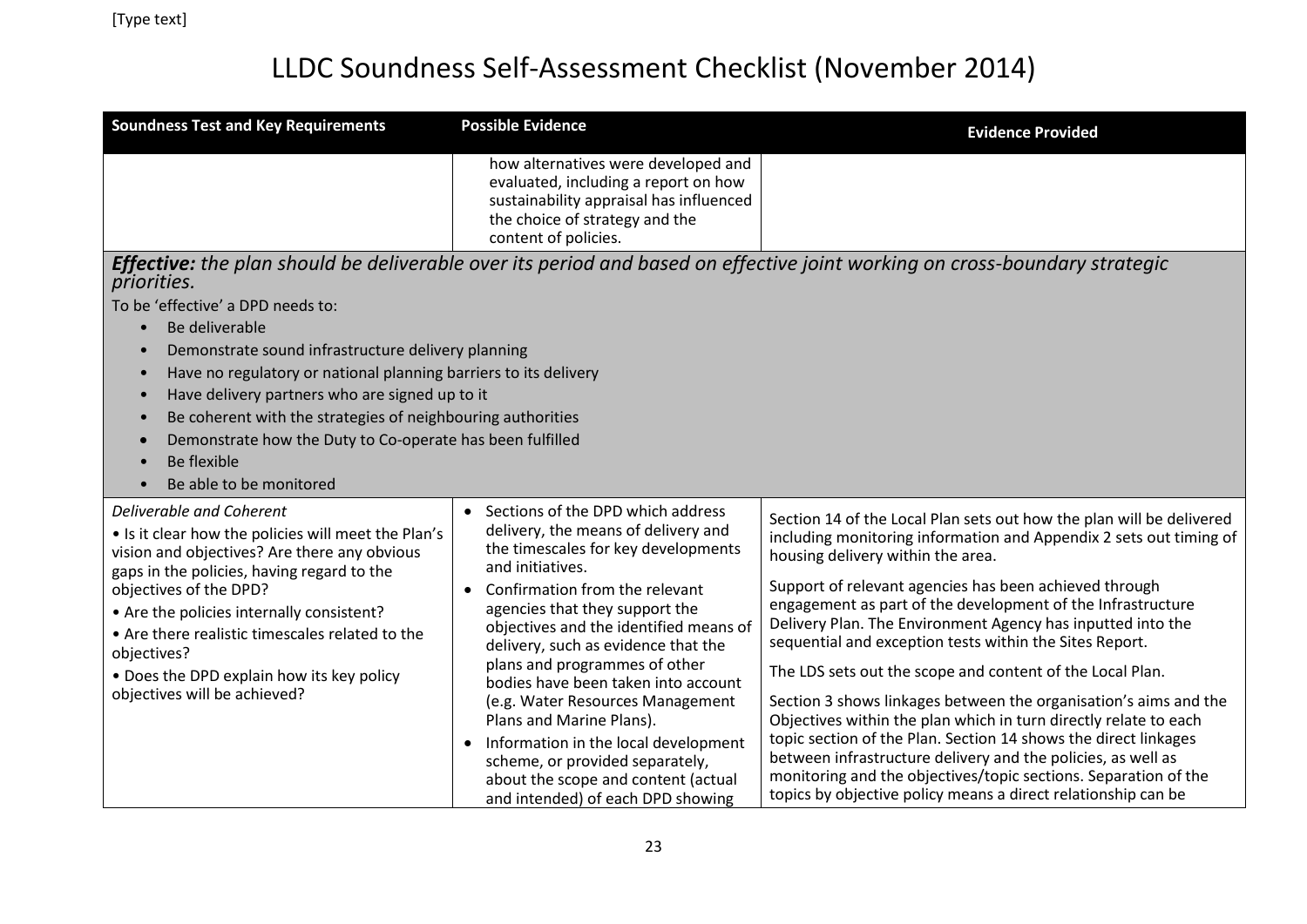| <b>Soundness Test and Key Requirements</b>                                                                                                                                                                                                                                                                                                                                              | <b>Possible Evidence</b>                                                                                                                                                                                                                                                                                                                                                                                                                                                                                                                                                                                                  | <b>Evidence Provided</b>                                                                                                                                                                                                                                                                                                                                                                                                                                                                                                                                                                                                                                                                                                                                                                                                                                                                                           |
|-----------------------------------------------------------------------------------------------------------------------------------------------------------------------------------------------------------------------------------------------------------------------------------------------------------------------------------------------------------------------------------------|---------------------------------------------------------------------------------------------------------------------------------------------------------------------------------------------------------------------------------------------------------------------------------------------------------------------------------------------------------------------------------------------------------------------------------------------------------------------------------------------------------------------------------------------------------------------------------------------------------------------------|--------------------------------------------------------------------------------------------------------------------------------------------------------------------------------------------------------------------------------------------------------------------------------------------------------------------------------------------------------------------------------------------------------------------------------------------------------------------------------------------------------------------------------------------------------------------------------------------------------------------------------------------------------------------------------------------------------------------------------------------------------------------------------------------------------------------------------------------------------------------------------------------------------------------|
|                                                                                                                                                                                                                                                                                                                                                                                         | how they combine to provide a<br>coherent policy structure.<br>• Section in the DPD that shows the<br>linkages between the objectives and<br>the corresponding policies, and<br>consistency between policies (such as<br>through a matrix).                                                                                                                                                                                                                                                                                                                                                                               | demonstrated.                                                                                                                                                                                                                                                                                                                                                                                                                                                                                                                                                                                                                                                                                                                                                                                                                                                                                                      |
| Infrastructure Delivery<br>. Have the infrastructure implications of the<br>policies clearly been identified?<br>• Are the delivery mechanisms and timescales<br>for implementation of the policies clearly<br>identified?<br>• Is it clear who is going to deliver the required<br>infrastructure and does the timing of the<br>provision complement the timescale of the<br>policies? | A section or sections of the DPD<br>where infrastructure needs are<br>identified and the proposed solutions<br>put forward.<br>• A schedule setting out responsibilities<br>for delivery, mechanisms and<br>timescales, and related to a CIL<br>schedule where appropriate.<br>• Confirmation from infrastructure<br>providers that they support the<br>solutions proposed and the identified<br>means and timescales for their<br>delivery, or a plan for resolving issues.<br>Demonstrable plan-wide viability,<br>particularly in relation to the delivery<br>of affordable housing and the role of<br>a CIL schedule. | The infrastructure implications of the policies have been clearly<br>demonstrated within Section 14 of the Plan. The Infrastructure<br>Delivery Plan sets out requirements, based upon expected<br>delivery, agencies responsible for delivery, costs and phasing. As<br>above, the policies seeking to provide for these requirements are<br>clearly linked in Section 14. The CIL schedule shows what projects<br>are to be funded through the levy.<br>The Combined Policies Viability Study ensures policies do not place<br>unviable burdens on developers and the Community Infrastructure<br>Levy and Affordable Housing testing also assess viability impacts of<br>CIL charges and affordable housing thresholds.<br>Policies within the plan also ensure that impacts of development<br>on existing infrastructure are mitigated against, in particular those<br>relating to transport within Section 7. |
| <b>Co-ordinated Planning</b><br>Does the DPD reflect the concept of spatial<br>planning? Does it go beyond traditional land<br>use planning by bringing together and<br>integrating policies for the development and<br>use of land with other policies and programmes<br>from a variety of agencies / organisations that<br>influence the nature of places and how they<br>function?   | Sections of the DPD that reflect the<br>$\bullet$<br>plans or strategies of the local<br>authority and other bodies<br>Policies which seek to pull together<br>different policy objectives<br>Expressions of<br>$\bullet$<br>support/representations from bodies<br>responsible for other strategies<br>affecting the area                                                                                                                                                                                                                                                                                                | The Local Plan for the area is the spatial representation of the aims<br>of the organisation integrated with the Strategic Regeneration<br>Framework for east London, 2009 and 2011.<br>The Local Plan embraces the concept of spatial planning by setting<br>out a clear Vision for the area in Section 3 linked to the SRF (shown<br>in Appendix 1) and the organisation's Ten Year Plan but also to the<br>strategic objectives and policies within the plan itself. Policy<br>development has been based upon evidence, community                                                                                                                                                                                                                                                                                                                                                                              |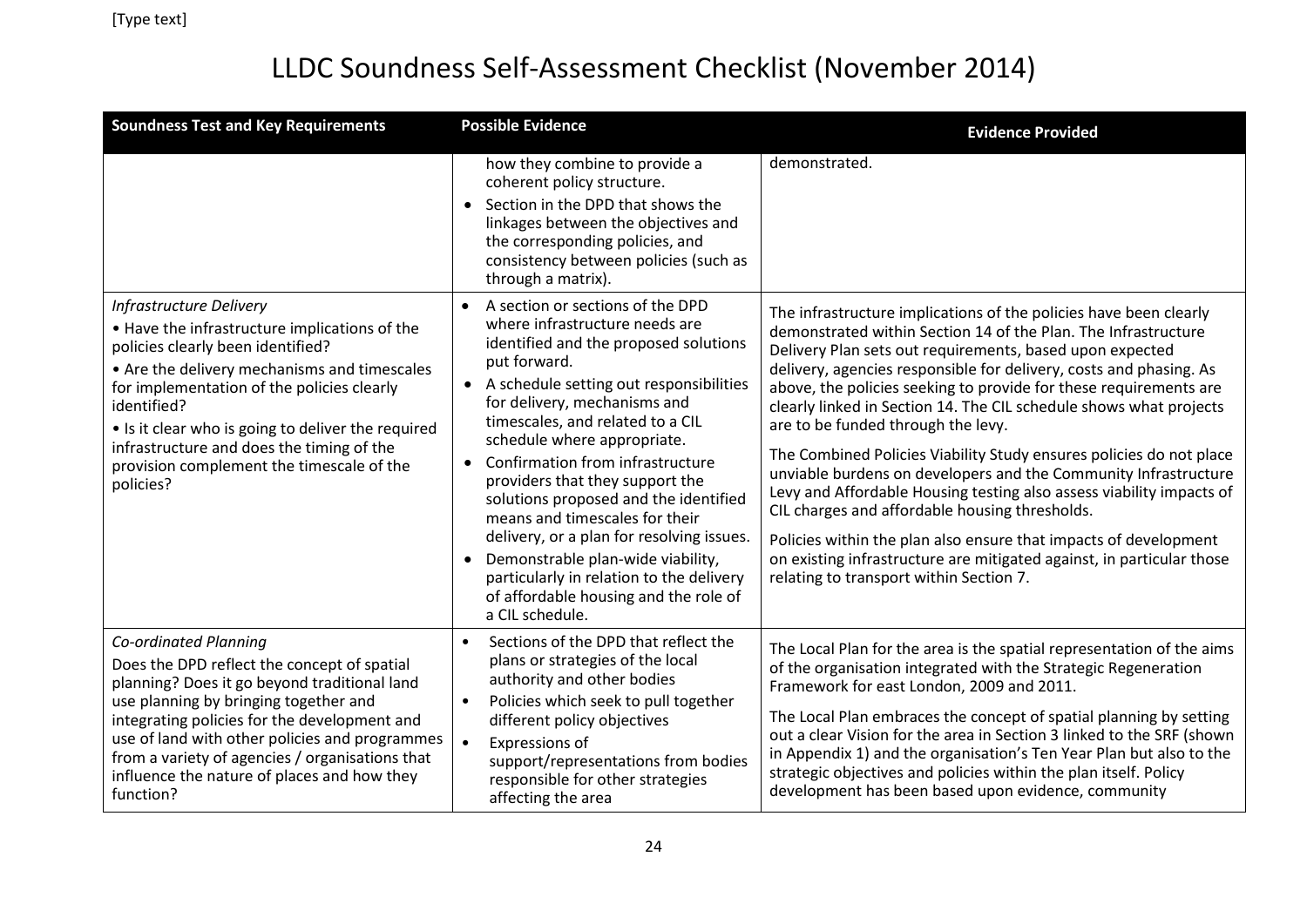| <b>Soundness Test and Key Requirements</b>                                                                                                                                                                                      | <b>Possible Evidence</b>                                                                                                                                                                                                                                                                                                                                                                                                                                                                                                                                                                                                                                                                                                     | <b>Evidence Provided</b>                                                                                                                                                                                                                                                                                                                                                                                                                                                                                                                                                                                                                                                                                                                                                                                                                                                                                                                                                                                                                                                                                                                                                                                                                                                                                       |
|---------------------------------------------------------------------------------------------------------------------------------------------------------------------------------------------------------------------------------|------------------------------------------------------------------------------------------------------------------------------------------------------------------------------------------------------------------------------------------------------------------------------------------------------------------------------------------------------------------------------------------------------------------------------------------------------------------------------------------------------------------------------------------------------------------------------------------------------------------------------------------------------------------------------------------------------------------------------|----------------------------------------------------------------------------------------------------------------------------------------------------------------------------------------------------------------------------------------------------------------------------------------------------------------------------------------------------------------------------------------------------------------------------------------------------------------------------------------------------------------------------------------------------------------------------------------------------------------------------------------------------------------------------------------------------------------------------------------------------------------------------------------------------------------------------------------------------------------------------------------------------------------------------------------------------------------------------------------------------------------------------------------------------------------------------------------------------------------------------------------------------------------------------------------------------------------------------------------------------------------------------------------------------------------|
|                                                                                                                                                                                                                                 |                                                                                                                                                                                                                                                                                                                                                                                                                                                                                                                                                                                                                                                                                                                              | engagement and sustainability appraisal outcomes. The Local Plan<br>reflects the policies and programmes of its delivery arm as well as<br>its partner organisations in its policies and infrastructure delivery<br>plan. It also sets out policies which go beyond traditional land use<br>planning by ensuring that the life chances and opportunities of<br>communities are maximised, for example local access to skills and<br>employment training through Policy B.5 and S.1 with regard to<br>health and well-being.                                                                                                                                                                                                                                                                                                                                                                                                                                                                                                                                                                                                                                                                                                                                                                                    |
|                                                                                                                                                                                                                                 |                                                                                                                                                                                                                                                                                                                                                                                                                                                                                                                                                                                                                                                                                                                              | The Legacy Corporation also has regeneration and real estate<br>functions, which have influence on the nature of places. These<br>strategies and projects are drawn together and integrated with<br>the Local Plan.                                                                                                                                                                                                                                                                                                                                                                                                                                                                                                                                                                                                                                                                                                                                                                                                                                                                                                                                                                                                                                                                                            |
| Flexibility<br>• Is the DPD flexible enough to respond to a<br>variety of, or unexpected changes in,<br>circumstances?<br>• Does the DPD include the remedial actions<br>that will be taken if the policies need<br>adjustment? | Sections of the DPD setting out the<br>$\bullet$<br>assumptions of the plan and<br>identifying the circumstances when<br>policies might need to be reviewed.<br>Sections of the annual monitoring<br>$\bullet$<br>report and sustainability appraisal<br>report describing how the council will<br>monitor:<br>a. the effectiveness of policies<br>and what evidence is being<br>collected to undertake this<br>b. changes affecting the<br>baseline information and any<br>information on trends on<br>which the DPD is based<br>Risk analysis of the strategy and<br>$\bullet$<br>policies to demonstrate robustness<br>and how the plan could cope with<br>changing circumstances<br>Sections within the DPD dealing with | The Local Plan has a great deal of flexibility integrated within it. As<br>above, the strategy within the Plan strikes an appropriate balance<br>between economic growth, housing and infrastructure delivery<br>and environmental protection, which is flexible to change by not<br>relying solely on one particular element. The approach to delivery<br>which includes private sector investment and the work of other<br>bodies, alongside the Legacy Corporation's own delivery arm<br>ensures that it is in a position to rapidly respond to change<br>ensuring flexibility is maximised.<br>Many policies already have a great deal of flexibility within them to<br>enable a response without the need for a review of planning<br>policy, for example Policy H.2 and the approach to affordable<br>housing which considers past delivery rates as a factor in decisions.<br>The monitoring framework of the Local Plan will ensure that a<br>rapid response can be made to the identification of adverse trends<br>if necessary. Where a negative or unexpected impact is identified<br>within the AMR the Legacy Corporation will assess whether it is<br>appropriate to take action, review policies or consider alternative<br>strategies. Section 4 of the Sustainability Appraisal also sets out |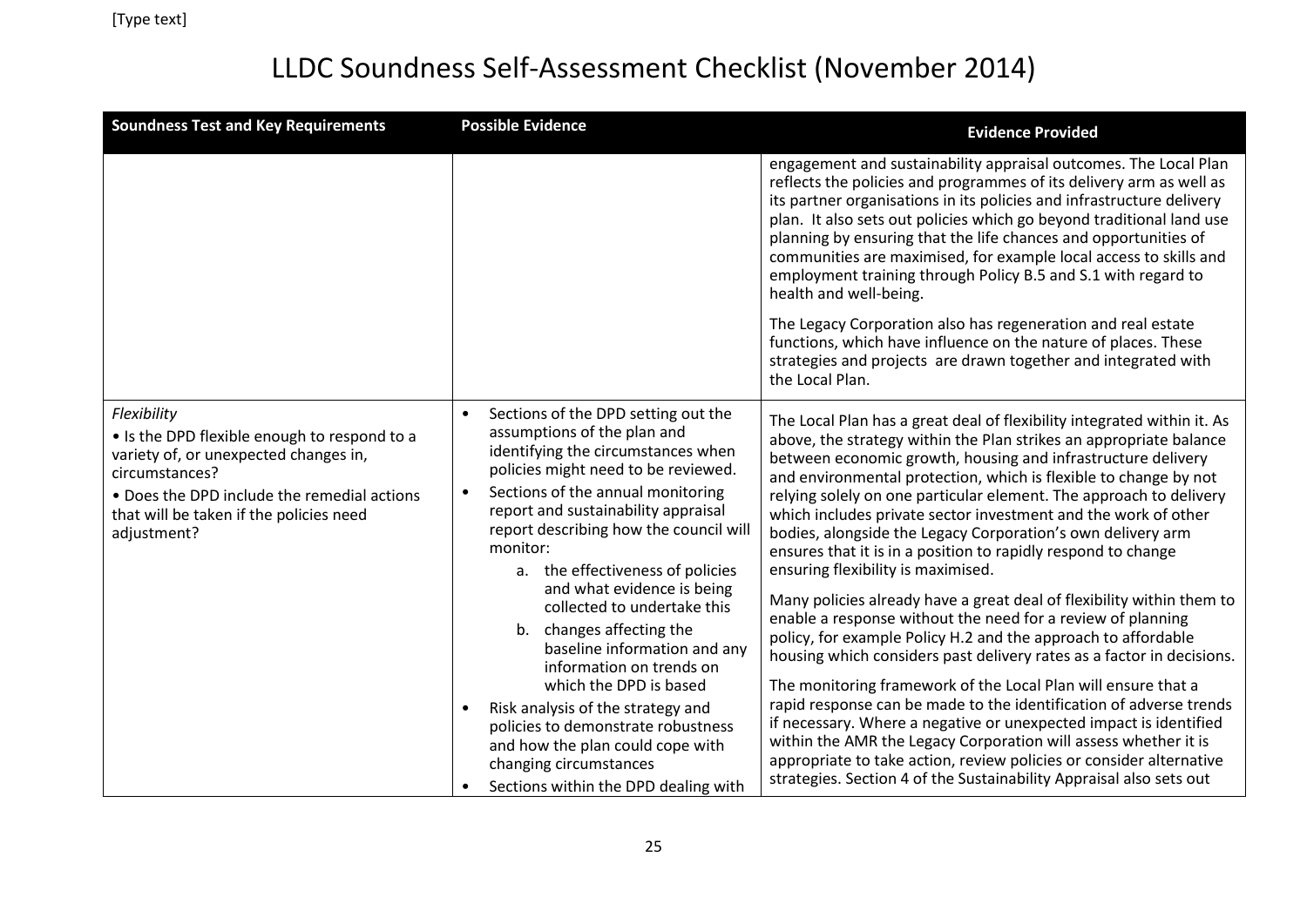| <b>Soundness Test and Key Requirements</b>                                                                                                                                                                                                                                                                                                                                                                                                                | <b>Possible Evidence</b>                                                                                                                                                                                                                                                                                                                                                                                                                                                                                                                                                                                                                                                                                                                                                                               | <b>Evidence Provided</b>                                                                                                                                                                                                                                                                                                                                                                                                                                                                   |
|-----------------------------------------------------------------------------------------------------------------------------------------------------------------------------------------------------------------------------------------------------------------------------------------------------------------------------------------------------------------------------------------------------------------------------------------------------------|--------------------------------------------------------------------------------------------------------------------------------------------------------------------------------------------------------------------------------------------------------------------------------------------------------------------------------------------------------------------------------------------------------------------------------------------------------------------------------------------------------------------------------------------------------------------------------------------------------------------------------------------------------------------------------------------------------------------------------------------------------------------------------------------------------|--------------------------------------------------------------------------------------------------------------------------------------------------------------------------------------------------------------------------------------------------------------------------------------------------------------------------------------------------------------------------------------------------------------------------------------------------------------------------------------------|
|                                                                                                                                                                                                                                                                                                                                                                                                                                                           | possible change areas and how they<br>would be dealt with, including<br>mechanisms for the rate of<br>development to be increased or<br>slowed and how that would impact<br>on other aspects of the strategy and<br>on infrastructure provision<br>Sections of the DPD identifying the<br>key indicators of success of the<br>strategy, and the remedial actions<br>which will be taken if adjustment is<br>required.                                                                                                                                                                                                                                                                                                                                                                                  | the monitoring framework.<br>Table 10 within Section 14 of the Local Plan sets out how the Local<br>Plan and its impacts will be monitored. Through this process<br>indicators of success will be determined, and actions such as policy<br>review or management processes put into place where adjustment<br>is required.                                                                                                                                                                 |
| Co-operation<br>• Is there sufficient evidence to demonstrate<br>that the Duty to Co-operate has been<br>undertaken appropriately for the plan being<br>examined?<br>• Is it clear who is intended to implement each<br>part of the DPD? Where the actions required<br>are outside the direct control of the LPA, is<br>there evidence that there is the necessary<br>commitment from the relevant organisation to<br>the implementation of the policies? | A succinct Duty to Co-operate<br>$\bullet$<br>Statement which flows from the<br>strategic issues that have been<br>addressed jointly. A 'tick box'<br>approach or a collection of<br>correspondence is not sufficient, and<br>it needs to be shown (where<br>appropriate) if joint plan-making<br>arrangements have been considered,<br>what decisions were reached and<br>why.<br>The Duty to Co-operate Statement<br>could highlight: the sharing of ideas,<br>evidence and pooling of resources;<br>the practical policy outcomes of co-<br>operation; how decisions were<br>reached and why; and evidence of<br>having effectively co-operated to<br>plan for issues which need other<br>organisations to deliver on, common<br>objectives for elements of strategy<br>and policy; a memorandum of | The Legacy Corporation considers that that it has sufficient<br>information to demonstrate how it has complied with the duty to<br>cooperate. The Duty-to-Cooperate Background Paper sets out a<br>statement of how strategic issues have been addressed. This sets<br>out the formal consultation arrangements and the policy outcomes<br>of on-going engagement with the Growth Boroughs and other<br>bodies such as the Lee Valley Regional Park Authority and<br>Transport for London. |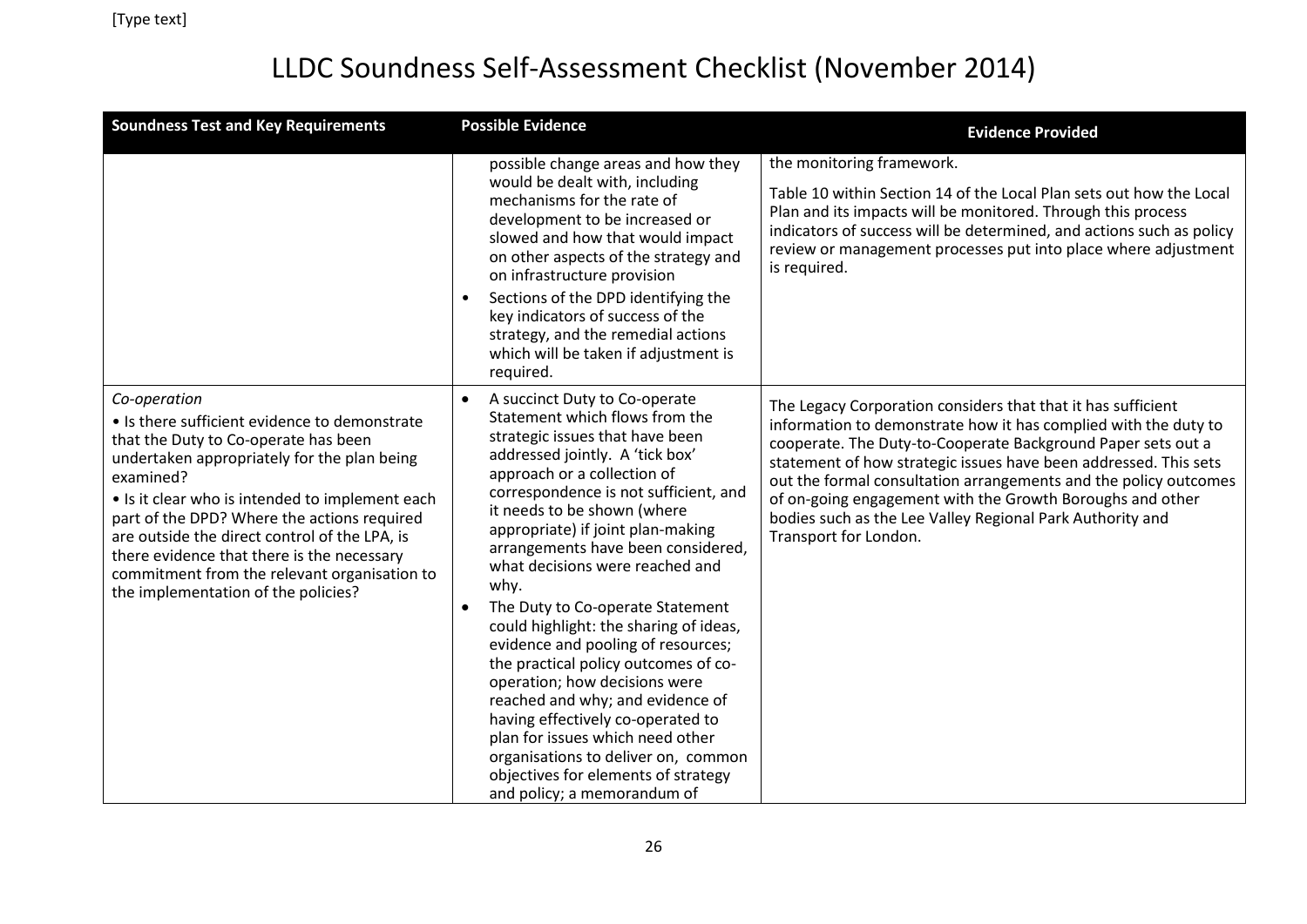| <b>Soundness Test and Key Requirements</b>                                                                                                                                                                                                                                                                                                                                                                                                                                                                                                                                                       | <b>Possible Evidence</b>                                                                                                                                                                                                                                                                                                                                                                                                                                                                                                                                                                                    | <b>Evidence Provided</b>                                                                                                                                                                                                                                                                                                                                                                                                                                                                                                                                                                                                                                                                                                                                                                                                                                                                                                                                                                                                                                                                                                                                                                                                                                                                                                                                                                                                                                                 |
|--------------------------------------------------------------------------------------------------------------------------------------------------------------------------------------------------------------------------------------------------------------------------------------------------------------------------------------------------------------------------------------------------------------------------------------------------------------------------------------------------------------------------------------------------------------------------------------------------|-------------------------------------------------------------------------------------------------------------------------------------------------------------------------------------------------------------------------------------------------------------------------------------------------------------------------------------------------------------------------------------------------------------------------------------------------------------------------------------------------------------------------------------------------------------------------------------------------------------|--------------------------------------------------------------------------------------------------------------------------------------------------------------------------------------------------------------------------------------------------------------------------------------------------------------------------------------------------------------------------------------------------------------------------------------------------------------------------------------------------------------------------------------------------------------------------------------------------------------------------------------------------------------------------------------------------------------------------------------------------------------------------------------------------------------------------------------------------------------------------------------------------------------------------------------------------------------------------------------------------------------------------------------------------------------------------------------------------------------------------------------------------------------------------------------------------------------------------------------------------------------------------------------------------------------------------------------------------------------------------------------------------------------------------------------------------------------------------|
|                                                                                                                                                                                                                                                                                                                                                                                                                                                                                                                                                                                                  | understanding; aligned or joint core<br>strategies and liaison with other<br>consultees as appropriate.                                                                                                                                                                                                                                                                                                                                                                                                                                                                                                     |                                                                                                                                                                                                                                                                                                                                                                                                                                                                                                                                                                                                                                                                                                                                                                                                                                                                                                                                                                                                                                                                                                                                                                                                                                                                                                                                                                                                                                                                          |
| Monitoring<br>• Does the DPD contain targets, and milestones<br>which relate to the delivery of the policies,<br>(including housing trajectories where the DPD<br>contains housing allocations)?<br>• Is it clear how targets are to be measured (by<br>when, how and by whom) and are these linked<br>to the production of the annual monitoring<br>report?<br>• Is it clear how the significant effects identified<br>in the sustainability appraisal report will be<br>taken forward in the ongoing monitoring of the<br>implementation of the plan, through the annual<br>monitoring report? | Sections of the DPD setting out<br>indicators, targets and milestones<br>Sections of the current annual<br>$\bullet$<br>monitoring report which report on<br>indicators, targets, milestones and<br>trajectories<br>Reference to any other reports or<br>$\bullet$<br>technical documents which contain<br>information on the delivery of<br>policies<br>Sections of the current annual<br>$\bullet$<br>monitoring report and the<br>sustainability appraisal report setting<br>out the framework for monitoring,<br>including monitoring the effects of<br>the DPD against the sustainability<br>appraisal | The Local Plan contains a number of targets and milestones, as<br>well as monitoring framework to ensure delivery. Policy SP.2 sets<br>out the housing target within SP.2, and the housing trajectory on<br>page 44 shows how this is to be delivered over the timescale of the<br>Local Plan. Appendix 2 provides information on the delivery of key<br>sites as well as estimated capacity within the area. The Housing<br>Background Paper provides further information of how this target<br>is to be met, with a degree of flexibility. As above there is also<br>flexibility in the policy in terms of the delivery of affordable<br>housing units. The Business Background Paper also gives some<br>indication of phasing of redevelopment of industrial land.<br>The targets will be measured by the monitoring framework set out<br>within Section 14 of the Plan. This will also be used to monitor the<br>sustainability impacts of the Plan.<br>The Authority Monitoring Report will, on an annual basis, monitor<br>the performance of the indicators, highlighting performance<br>against the targets. If it identified that Local Plan targets are not<br>being met the Legacy Corporation will determine whether policies<br>need to be reviewed or management processes put into place. The<br>Legacy Corporation also regularly inputs and updates information<br>within the London Development Database for quarterly updates on<br>housing delivery. |
| Consistent with national policy: the plan should enable the delivery of sustainable development in accordance with the policies<br>in the Framework.<br>The DPD should not contradict or ignore national policy. Where there is a departure, there must be clear and convincing reasoning to justify the approach taken.                                                                                                                                                                                                                                                                         |                                                                                                                                                                                                                                                                                                                                                                                                                                                                                                                                                                                                             |                                                                                                                                                                                                                                                                                                                                                                                                                                                                                                                                                                                                                                                                                                                                                                                                                                                                                                                                                                                                                                                                                                                                                                                                                                                                                                                                                                                                                                                                          |
| • Does the DPD contain any policies or<br>proposals which are not consistent with<br>national policy and, if so, is there local                                                                                                                                                                                                                                                                                                                                                                                                                                                                  | Sections of the DPD which explain<br>where and how national policy has<br>been elaborated upon and the                                                                                                                                                                                                                                                                                                                                                                                                                                                                                                      | Policies within the Local Plan are consistent with the NPPF. The<br>NPPF is referenced where appropriate throughout the Local Plan,<br>the principles of which have been applied to policies without                                                                                                                                                                                                                                                                                                                                                                                                                                                                                                                                                                                                                                                                                                                                                                                                                                                                                                                                                                                                                                                                                                                                                                                                                                                                     |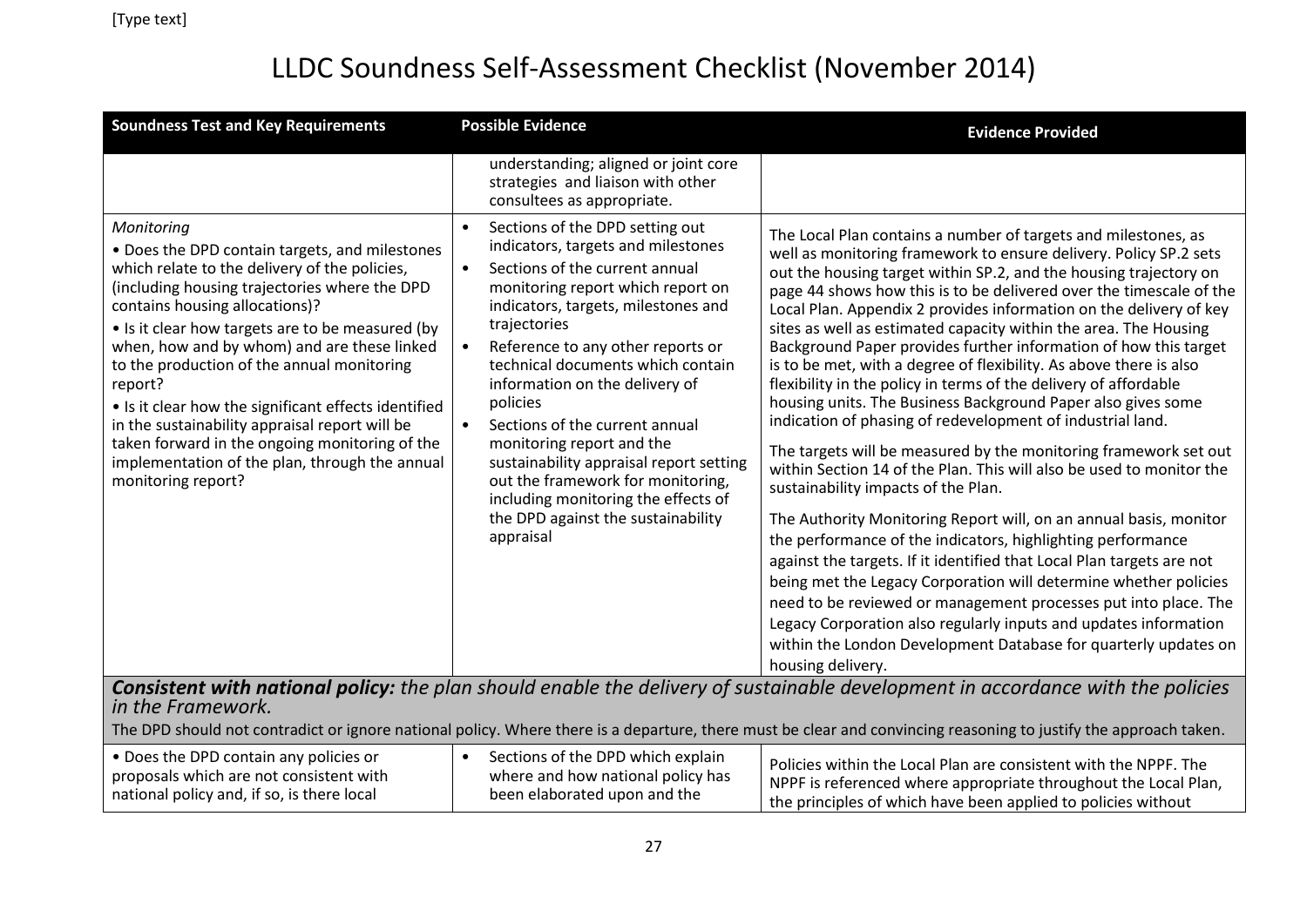| <b>Soundness Test and Key Requirements</b>                                                                                                           | <b>Possible Evidence</b>                                                                                                                                                                                                                                                                                                                                                                                                                                                                                                                                                                              | <b>Evidence Provided</b>                                                                                                                                                                                                                                                                                                                                                                                                                                                                                                                                                                               |
|------------------------------------------------------------------------------------------------------------------------------------------------------|-------------------------------------------------------------------------------------------------------------------------------------------------------------------------------------------------------------------------------------------------------------------------------------------------------------------------------------------------------------------------------------------------------------------------------------------------------------------------------------------------------------------------------------------------------------------------------------------------------|--------------------------------------------------------------------------------------------------------------------------------------------------------------------------------------------------------------------------------------------------------------------------------------------------------------------------------------------------------------------------------------------------------------------------------------------------------------------------------------------------------------------------------------------------------------------------------------------------------|
| justification?<br>. Does the DPD contain policies that do not add<br>anything to existing national guidance? If so,<br>why have these been included? | reasons.<br>Studies forming evidence for the DPD<br>or, where appropriate, other<br>information which provides the<br>rationale for departing from national<br>policy.<br>Evidence provided from the<br>sustainability appraisal (including<br>reference to the sustainability report)<br>and/or from the results of<br>community involvement.<br>Where appropriate, evidence of<br>consistency with national marine<br>policy as articulated in the UK Marine<br><b>Policy Statement</b><br>Reports or copies of correspondence<br>as to how representations have been<br>considered and dealt with. | repetition. Additionally, to avoid repetition with the London Plan,<br>references to the relevant policy have been included.<br>All policies have been developed from the issues identified through<br>the plan-preparation process, wider strategic considerations,<br>public consultation and the outcomes of the sustainability<br>appraisals so are locally specific and representative.<br>The Consultation Report shows how responses have influenced the<br>development of the Plan while the sustainability appraisal shows<br>how sustainability considerations have been taken into account. |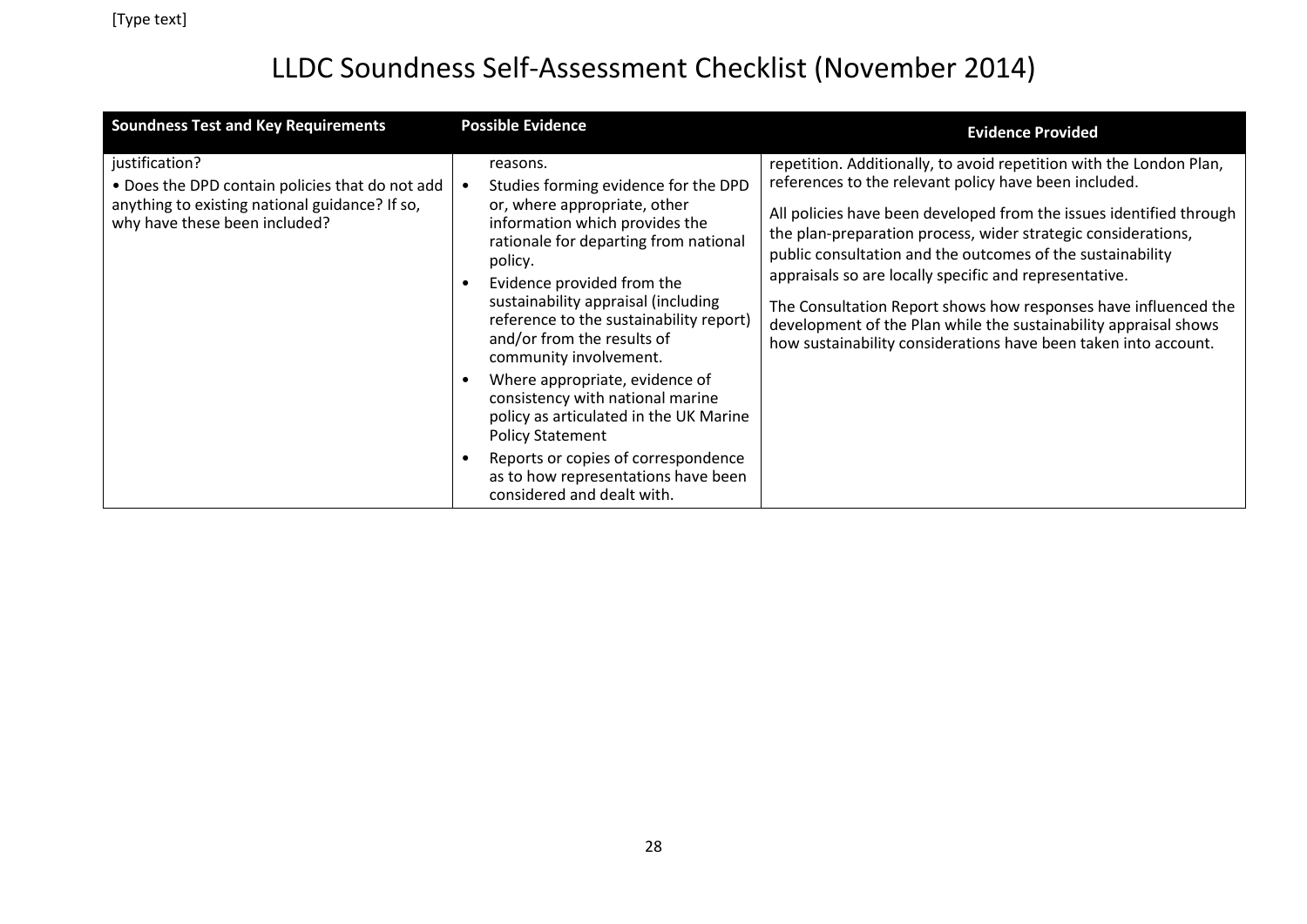#### **Planning policy for traveller sites**

Planning Policy for Traveller Sites was published in 23 March 2012 and came into effect on 27 March 2012. Circular 01/06: Planning for Gypsy and Traveller Caravan Sites and Circular 04/07: Planning for Travelling Showpeople have been cancelled. Planning Policy for Traveller Sites should be read in conjunction with the National Planning Policy Framework, including the implementation policies of that document.

The government's aim in relation to planning for traveller sites is:

*'*To ensure fair and equal treatment for travellers, in a way that facilitates the traditional and nomadic life of travellers whilst respecting the interests of the settled community'.

Government's aims in respect of traveller sites are:

- That local planning authorities (LPAs) make their own assessment of need for the purposes of planning
- That LPAs work collaboratively, develop fair and effective strategies to meet need through the identification of land for sites
- Plan for sites over a reasonable timescale
- Plan-making should protect green belt land from inappropriate development
- Promote more private traveller site provision whilst recognising that there will always be those travellers who cannot provide their own sites
- Aim to reduce the number of unauthorised developments and encampments and make enforcement more effective.

In addition local planning authorities should:

- Include fair, realistic and inclusive policies
- Increase the number of traveller sites in appropriate locations with planning permission, to address under provision and maintain an appropriate level of supply
- Reduce tensions between settled and traveller communities in plan-making and decision-taking
- Enable provision of suitable accommodation from which travellers can access education, health, welfare and employment infrastructure
- Have due regard to protection of local amenity and local environment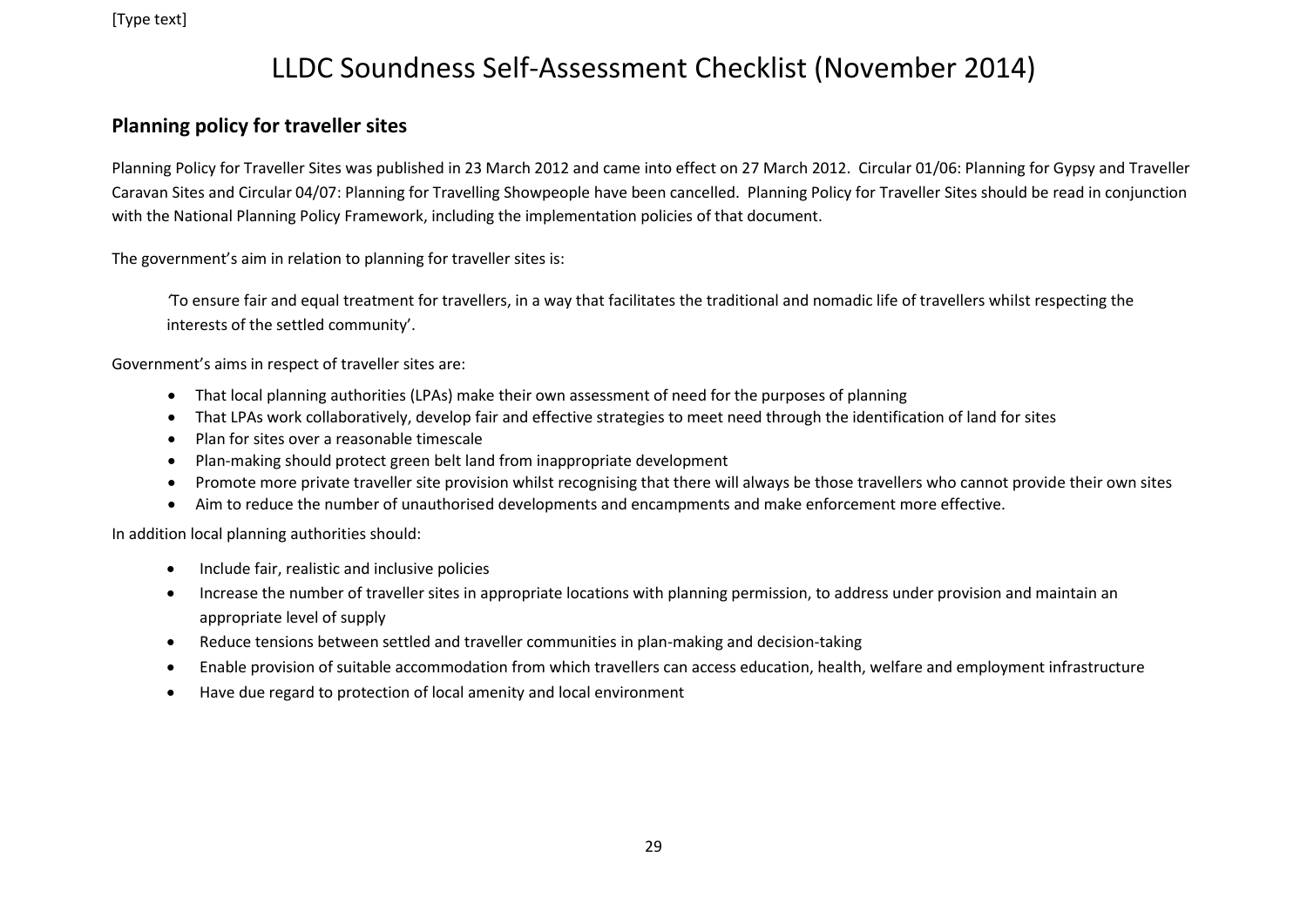| <b>Policy Expectations</b>                                                                                                                                                                                                                                                    | <b>Possible Evidence</b>                                                                                                                                                                                                                                                                                                                                                                              | <b>Evidence Provided</b>                                                                                                                                                                                                                                                                                                                                                                                                                                                                                                                                                                                                                                                                                                                                                                                                                                     |
|-------------------------------------------------------------------------------------------------------------------------------------------------------------------------------------------------------------------------------------------------------------------------------|-------------------------------------------------------------------------------------------------------------------------------------------------------------------------------------------------------------------------------------------------------------------------------------------------------------------------------------------------------------------------------------------------------|--------------------------------------------------------------------------------------------------------------------------------------------------------------------------------------------------------------------------------------------------------------------------------------------------------------------------------------------------------------------------------------------------------------------------------------------------------------------------------------------------------------------------------------------------------------------------------------------------------------------------------------------------------------------------------------------------------------------------------------------------------------------------------------------------------------------------------------------------------------|
| Policy A: Using evidence to plan positively<br>and manage development (para 6)                                                                                                                                                                                                |                                                                                                                                                                                                                                                                                                                                                                                                       |                                                                                                                                                                                                                                                                                                                                                                                                                                                                                                                                                                                                                                                                                                                                                                                                                                                              |
| Early and effective community engagement<br>with both settled and traveller communities.                                                                                                                                                                                      | Early and effective engagement<br>undertaken, including discussing<br>travellers' accommodation needs with<br>travellers themselves, their<br>representative bodies and local<br>support groups.                                                                                                                                                                                                      | Engagement with the traveller community and<br>representatives of these communities has taken place at<br>each stage of the Plan preparation process. Responses have<br>been received and meetings taken place with these<br>representatives. Information within these responses were<br>key considerations for the matters and sites considered<br>within Gypsy and Traveller Accommodation Assessment,<br>2014 and the Gypsy and Traveller Site Assessment, 2014.<br>Engagement also took place with these communities as part<br>of both of these studies which included qualitative research<br>interviews with occupants of the only existing site within the<br>area and attempts were made to contact those gypsies and<br>travellers living in bricks and mortar. In addition, views were<br>sought from the London Gypsy and Traveller Unit (LGTU). |
| Co-operate with travellers, their representative<br>bodies and local support groups, other local<br>authorities and relevant interest groups to<br>prepare and maintain an up-to-date<br>understanding of likely permanent and transit<br>accommodation needs of their areas. | Demonstration of a clear<br>$\bullet$<br>understanding of the needs of the<br>traveller community over the lifespan<br>of your development plan.<br>Collaborative working with<br>$\bullet$<br>neighbouring local planning<br>authorities.<br>A robust evidence base to establish<br>$\bullet$<br>accommodation needs to inform the<br>preparation of your local plan and<br>make planning decisions. | The Legacy Corporation has demonstrated a clear<br>understanding of the likely needs of gypsy and traveller<br>communities, engaged in a proportionate manner and<br>worked collaboratively with other local planning authorities.<br>As above, engagement has taken place with gypsy and<br>traveller communities and their representatives through the<br>plan preparation as well as through the development of the<br>evidence base. Through the development of this evidence<br>base the Legacy Corporation has a clear understanding of<br>the needs of the communities over the plan period.<br>Gypsy and traveller provision has been the subject of duty-<br>to-cooperate discussions with the Growth boroughs, with                                                                                                                                |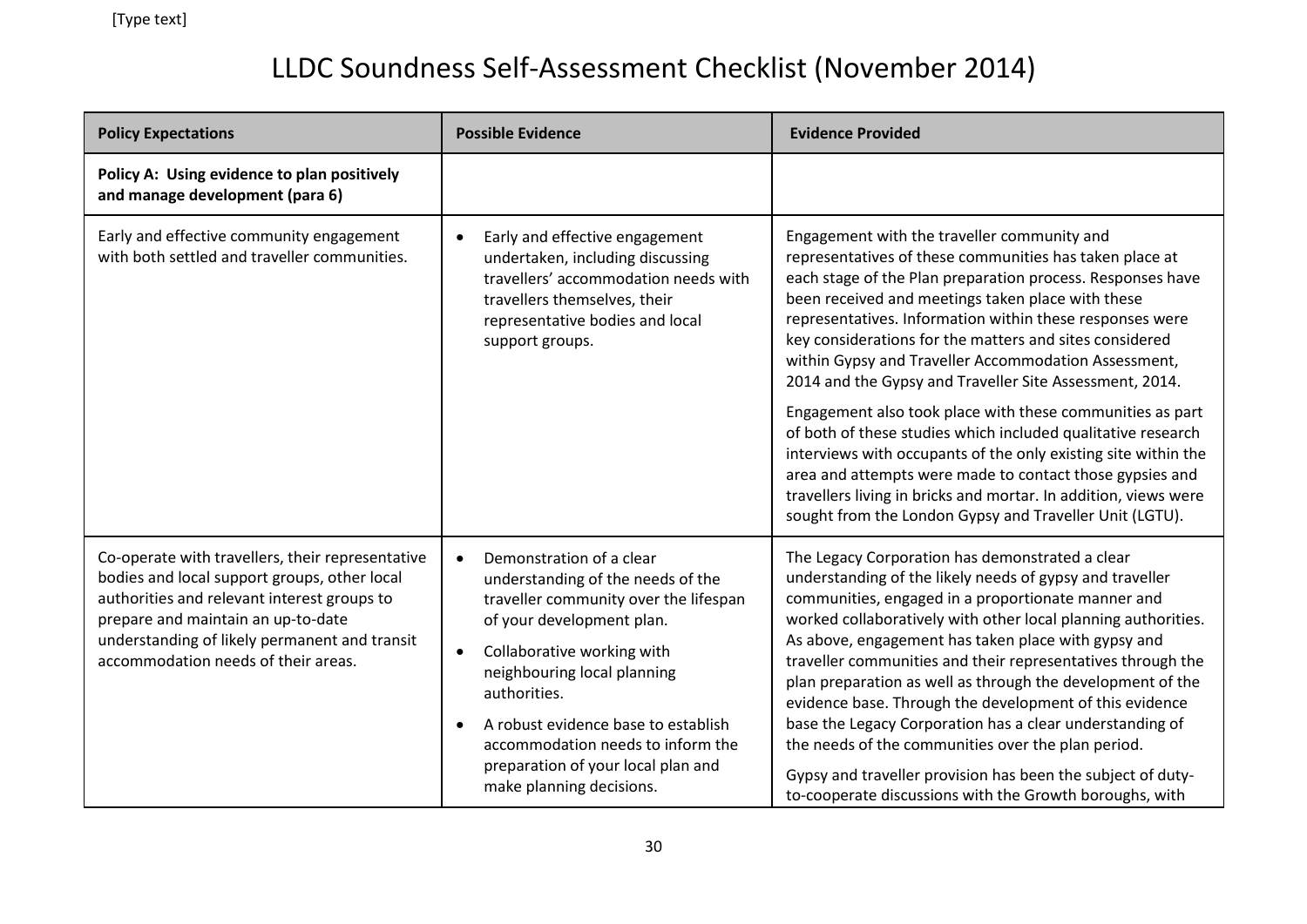| <b>Policy Expectations</b>                                                                                                                                                                                                                                                                                                                                                                                                                   | <b>Possible Evidence</b>                                                                                                                                                                                                                                                                                                                                                                                                                                                                                                                                                                            | <b>Evidence Provided</b>                                                                                                                                                                                                                                                                                                                                                                                                                                                                                                                                                                                                                                                                                                                                                               |
|----------------------------------------------------------------------------------------------------------------------------------------------------------------------------------------------------------------------------------------------------------------------------------------------------------------------------------------------------------------------------------------------------------------------------------------------|-----------------------------------------------------------------------------------------------------------------------------------------------------------------------------------------------------------------------------------------------------------------------------------------------------------------------------------------------------------------------------------------------------------------------------------------------------------------------------------------------------------------------------------------------------------------------------------------------------|----------------------------------------------------------------------------------------------------------------------------------------------------------------------------------------------------------------------------------------------------------------------------------------------------------------------------------------------------------------------------------------------------------------------------------------------------------------------------------------------------------------------------------------------------------------------------------------------------------------------------------------------------------------------------------------------------------------------------------------------------------------------------------------|
|                                                                                                                                                                                                                                                                                                                                                                                                                                              |                                                                                                                                                                                                                                                                                                                                                                                                                                                                                                                                                                                                     | particular dialogue taking place with LB Hackney where the<br>needs arise within the area.                                                                                                                                                                                                                                                                                                                                                                                                                                                                                                                                                                                                                                                                                             |
|                                                                                                                                                                                                                                                                                                                                                                                                                                              |                                                                                                                                                                                                                                                                                                                                                                                                                                                                                                                                                                                                     | Evidence on specific, phased requirements is contained<br>within the Gypsy and Traveller Accommodation Assessment,<br>2014.                                                                                                                                                                                                                                                                                                                                                                                                                                                                                                                                                                                                                                                            |
| Policy B: Planning for traveller sites (paras 7-<br>11)                                                                                                                                                                                                                                                                                                                                                                                      |                                                                                                                                                                                                                                                                                                                                                                                                                                                                                                                                                                                                     |                                                                                                                                                                                                                                                                                                                                                                                                                                                                                                                                                                                                                                                                                                                                                                                        |
| Set pitch targets for gypsies and travellers and<br>plot targets for travelling showpeople which<br>address the likely permanent and transit site<br>accommodation needs of travellers in your<br>area, working collaboratively with<br>neighbouring LPAs.<br>Set criteria to guide land supply allocations<br>where there is identified need.<br>Ensure that traveller sites are sustainable<br>economically, socially and environmentally. | Identification, and annual update, of a<br>$\bullet$<br>supply of specific, deliverable sites<br>sufficient to provide 5 years worth of<br>sites against locally set target.<br>Identification of a supply of specific,<br>developable sites or broad locations<br>for growth for years 6-10, and, where<br>possible, for years 11-15.<br>An assessment of the need for traveller<br>$\bullet$<br>sites, and where an unmet need has<br>been demonstrated a supply of<br>specific, deliverable sites been<br>identified.<br>Policy which takes into account criteria<br>$\bullet$<br>a-h of para 11 | The pitch target, based upon evidence within the Gypsy and<br>Traveller Accommodation Assessment is contained within<br>paragraph 5.25 on page 56 of the Plan and a site is allocated<br>at SA1.9 at Bartrip Street South to meet a proportion of<br>these needs. This allocation ensures a supply of site of<br>between 3.5 and 7.5 years.<br>Broad locations for growth are not possible; however the<br>Legacy Corporation makes a further commitment to work<br>collaboratively with Growth boroughs to ensure the sub-<br>regional requirements are met.<br>Policy H.5 sets out criteria which has guided the allocation<br>and will be used for any subsequent proposals. These criteria<br>ensure that new sites are economically, socially and<br>environmentally sustainable. |
| Policy C: Sites in rural areas and the<br>countryside (para 12)                                                                                                                                                                                                                                                                                                                                                                              |                                                                                                                                                                                                                                                                                                                                                                                                                                                                                                                                                                                                     |                                                                                                                                                                                                                                                                                                                                                                                                                                                                                                                                                                                                                                                                                                                                                                                        |
| When assessing the suitability of sites in rural                                                                                                                                                                                                                                                                                                                                                                                             |                                                                                                                                                                                                                                                                                                                                                                                                                                                                                                                                                                                                     | Not applicable.                                                                                                                                                                                                                                                                                                                                                                                                                                                                                                                                                                                                                                                                                                                                                                        |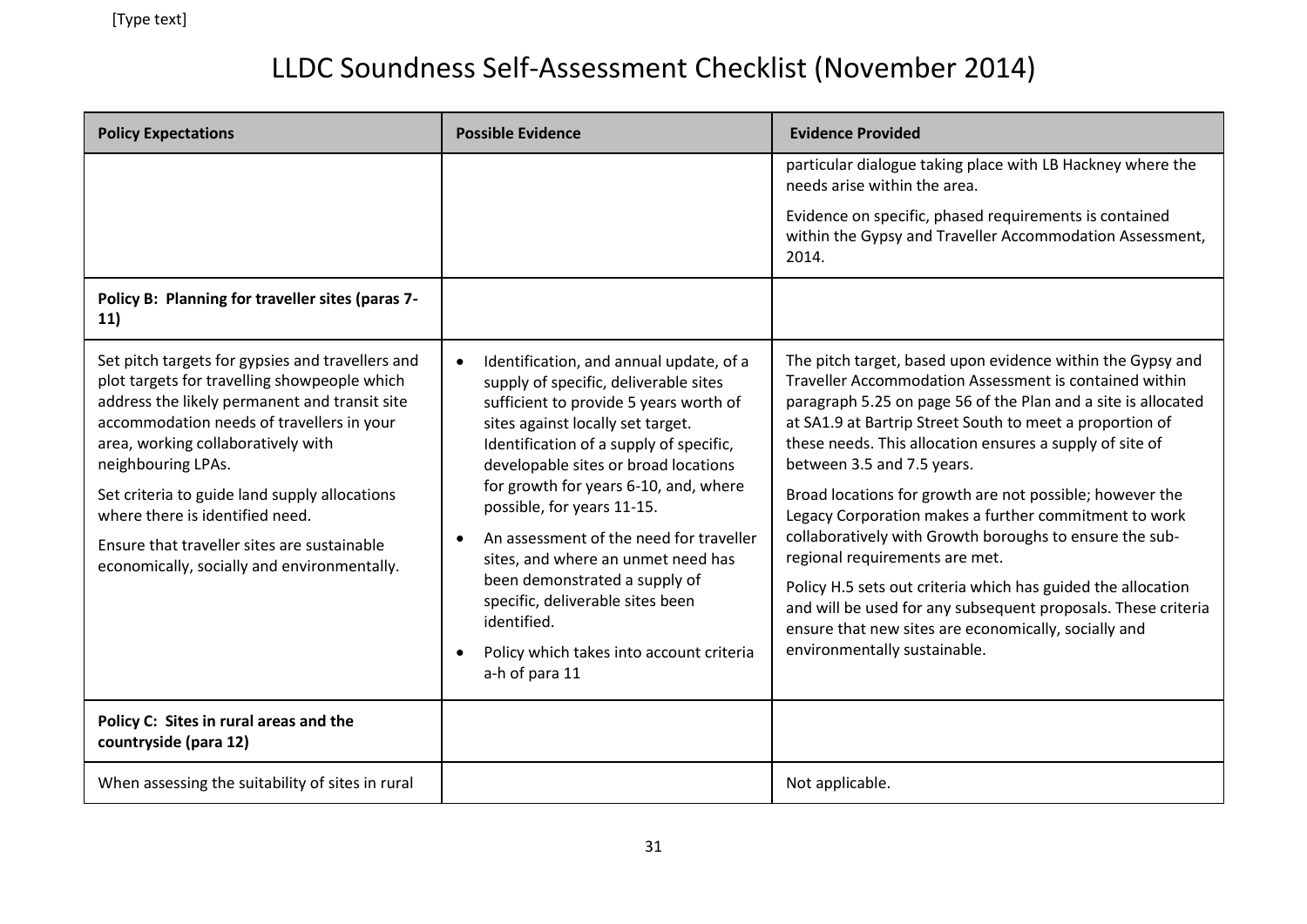| <b>Policy Expectations</b>                                                                                                                                                                                                                                         | <b>Possible Evidence</b>                                                                                                                                             | <b>Evidence Provided</b>                                                                                                                                                                     |
|--------------------------------------------------------------------------------------------------------------------------------------------------------------------------------------------------------------------------------------------------------------------|----------------------------------------------------------------------------------------------------------------------------------------------------------------------|----------------------------------------------------------------------------------------------------------------------------------------------------------------------------------------------|
| or semi-rural settings LPAs should ensure that<br>the scale of such sites do not dominate the<br>nearest settled community.                                                                                                                                        |                                                                                                                                                                      |                                                                                                                                                                                              |
| Policy D: Rural exception sites (para 13)                                                                                                                                                                                                                          |                                                                                                                                                                      |                                                                                                                                                                                              |
| If there is a lack of affordable land to meet<br>local traveller needs, LPAs in rural areas, where<br>viable and practical, should consider allocating<br>and releasing sites solely for affordable<br>travellers' sites.                                          | If a rural exception site policy is used,<br>$\bullet$<br>and if so clarity that such sites shall be<br>used for affordable traveller sites in<br>perpetuity.        | Not applicable.                                                                                                                                                                              |
| Policy E: Traveller sites in Green Belt (paras<br>$14-15)$                                                                                                                                                                                                         |                                                                                                                                                                      |                                                                                                                                                                                              |
| Traveller sites (both permanent and<br>temporary) in the Green Belt are inappropriate<br>development.                                                                                                                                                              | Green Belt boundary revisions made in<br>$\bullet$<br>response to a specific identified need<br>for a traveller site, undertaken through<br>the plan making process. | Not applicable.                                                                                                                                                                              |
| Exceptional limited alteration to the defined<br>Green Belt boundary (which might be to<br>accommodate a site inset within the Green<br>Belt) to meet a specific, identified need for a<br>traveller site  should be done only through<br>the plan-making process. |                                                                                                                                                                      |                                                                                                                                                                                              |
| Policy F: Mixed planning use traveller sites<br>(paras 16-18)                                                                                                                                                                                                      |                                                                                                                                                                      |                                                                                                                                                                                              |
| Local planning authorities should consider,<br>wherever possible, including traveller sites                                                                                                                                                                        | Consideration of the need for sites for<br>$\bullet$<br>mixed residential and business use<br>(having regard to safety and amenity of                                | The site allocation made at Bartrip Street is not for a mix of<br>uses, however Policy H.5 which will be used to assess any<br>other potential sites within the area does not preclude gypsy |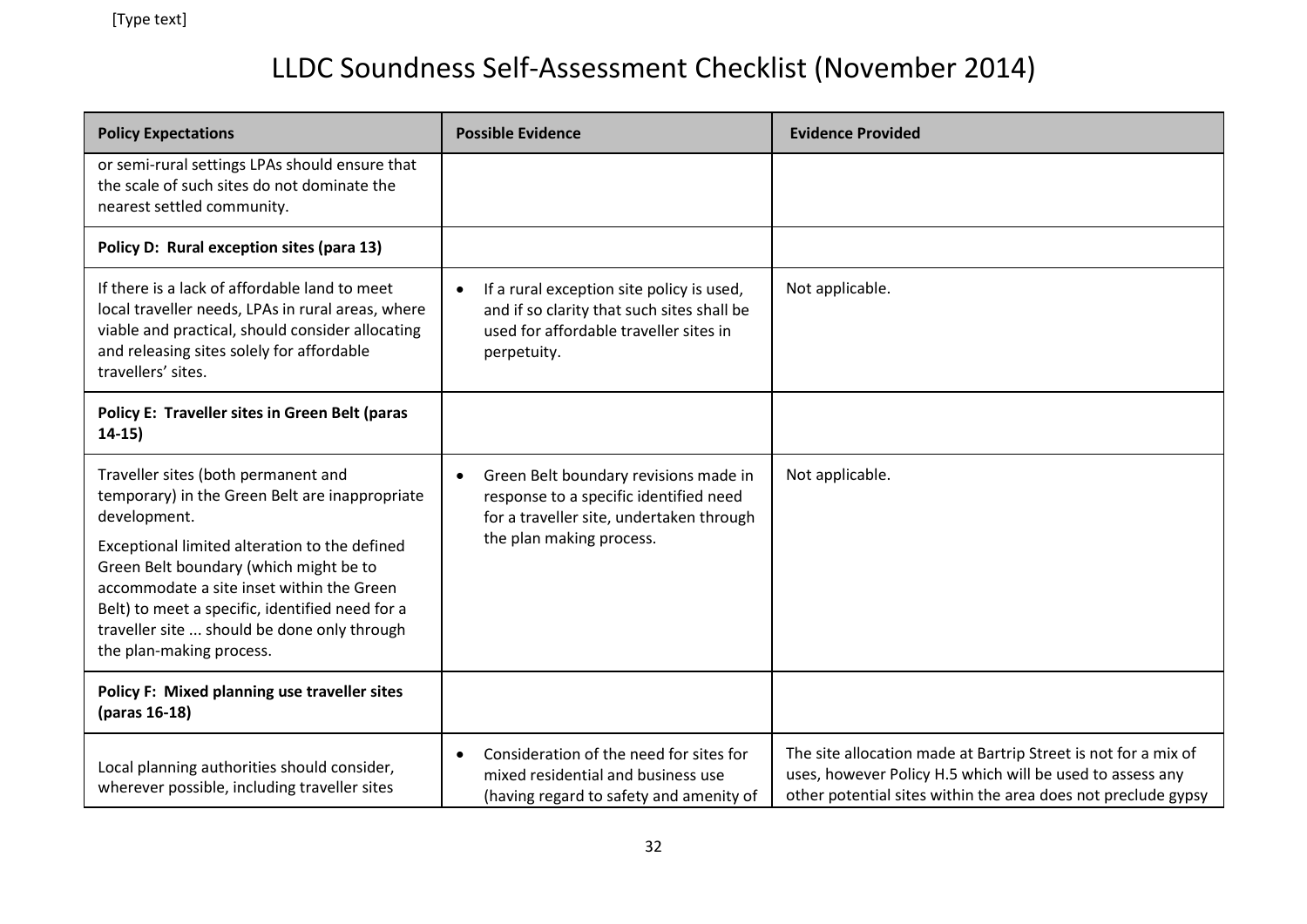| <b>Policy Expectations</b>                                                                                                                                                                                                                                                                      | <b>Possible Evidence</b>                                                                                                                                                                                         | <b>Evidence Provided</b>                                                                                                                                                                                                                                                                              |
|-------------------------------------------------------------------------------------------------------------------------------------------------------------------------------------------------------------------------------------------------------------------------------------------------|------------------------------------------------------------------------------------------------------------------------------------------------------------------------------------------------------------------|-------------------------------------------------------------------------------------------------------------------------------------------------------------------------------------------------------------------------------------------------------------------------------------------------------|
| suitable for mixed residential and business<br>uses, having regard to the safety and amenity<br>of the occupants and neighbouring residents.                                                                                                                                                    | the occupants and neighbouring<br>residents), or separate sites in close<br>proximity to one another.                                                                                                            | and traveller accommodation as part of a mixed use<br>development.                                                                                                                                                                                                                                    |
|                                                                                                                                                                                                                                                                                                 | N.B. Mixed use should not be<br>$\epsilon$<br>permitted on rural exception sites                                                                                                                                 |                                                                                                                                                                                                                                                                                                       |
| Policy G: Major development projects (para<br>19)                                                                                                                                                                                                                                               |                                                                                                                                                                                                                  |                                                                                                                                                                                                                                                                                                       |
| Local planning authorities should work with the<br>planning applicant and the affected traveller<br>community to identify a site or sites suitable<br>for relocation of the community if a major<br>development proposal requires the permanent<br>or temporary relocation of a traveller site. | Where a major development proposal<br>$\bullet$<br>requires the permanent or temporary<br>relocation of a traveller site, the<br>identification of a site or sites suitable<br>for re-location of the community. | There are no proposals within the area which will involve<br>relocation of existing gypsy and traveller accommodation.<br>Policy h.5 however does safeguard existing gypsy and<br>traveller accommodation so should this be the case in the<br>future the accommodation would need to be re-provided. |

#### Soundness Self-Assessment Checklist

Integration of marine and terrestrial planning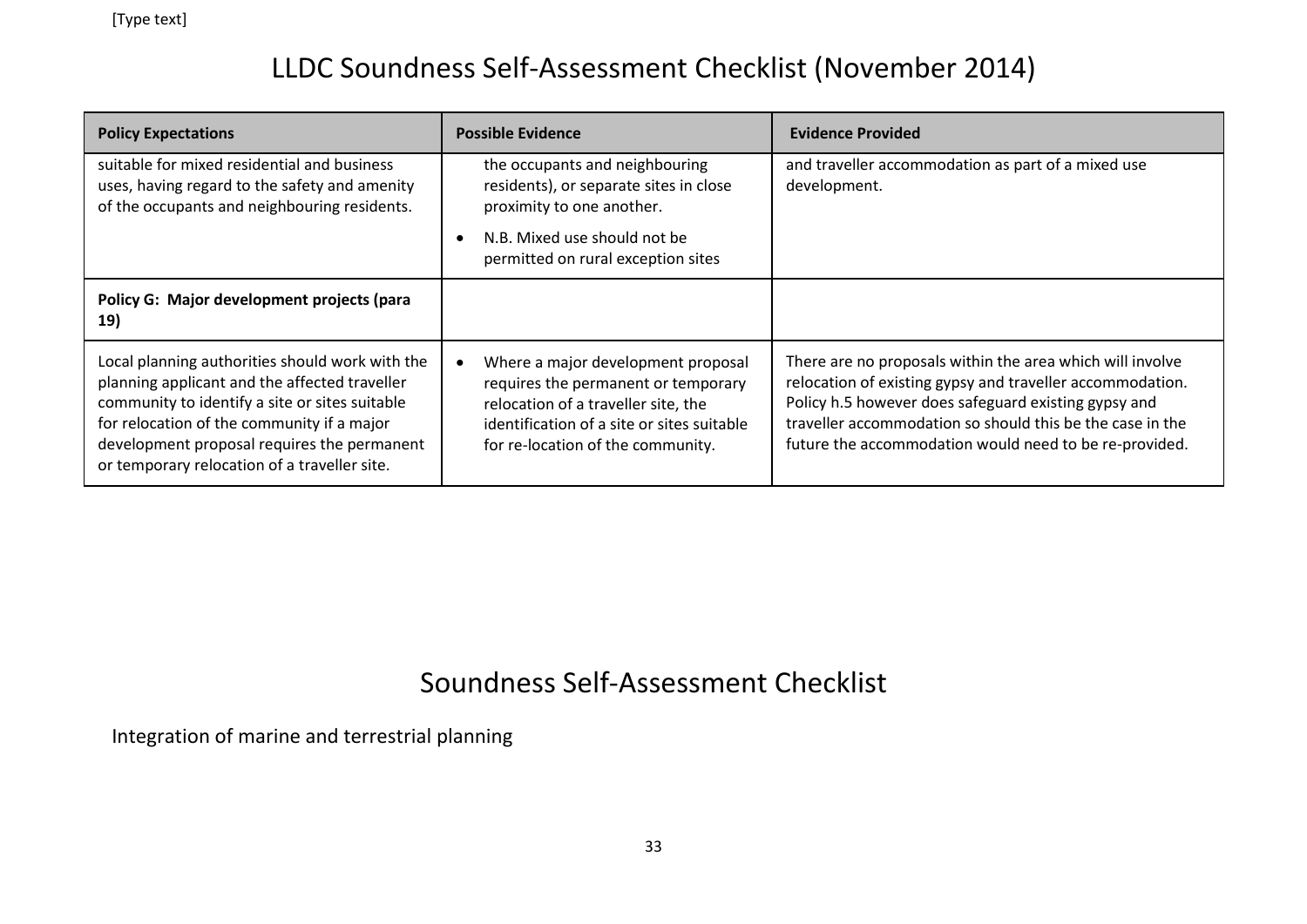[Type text]

#### LLDC Soundness Self-Assessment Checklist (November 2014)

As the UK marine area and marine plan area boundaries extend up to the level of mean high water spring tides while terrestrial planning boundaries generally extend to mean low water spring tides (including estuaries), the marine plan area will physically overlap with that of some terrestrial plan. Local authorities with any tidal frontage, even if far inland and not conventionally regarded as coastal, must therefore take full account of the MMO, the MPS and marine plans under S.58 of the Marine and Coastal Access Act and the Duty to Co-operate in Section 110 of the Localism Act 2011. A full list of the local planning authorities whose areas overlap with the UK marine area appears in Appendix One.

Furthermore, the Duty to Co-Operate requires all local planning authorities, even if landlocked, to take account, where relevant, of the MMO's plans and activities when preparing their Local Plans. Finally, the NPPF requires LPAs to take the MPS into account under the tests of soundness (specifically, to test if an emerging DPD is consistent with national policy, which includes the MPS).

The Marine and Coastal Access Act 2009 (the Act) provided for the introduction of a marine planning system for England's inshore and offshore marine area, establishing the Secretary of State as the Marine Planning Authority for these areas. The Act also provided for the establishment of the Marine Management Organisation (MMO) and for the Secretary of State to delegate various planning functions. The planning functions including preparation and review were delegated to the MMO in 2010. The Act also provided for the adoption of the UK Marine Policy Statement (MPS). The MPS was adopted on 18 March 2011 and provides the policy framework for marine planning and for all decisions likely to affect the marine area.

There are eleven plan areas in English waters, for each of which a Marine Plan will be prepared by the MMO and adopted by the Secretary of State for the Environment, Food and Rural Affairs.

In practical terms, all activities undertaken in the marine area require land based infrastructure, without which our ability to benefit economically and socially from activities in the marine area would be extremely limited.

The UK Government's vision for the marine environment, as articulated in the MPS, is:

'clean, healthy, safe, productive and biologically diverse oceans and seas'.

In the absence of a marine plan prepared by the MMO and adopted by the Secretary of State the MPS is the relevant marine policy document. Where a marine plan has been adopted both the MPS and the Marine Plan are relevant marine policy documents for the marine plan area.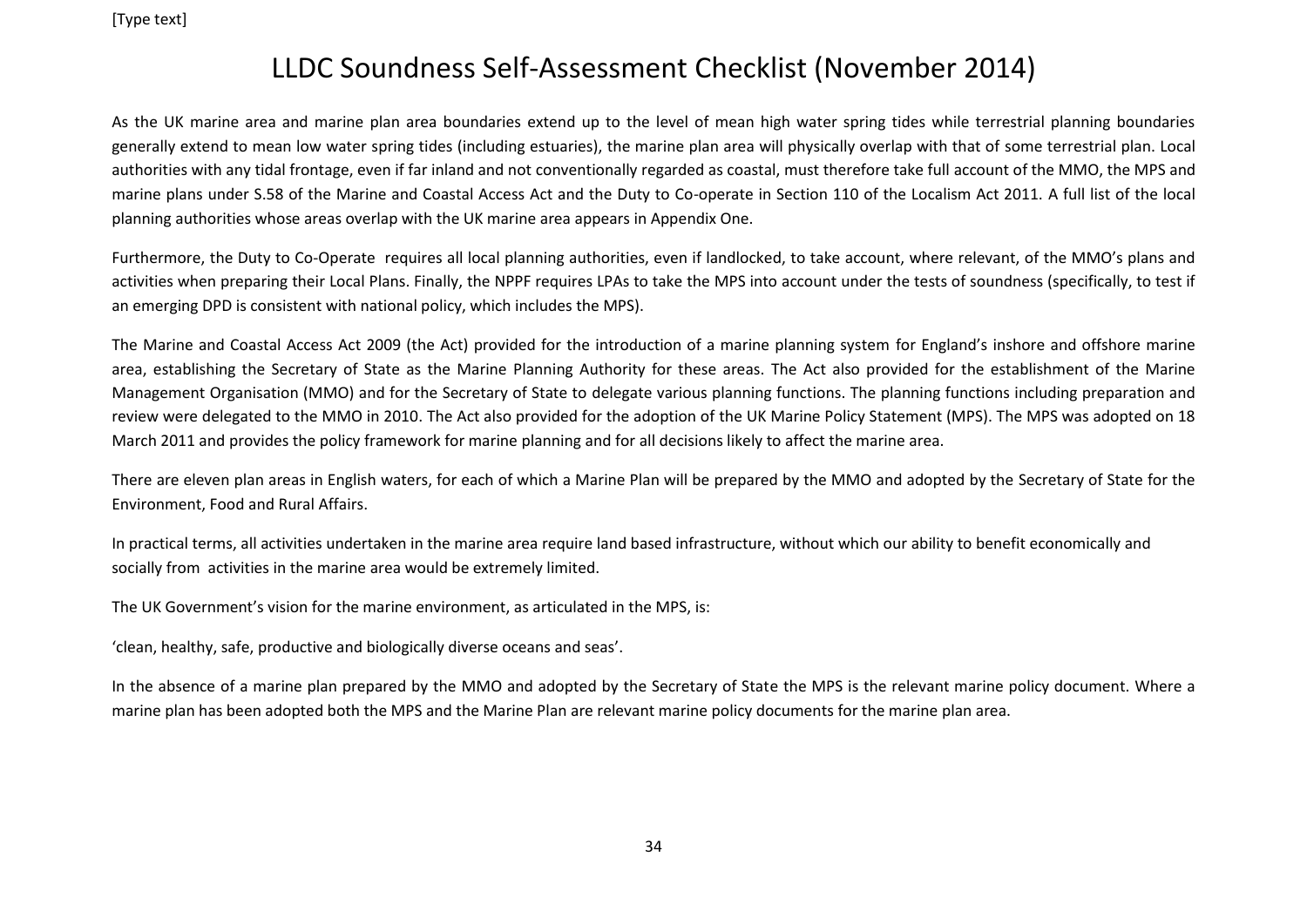$\overline{a}$ 

#### LLDC Soundness Self-Assessment Checklist (November 2014)

As articulated in the Marine and Coastal Act and the MPS, the Government aims for the MPS and marine planning systems to sit alongside and interact with existing planning regimes across the UK. Specifically, s.58 of the Marine and Coastal Access Act requires all<sup>1</sup> public bodies to:

- take authorisation or enforcement decisions that affect or might affect the UK marine area in accordance with the MPS and relevant Marine Plans, unless relevant considerations indicate otherwise
- state their reasons where authorisation or enforcement decisions are not taken in accordance with the MPS and relevant Marine Plans
- have regard to the MPS and relevant Marine Plans when taking decisions that affect or might affect the UK marine area which are not authorisation or enforcement decisions<sup>2</sup>

In addition, the MPS seeks integration of marine planning and the terrestrial planning system through:

- Consistency between marine and terrestrial policy documents and guidance
- Liaison between respective responsible authorities for terrestrial and marine planning, including in plan development, implementation and review stages

 Sharing the evidence base and data where relevant and appropriate so as to achieve consistency in the data used in plan making and decisions These aims are further supported by footnote 36 in the NPPF.

 $1$  Like the Duty to Co-Operate, no distinction is made by the Marine and Coastal Access Act between public authorities with a tidal frontage and those without. Emphasis is placed on the likelihood of the decision being made affecting the marine area.

 $2$  For example, decisions about what representations they should make as a consultee or about what action they should carry out themselves.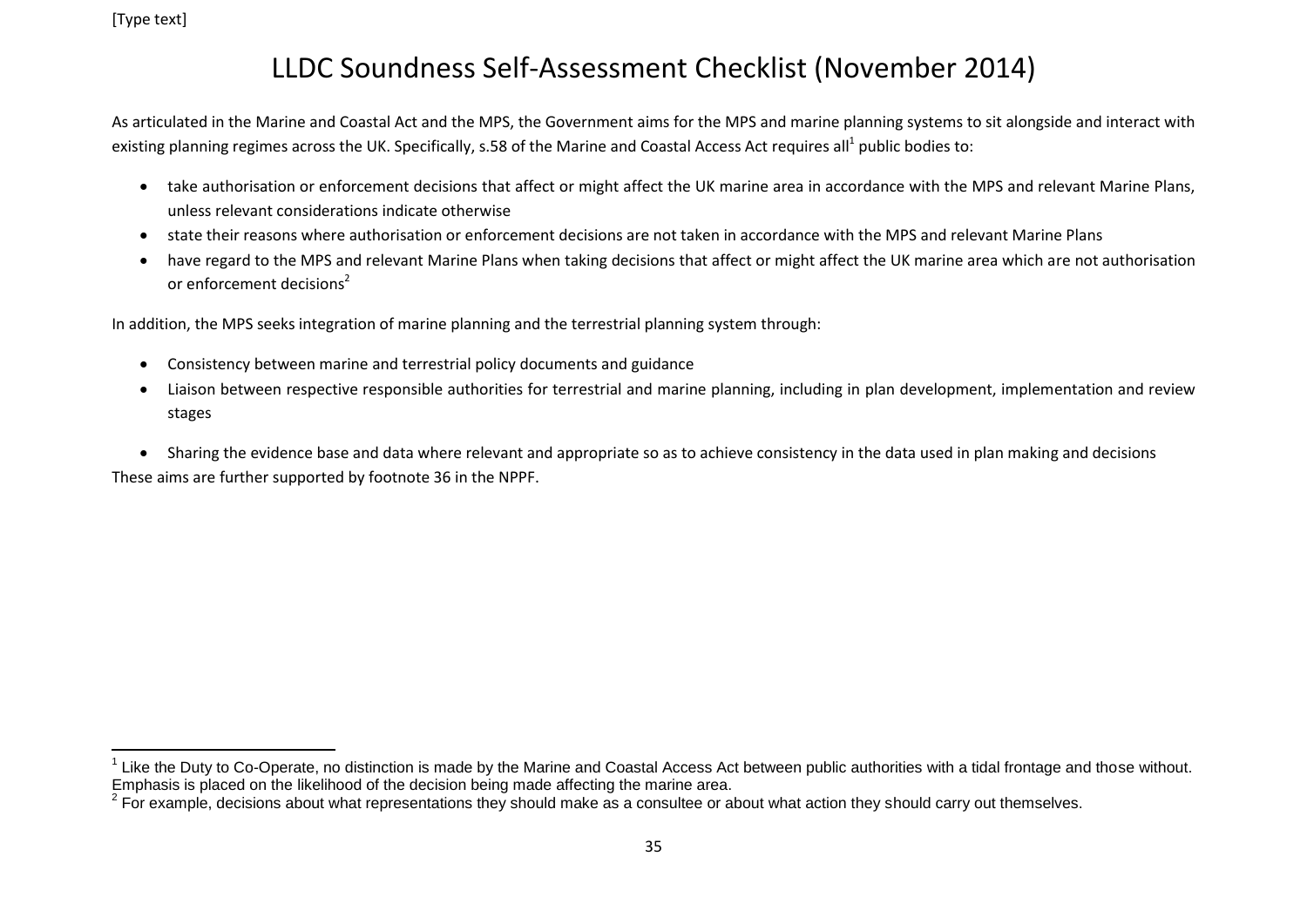| <b>Policy Expectations</b>                                                                                                                                       | <b>Possible Evidence</b>                                                                                                                                                                                                                                                                                                                                                                                                        | <b>Evidence Provided</b> |  |
|------------------------------------------------------------------------------------------------------------------------------------------------------------------|---------------------------------------------------------------------------------------------------------------------------------------------------------------------------------------------------------------------------------------------------------------------------------------------------------------------------------------------------------------------------------------------------------------------------------|--------------------------|--|
| Key requirements under the Duty to Co-Operate                                                                                                                    |                                                                                                                                                                                                                                                                                                                                                                                                                                 |                          |  |
| Consistency between marine and terrestrial<br>policy documents and guidance                                                                                      | Demonstration of consistency of aim between relevant local plan<br>policies and marine policy documents (i.e. the MPS and any<br>relevant adopted marine plans)<br>Proof of collaborative working with the MMO and that the MPS has<br>$\bullet$<br>been taken into account.                                                                                                                                                    | Not applicable.          |  |
| Liaison between respective authorities<br>responsible for terrestrial and marine planning,<br>including in plan development, implementation<br>and review stages | Early and effective policy development engagement undertaken,<br>including discussions with the MMO<br>Evidence of iteration of policies and plans as a result of engagement<br>with the MMO<br>Evidence of engagement with the MMO in relation to monitoring,<br>implementation and throughout the policy cycle<br>Support of integrated coastal management (ICM) in coastal areas in<br>line with the requirements of the MPS | Not applicable.          |  |
| Sharing the evidence base and data where<br>relevant and appropriate so as to achieve<br>consistency in the data used in plan making<br>and decisions            | Evidence that the LPA has shared or provided relevant data to the<br>MMO that can help inform Marine Plans or MPS review<br>Demonstration that local plan policy has been underpinned by data<br>provided by the MMO or the MPS<br>Explicit cross-referencing in local plan to MPS, the MMO, their<br>roles, and relevant marine plans                                                                                          | Not applicable.          |  |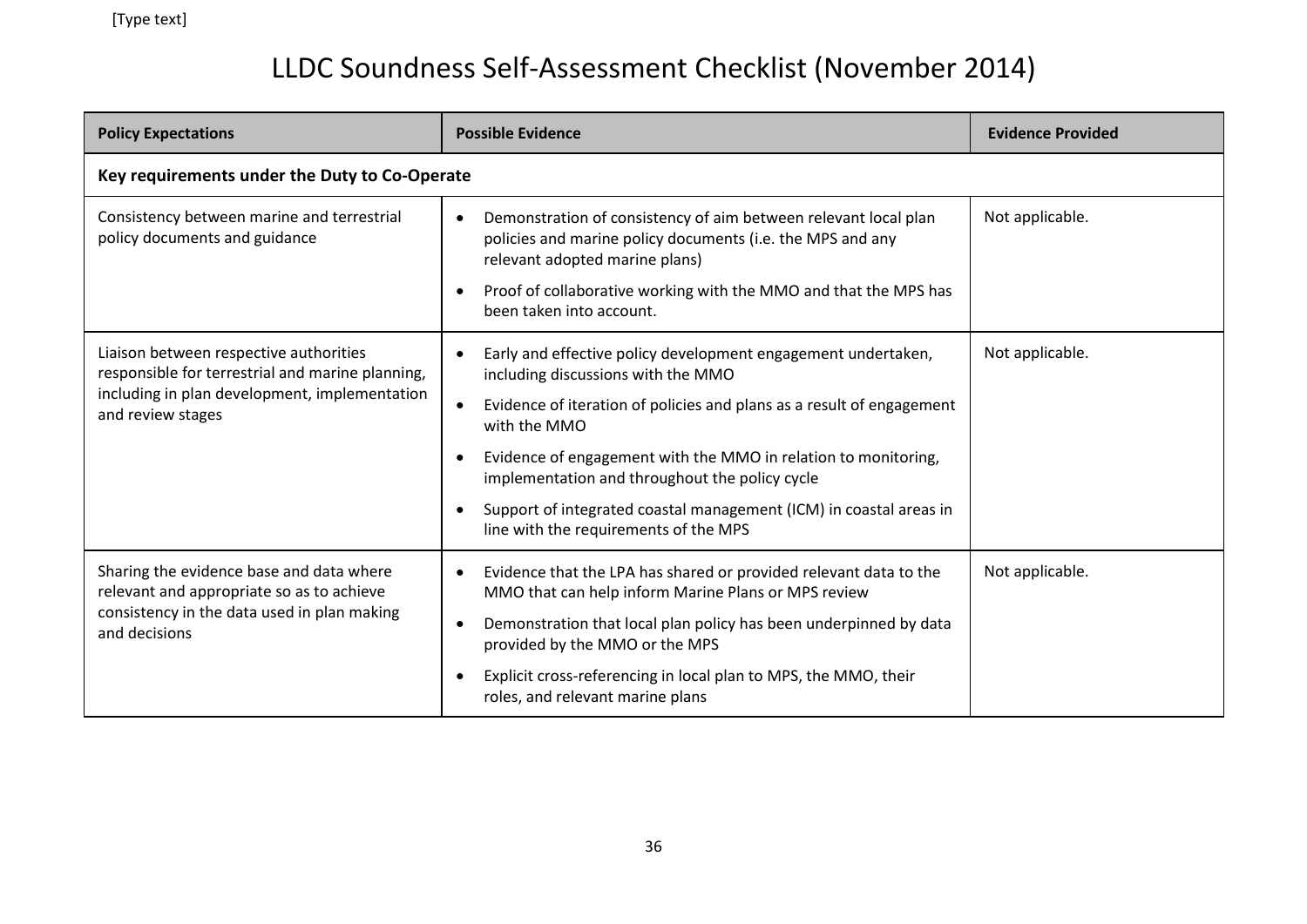| <b>Policy Expectations</b>                                                                                                                                                         | <b>Possible Evidence</b>                                                                                                                                                    | <b>Evidence Provided</b> |
|------------------------------------------------------------------------------------------------------------------------------------------------------------------------------------|-----------------------------------------------------------------------------------------------------------------------------------------------------------------------------|--------------------------|
| Marine Policy Statement- Chapter 2: General Principles for Decision-Making <sup>3</sup>                                                                                            |                                                                                                                                                                             |                          |
| Sections 2.1 -2.2: The UK vision for the<br>marine environment                                                                                                                     |                                                                                                                                                                             |                          |
| The UK vision for the marine<br>environment ('clean, healthy, safe,<br>productive and biologically diverse<br>oceans and seas')<br>Achieving the vision through marine<br>planning | Reference in DPD where appropriate to UK vision for the marine<br>$\bullet$<br>environment<br>Contribution to the vision through local plan policies and<br>supporting text | Not applicable.          |
| Section 2.4: Considering benefits and<br>adverse effects in marine planning                                                                                                        |                                                                                                                                                                             |                          |
| Consider benefits and adverse effects<br>of plan policies                                                                                                                          | Consideration of benefits and adverse effects of policy on the<br>marine area as appropriate within the DPD's sustainability appraisal                                      | Not applicable.          |
| Section 2.5: Economic, social and<br>environmental considerations                                                                                                                  |                                                                                                                                                                             |                          |
| Contribute to the objectives of relevant<br><b>EU Directives (Marine Strategy</b><br><b>Framework Directive and Water</b>                                                          | Reference to relevant EU Directives in DPD and sustainability<br>$\bullet$<br>appraisal<br>Consideration of contribution of DPD policies to the objectives of               | Not applicable.          |

 3 As the Marine Policy Statement was not targeted specifically at terrestrial planning authorities, some of its sections are, in practice, relevant to marine planning authorities only and/or there is already a comprehensive policy framework governing terrestrial development (e.g. energy infrastructure), Where this is considered to be the case, i.e. where it is considered likely that a terrestrial planning DPD would be found sound without referencing that section, the section in question has been omitted from this checklist.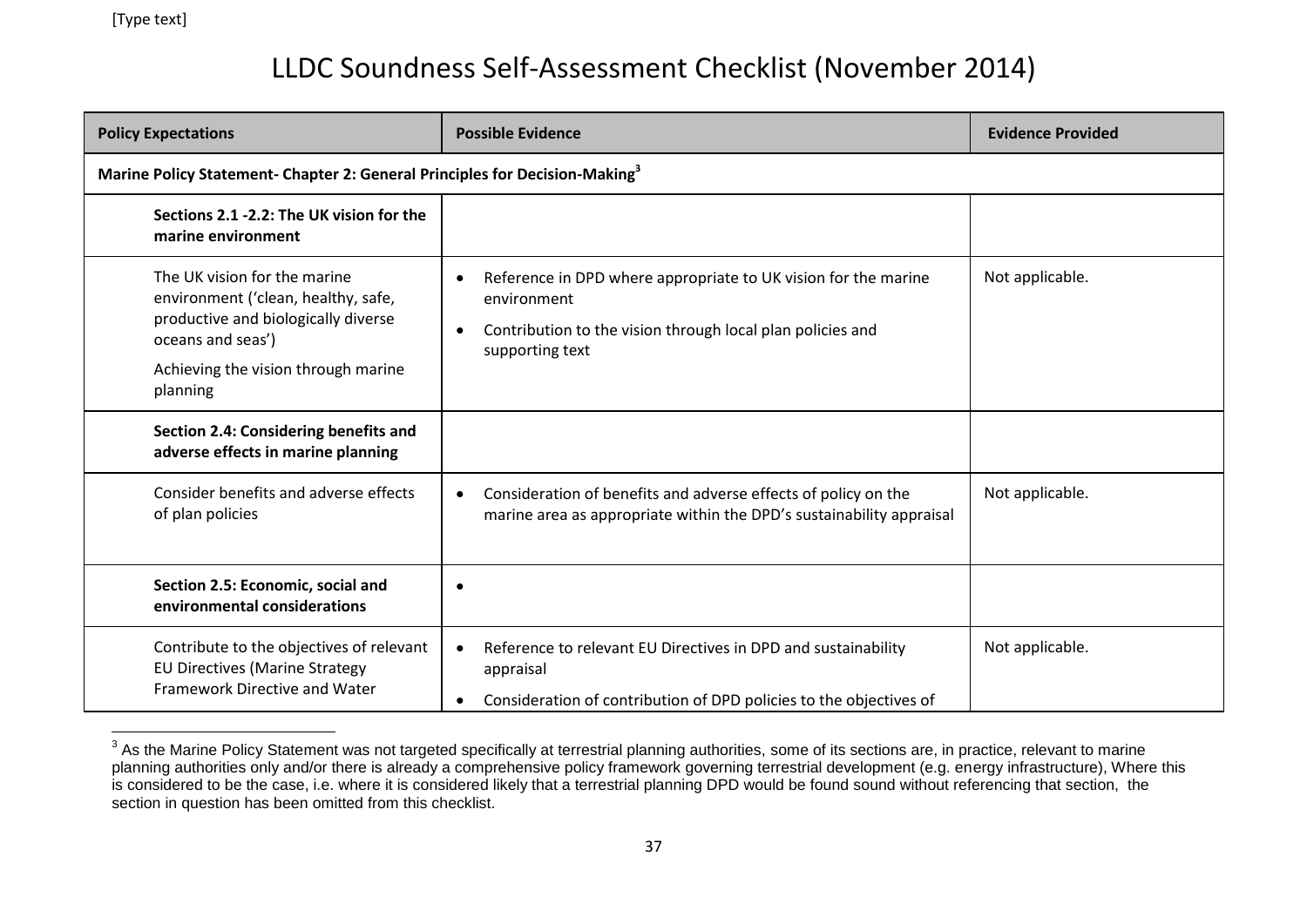| <b>Policy Expectations</b>                                                                                                                                                                                                          | <b>Possible Evidence</b>                                                                                                                                                                                                                                                                                                                                                                      | <b>Evidence Provided</b> |  |
|-------------------------------------------------------------------------------------------------------------------------------------------------------------------------------------------------------------------------------------|-----------------------------------------------------------------------------------------------------------------------------------------------------------------------------------------------------------------------------------------------------------------------------------------------------------------------------------------------------------------------------------------------|--------------------------|--|
| Framework Directive)                                                                                                                                                                                                                | relevant EU Directives                                                                                                                                                                                                                                                                                                                                                                        |                          |  |
|                                                                                                                                                                                                                                     | Marine Policy Statement- Chapter 3: Policy Objectives for Key Activities                                                                                                                                                                                                                                                                                                                      |                          |  |
| <b>3.1 Marine Protected Areas</b>                                                                                                                                                                                                   |                                                                                                                                                                                                                                                                                                                                                                                               |                          |  |
| Incorporate identified areas and<br>features of importance for nature<br>conservation<br>Activities or developments that may<br>result in adverse impacts on<br>biodiversity should be designed or<br>located to avoid such impacts | Identification of relevant areas and features of importance for<br>$\bullet$<br>nature conservation within relevant marine plan area(s)<br>Consideration of impacts of policy and/or terrestrial development<br>$\bullet$<br>on those areas and features of importance<br>Measures to mitigate, monitor and manage negative impacts on<br>$\bullet$<br>those areas and features of importance | Not applicable.          |  |
| 3.4 Ports and shipping                                                                                                                                                                                                              |                                                                                                                                                                                                                                                                                                                                                                                               |                          |  |
| Take into account and seek to<br>minimise any negative impacts on<br>shipping activity, freedom of<br>navigation and navigational safety<br>Protect the efficiency and resilience of<br>continuing port operations                  | Evidence that policy with potential impact on ports and shipping<br>$\bullet$<br>minimises negative impacts on sector<br>Where relevant, evidence that economic, employment and<br>transport policies are protective of ports and shipping sector                                                                                                                                             | Not applicable.          |  |
| 3.8 Fisheries                                                                                                                                                                                                                       |                                                                                                                                                                                                                                                                                                                                                                                               |                          |  |
| Consider potential economic, social<br>and environmental impacts of other<br>developments on fishing activity                                                                                                                       | Where relevant, evidence that other policies minimise negative<br>$\bullet$<br>impacts on fishing activity and/or aquaculture                                                                                                                                                                                                                                                                 | Not applicable.          |  |
| 3.9 Aquaculture                                                                                                                                                                                                                     |                                                                                                                                                                                                                                                                                                                                                                                               |                          |  |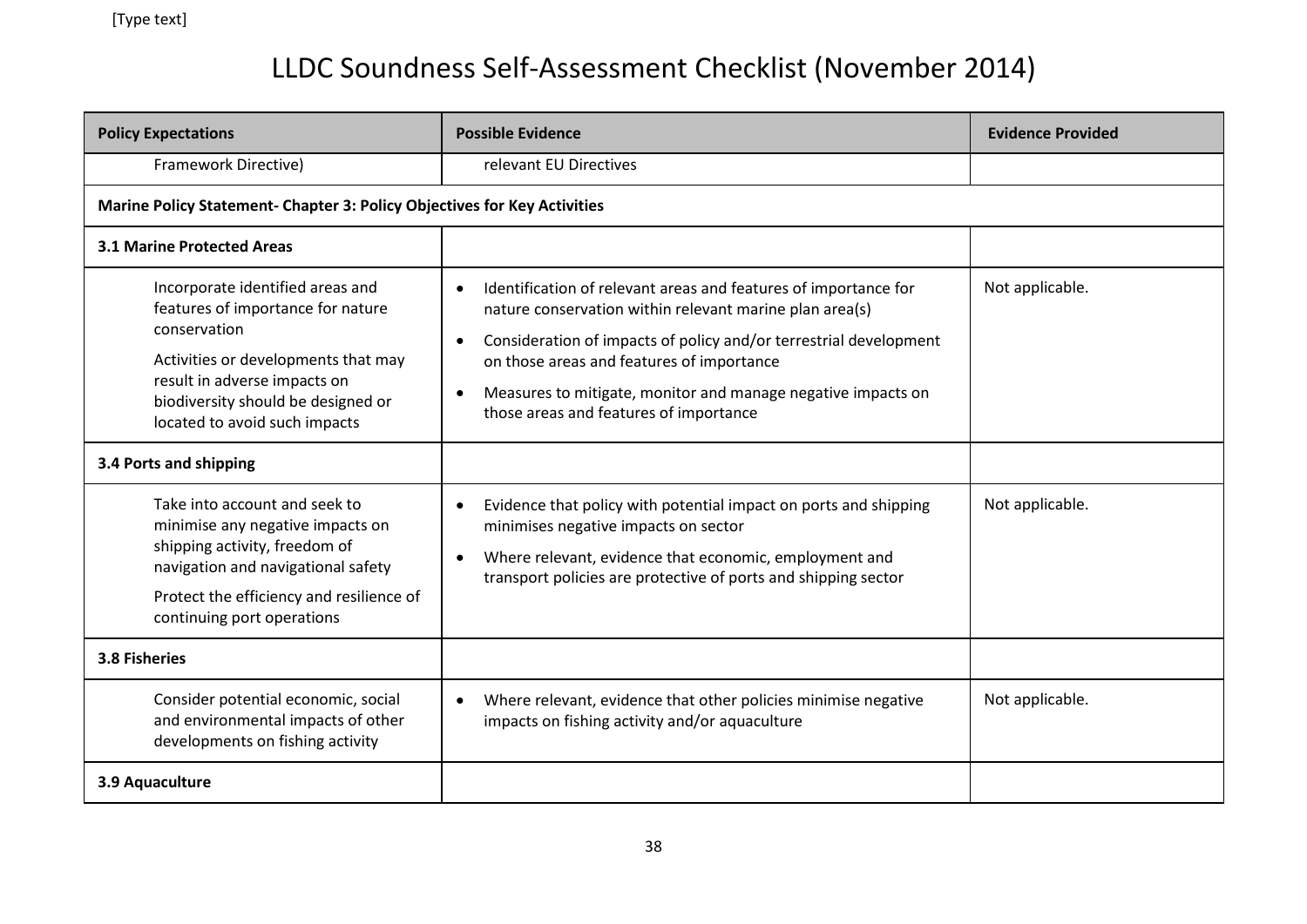| <b>Policy Expectations</b>                                                                                                                                 | <b>Possible Evidence</b>                                                                                                                                                                                                             | <b>Evidence Provided</b> |
|------------------------------------------------------------------------------------------------------------------------------------------------------------|--------------------------------------------------------------------------------------------------------------------------------------------------------------------------------------------------------------------------------------|--------------------------|
| Consider the benefits of encouraging<br>the development of efficient,<br>competitive and sustainable<br>aquaculture industries                             | Where relevant, evidence that the benefits of aquaculture industry<br>development have been considered                                                                                                                               | Not applicable.          |
| 3.10 Surface water management and waste<br>water treatment and disposal                                                                                    |                                                                                                                                                                                                                                      |                          |
| Maximise opportunities for co-<br>existence of waste water infrastructure<br>with other activities in the marine<br>environment                            | Reference to and consideration of the co-existence of waste water<br>infrastructure with other marine activities, including the potential<br>for waste water infrastructure to mitigate marine impacts through<br>design or location | Not applicable.          |
| 3.11 Tourism and recreation                                                                                                                                |                                                                                                                                                                                                                                      |                          |
| Consider the potential for tourism and<br>recreation in the marine environment and the<br>benefits this will bring to the economy and<br>local communities | Where relevant, reference to marine tourism and recreation<br>Evidence that the potential for marine tourism and recreation has<br>been recognised in plan-making                                                                    | Not applicable.          |

#### Appendix One

This is an alphabetical list of all local planning authorities in England whose area overlaps with the UK marine area.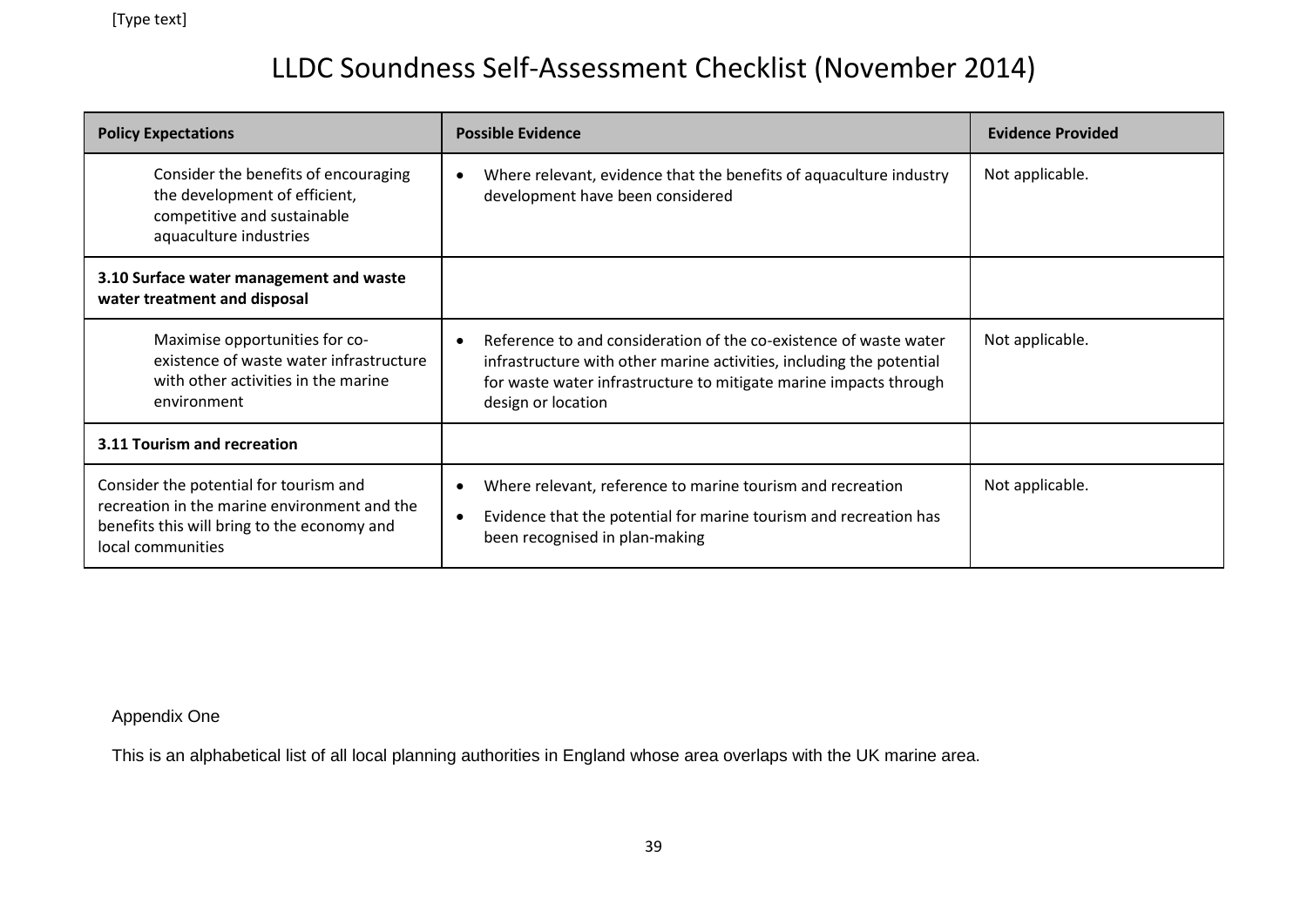

#### planning advisory service Soundness Self-Assessment Checklist (March 2014)

Adur Allerdale Arun **Babergh** Barking and Dagenham Barrow-in-Furness **Basildon Bassetlaw** Bexley Blackpool Boston **Bournemouth** Broadland Broads Authority **Canterbury** Carlisle Castle Point Chelmsford Cheshire West and Chester **Chichester Chorley Christchurch** City of London City of Brighton and Hove City of Bristol City of Kingston upon Hull City of Peterborough City of Plymouth City of Portsmouth City of Southampton City of Westminster **Colchester** 

Copeland **Cornwall** County Durham **Dartford Doncaster** Dover East Cambridgeshire East Devon East Lindsey East Riding of Yorkshire **Eastbourne Eastleigh** Exeter Exmoor National Park Fareham Fenland Fylde Gateshead **Gloucester Gosport** Gravesham Great Yarmouth **Greenwich Halton Hambleton** Hammersmith and Fulham **Hartlepool** Hastings Havant **Havering** Horsham Hounslow

Huntingdonshire **Ipswich** Isle of Wight Isles of Scilly Kensington and Chelsea King's Lynn and West Norfolk Lake District National Park Lambeth Lancaster Lewes Lewisham Liverpool Maidstone Maldon **Medway** Middlesbrough New Forest New Forest National Park Newark and Sherwood Newcastle upon Tyne Newham North Devon North East Lincolnshire North Lincolnshire North Norfolk North Somerset North Tyneside North York Moors National Park Northumberland Norwich Poole

Preston **Purbeck** Redcar and Cleveland Richmond upon Thames Rochford Rother **Scarborough Sedgemoor Sefton** Selby **Shepway** South Cambridgeshire South Downs National Park South Gloucestershire South Hams South Holland South Lakeland South Norfolk South Ribble South Somerset South Tyneside Southend-on-Sea **Southwark** Stockton-on-Tees Stroud Suffolk Coastal Sunderland Swale Taunton Deane **Teignbridge Tendring** Test Valley